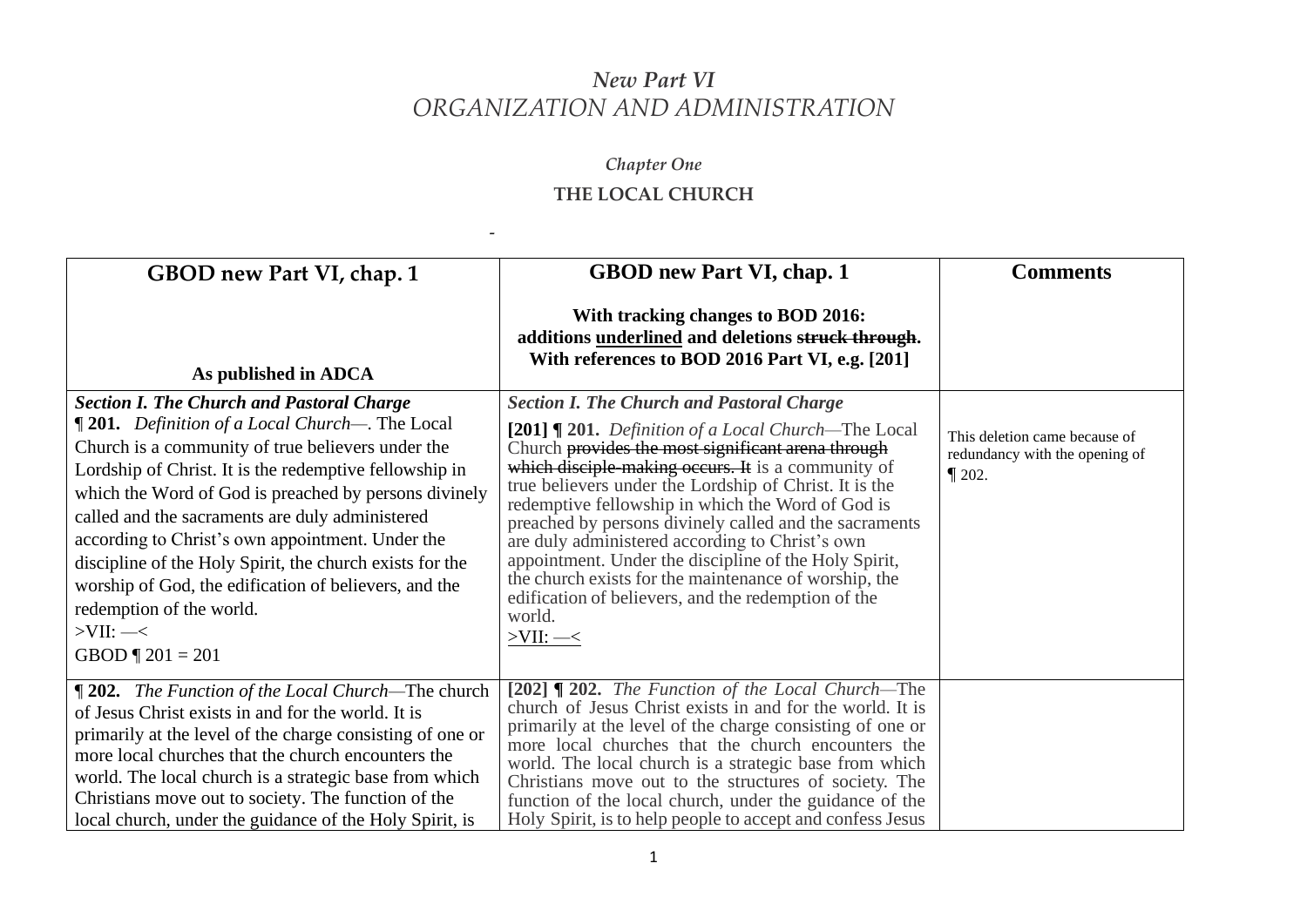| to help people to accept and confess Jesus Christ as<br>Lord and Savior and to live their daily lives in light of<br>their relationship with God. Therefore, the local church<br>is to minister to persons in the community where the<br>church is located, to provide appropriate training and<br>nurture to all, to cooperate in ministry with other local<br>churches, to defend God's creation and live as an<br>ecologically responsible community, and to participate<br>in the worldwide mission of the church.<br>$>$ VII: $-$ <<br>GBOD $\P$ 202 = 202 | Christ as Lord and Savior and to live their daily lives in<br>light of their relationship with God. Therefore, the local<br>church is to minister to persons in the community where<br>the church is located, to provide appropriate training and<br>nurture to all, to cooperate in ministry with other local<br>churches, to defend God's creation and live as an<br>ecologically responsible community, and to participate<br>in the worldwide mission of the church, as minimal<br>expectations of an authentic church.<br>$>$ VII: $\equiv$                                                                                                                                                                                                                                                         |                                  |
|-----------------------------------------------------------------------------------------------------------------------------------------------------------------------------------------------------------------------------------------------------------------------------------------------------------------------------------------------------------------------------------------------------------------------------------------------------------------------------------------------------------------------------------------------------------------|----------------------------------------------------------------------------------------------------------------------------------------------------------------------------------------------------------------------------------------------------------------------------------------------------------------------------------------------------------------------------------------------------------------------------------------------------------------------------------------------------------------------------------------------------------------------------------------------------------------------------------------------------------------------------------------------------------------------------------------------------------------------------------------------------------|----------------------------------|
| <b>1203.</b> Relation to the Wider Church—The local<br>church is a connectional society of believers, being<br>within The United Methodist Church and subject to its<br>Discipline and is also an inherent part of the church<br>universal, which is composed of all who accept Jesus<br>Christ as Lord and Savior, and which in the Apostles'<br>Creed we declare to be the holy catholic church.<br>$>$ VII: $\rightarrow$<br>GBOD ¶ 203=203                                                                                                                  | [203] [203. Relation to the Wider Church-The local<br>church is a connectional society of persons who have<br>been baptized, have professed their faith in Christ, and<br>have assumed the vows of membership in The United<br>Methodist Church. They gather in fellowship to hear the<br>Word of God, receive the sacraments, praise and worship<br>the triune God, and carry forward the work that Christ<br>has committed to his church. Such a society of believers,<br>being within The United Methodist Church and subject<br>to its <i>Discipline</i> , and is also an inherent part of the church<br>universal, which is composed of all who accept Jesus<br>Christ as Lord and Savior, and which in the Apostles'<br>Creed we declare to be the holy catholic church.<br>$>$ VII: $\rightarrow$ | Deleted text: see ¶¶206 and 207. |
| ¶ 204. Responsibility for the Community - Each local<br>church has a definite evangelistic, nurturing, and<br>witnessing responsibility for its members and the<br>surrounding area and a missional outreach<br>responsibility to the local and global community. It is<br>responsible for ministering to all its members,<br>wherever they live, and for persons who choose it as<br>their church.<br>$>$ VII: $\longrightarrow$<br>GBOD ¶ 204=204                                                                                                             | [204] $\blacksquare$ 204. <i>Care of Members-Responsibility for the</i><br>Community-Each local church shall have a definite<br>evangelistic, nurturing, and witnessing responsibility for<br>its members and the surrounding area and a missional<br>outreach responsibility to the local and global<br>community. It shall be is responsible for ministering to<br>all its members, wherever they live, and for persons who<br>choose it as their church.<br>$>$ VII: $\longrightarrow$                                                                                                                                                                                                                                                                                                                |                                  |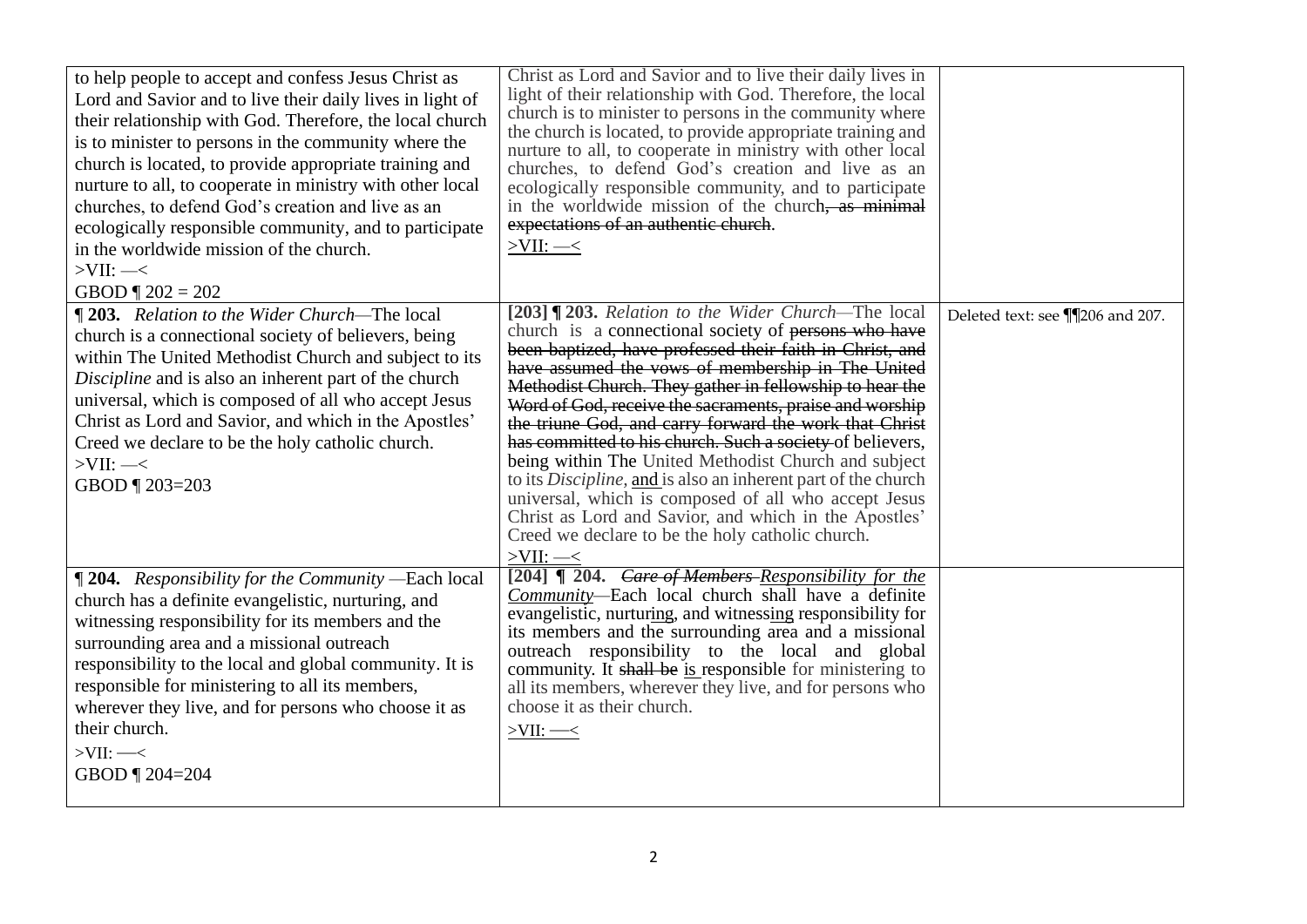| <b>T</b> 205. Definition of a Pastoral Charge—1. A pastoral<br>charge shall consist of one or more churches that are<br>organized under and subject to the <i>Discipline</i> of The<br>United Methodist Church, with a charge conference,<br>and to which an ordained or licensed clergy is or may<br>be duly appointed or appointable as pastor in charge or<br>co-pastor. Where co-pastors are appointed, the bishop                                                                                                                                                                                        | [205] $\P$ 205. Definition of a Pastoral Charge—1. A<br>pastoral charge shall consist of one or more churches<br>that are organized under and subject to the <i>Discipline</i> of<br>The United Methodist Church, with a charge conference,<br>and to which an ordained or licensed minister is or may<br>be duly appointed or appointable as pastor in charge or<br>co-pastor. Where co-pastors are appointed, the bishop                                                                                                                                                                                                                                                                                                                                                                                                                                                                                     | $\parallel$ 205.2 language close to the<br>original $\P$ 205.4, but shortened<br>and reframed, and in accordance<br>to GBOD provisions on lay<br>servant ministries (see $\P$ 213).                                                                                                                |
|---------------------------------------------------------------------------------------------------------------------------------------------------------------------------------------------------------------------------------------------------------------------------------------------------------------------------------------------------------------------------------------------------------------------------------------------------------------------------------------------------------------------------------------------------------------------------------------------------------------|----------------------------------------------------------------------------------------------------------------------------------------------------------------------------------------------------------------------------------------------------------------------------------------------------------------------------------------------------------------------------------------------------------------------------------------------------------------------------------------------------------------------------------------------------------------------------------------------------------------------------------------------------------------------------------------------------------------------------------------------------------------------------------------------------------------------------------------------------------------------------------------------------------------|----------------------------------------------------------------------------------------------------------------------------------------------------------------------------------------------------------------------------------------------------------------------------------------------------|
| may designate for administrative purposes one as<br>pastor in charge. <sup>1</sup> >VII: 205.001<<br>2. A lay person assigned by the bishop, upon<br>recommendation of the cabinet, to do the work of<br>ministry, is accountable to the district superintendent or<br>another clergy appointed to oversee the charge, who<br>will make provision for sacramental ministry. The<br>layperson assigned is also accountable to the policies<br>and procedures of the annual conference where<br>assigned. > VII: $205.002<$<br>GBOD $\P$ 205.1=205.1; 205.2=205.4<br>1. See Judicial Council Decisions 113, 319 | may designate for administrative purposes one as pastor<br>in charge. $\frac{1}{1}$ >VII: 205.001<<br>2. A pastoral charge of two or more churches may<br>be designated a circuit or a cooperative parish.<br>3. A pastoral charge may be designated by the<br>bishop and cabinet as a "teaching parish" when either a<br>local church with a pastor or a cooperative parish with a<br>director is available to serve as a counseling elder for a<br>provisional, local, or student pastor appointed or<br>assigned to the teaching parish. A teaching parish shall<br>have a demonstrable commitment to a cooperative or<br>team ministry style and the training of pastors.<br>4. When a pastoral charge is not able to be served by<br>an ordained or licensed minister, the bishop,<br>recommendation of the cabinet, may assign a qualified<br>and trained layperson, lay minister or lay missioner to do | Original $\P$ 205.2 and 205.3<br>moved to adaptable to allow for<br>contextualization around<br>cooperative parishes, teaching<br>parishes, and lay persons<br>assigned to ministry.<br>205.4 stricken text is moved to<br>$\P$ 205.002.<br>BOD 205.2,3 > GBOD 205.001<br>BOD 205.4 > GBOD 205.002 |

the work of ministry in that charge. The layperson assigned is accountable to the district superintendent or another ordained or licensed minister appointed to over- see the charge, who will make provision for sacramental ministry. Upon the bishop's assignment, the layperson will be assigned an additional clergyperson as a guide to provide support in the assignment. If the assignment is to continue longer than one year, within that year the layperson will begin the process of becoming either a certified lay minister or a certified candidate, thus coming under the care of the District Committee on Ministry.

[254.] 2. A lay person assigned by the bishop, upon recommendation of the cabinet, to do the work of ministry, is accountable to the district superintendent or another clergy appointed to oversee the charge, who will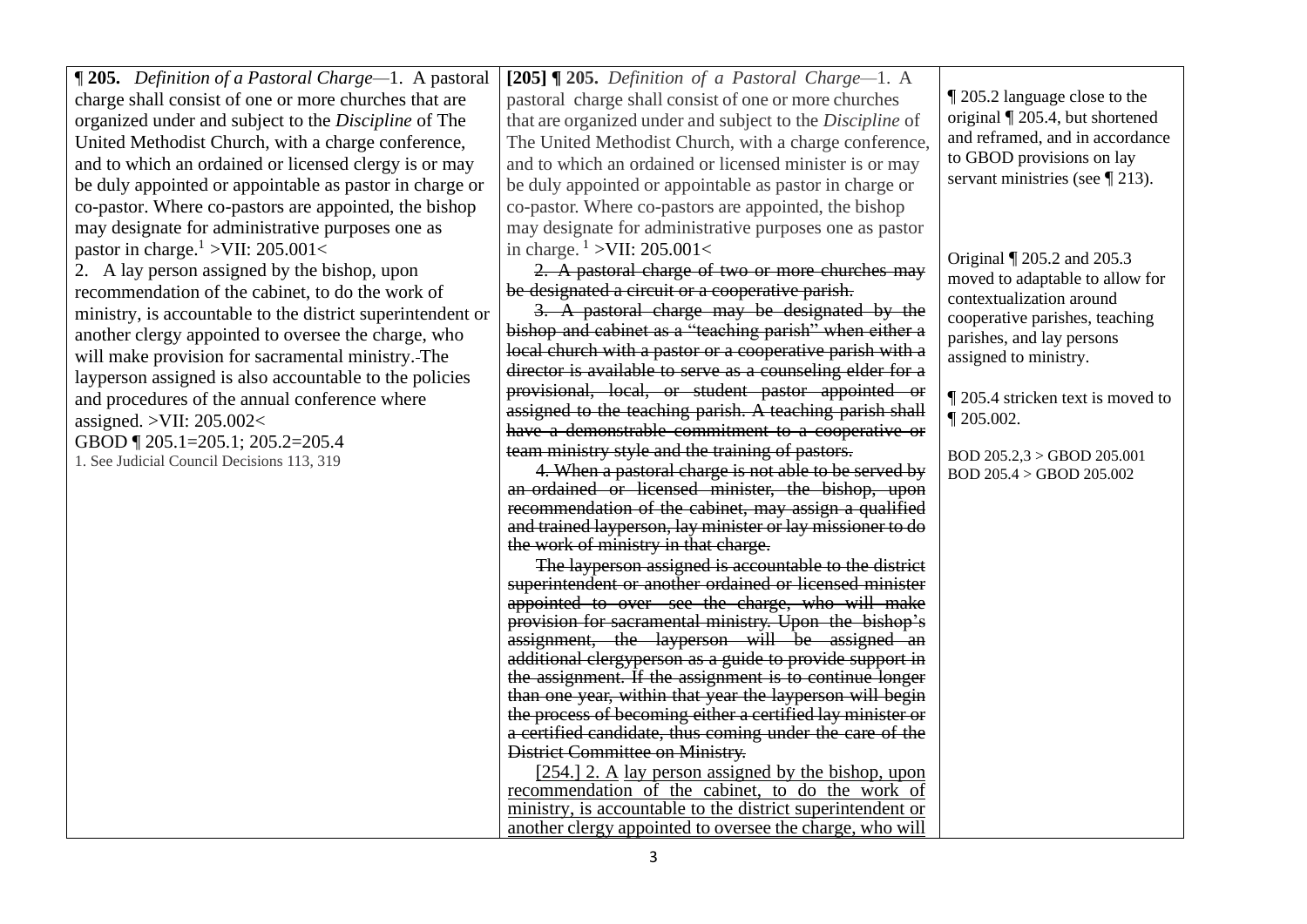|                                                                                                                                                                                                                                                                                                                                                                                                                                                                                                                                                                                                                                                                                                                                                                                                                    | make provision for sacramental ministry. The layperson<br>assigned is also accountable to the policies and<br>procedures of the annual conference where assigned.<br>$>$ VII: 205.002 $<$<br>1. See Judicial Council Decisions 113, 319                                                                                                                                                                                                                                                                                                                                                                                                                                                                                                                                                                                                                                                                                                                              |                                                                                                                                                                                                                                                  |
|--------------------------------------------------------------------------------------------------------------------------------------------------------------------------------------------------------------------------------------------------------------------------------------------------------------------------------------------------------------------------------------------------------------------------------------------------------------------------------------------------------------------------------------------------------------------------------------------------------------------------------------------------------------------------------------------------------------------------------------------------------------------------------------------------------------------|----------------------------------------------------------------------------------------------------------------------------------------------------------------------------------------------------------------------------------------------------------------------------------------------------------------------------------------------------------------------------------------------------------------------------------------------------------------------------------------------------------------------------------------------------------------------------------------------------------------------------------------------------------------------------------------------------------------------------------------------------------------------------------------------------------------------------------------------------------------------------------------------------------------------------------------------------------------------|--------------------------------------------------------------------------------------------------------------------------------------------------------------------------------------------------------------------------------------------------|
| <b>Section II. Church Membership</b><br><b>1206.</b> Eligibility—The United Methodist Church is a<br>part of the holy catholic (universal) church, as we<br>confess in the Apostles' Creed. All people may attend<br>its worship services, participate in its programs, receive<br>the sacraments and become members in any local<br>church in the connection $(\P 4)$ .<br>$>$ VII: $-$ <<br>GBOD ¶ 206=214                                                                                                                                                                                                                                                                                                                                                                                                       | <b>Section IIV. Church Membership</b><br>[214] [206. Eligibility—The United Methodist Church<br>is a part of the holy catholic (universal) church, as we<br>confess in the Apostles' Creed. In the church, Jesus<br>Christ is proclaimed and professed as Lord and Savior.<br>All people may attend its worship services, participate<br>in its programs, receive the sacraments and become<br>members in any local church in the connection $(\P 4)$ . In<br>the case of persons whose disabilities prevent them from<br>reciting the vows, their legal guardian[s], themselves<br>members in full covenant relationship with God and the<br>Church, the community of faith, may recite the<br>appropriate vows on their behalf.<br>$>$ VII: $-\leq$                                                                                                                                                                                                                | Sections II-IV with $\P\P$ 206-213 are<br>placed in GBOD-Section IV<br>Organization and Administration,<br>after GBOD ¶ 226.<br>Second sentence repeats what is<br>said in the reference to the<br>Apostle's Creed.<br>Deleted text: see [208.1. |
| <b>1207.</b> Definition of Membership-1. The membership<br>of a local United Methodist church shall include all<br>people who have been baptized and all people who<br>have professed their faith.<br>a) The baptized membership of a local United<br>Methodist church shall include all baptized people who<br>have received Christian baptism in the local<br>congregation or elsewhere, or whose membership has<br>been transferred to the local United Methodist church<br>subsequent to baptism in some other congregation.<br>b) The professing membership of a local<br>United Methodist church shall include all baptized<br>people who have come into membership by profession<br>of faith through appropriate services of the baptismal<br>covenant in the ritual or by transfer from other<br>churches. | $[215]$   207.<br>Definition of Membership-1. The<br>membership of a local United Methodist church shall<br>include all people who have been baptized and all people<br>who have professed their faith.<br>$a$ ). The baptized membership of a local United<br>Methodist church shall include all baptized people who<br>have received Christian baptism in the local<br>congregation or elsewhere, or whose membership has<br>been transferred to the local United Methodist church<br>subsequent to baptism in some other congregation.<br>$b)$ 2. The professing membership of a local United<br>Methodist church shall include all baptized people who<br>have come into membership by profession of faith<br>through appropriate services of the baptismal covenant in<br>the ritual or by transfer from other churches.<br>2.3. For statistical purposes, church membership is<br>equated to the number of people listed on the roll of<br>professing members. |                                                                                                                                                                                                                                                  |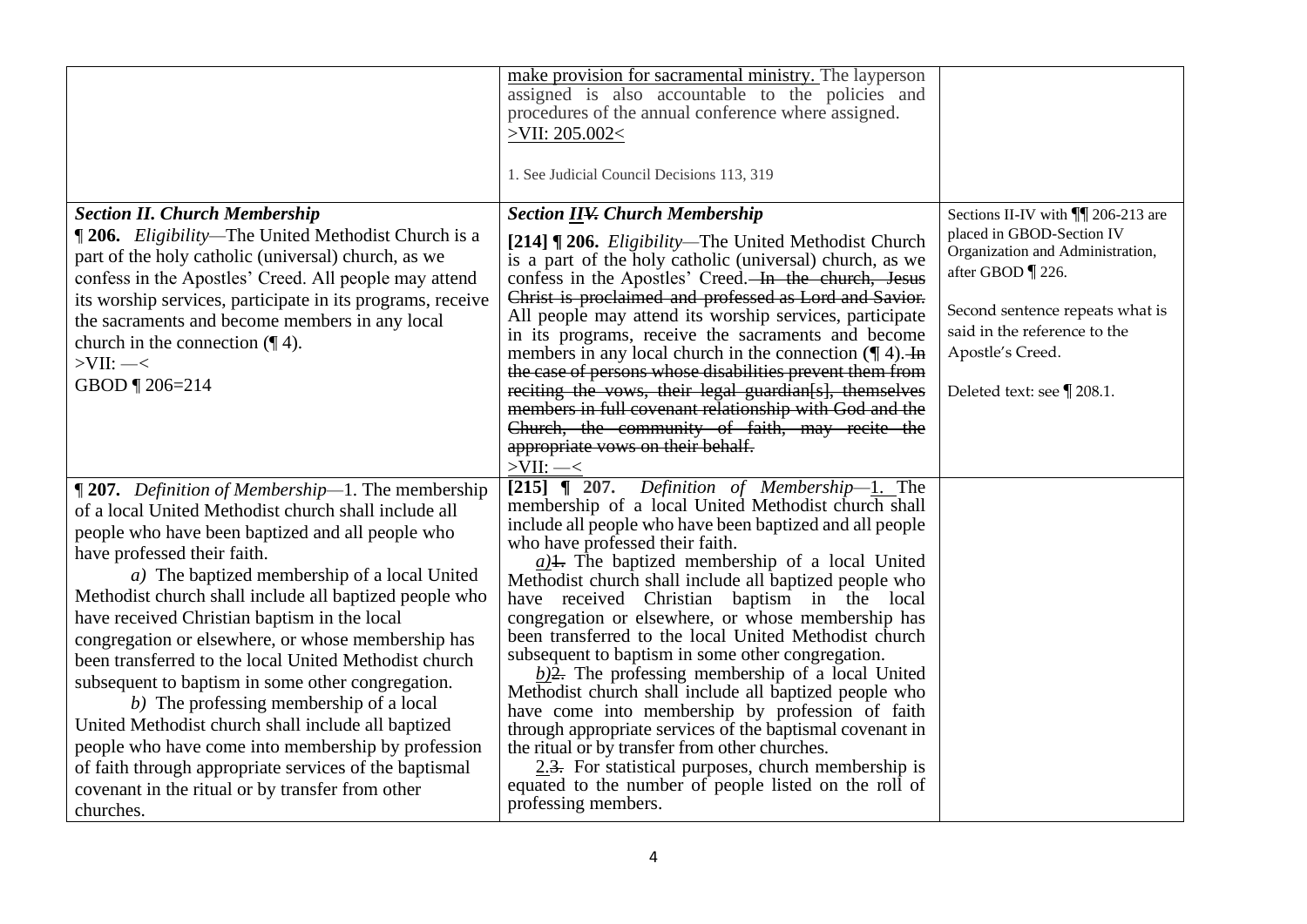| 2. For statistical purposes, church membership<br>is equated to the number of people listed on the roll of<br>professing members.<br>3. All baptized or professing members of any<br>local United Methodist church are members of the<br>worldwide United Methodist connection and members<br>of the church universal.<br>$>$ VII: $-$ <<br>GBOD 1207.1-3=215.1-4                                                                                                                                                                                                                                                                                                                                                                                                                                                                                                                                                                                                                                                                                                                                                                                                                                                                                                                                                                                                                                                                    | 3.4. All baptized or professing members of any local<br>United Methodist church are members of the worldwide<br>United Methodist connection and members of the<br>church universal.<br>$>$ VII: $-\leq$                                                                                                                                                                                                                                                                                                                                                                                                                                                                                                                                                                                                                                                                                                                                                                                                                                                                                                                                                                                                                                                                                                                                                                                     |                  |
|--------------------------------------------------------------------------------------------------------------------------------------------------------------------------------------------------------------------------------------------------------------------------------------------------------------------------------------------------------------------------------------------------------------------------------------------------------------------------------------------------------------------------------------------------------------------------------------------------------------------------------------------------------------------------------------------------------------------------------------------------------------------------------------------------------------------------------------------------------------------------------------------------------------------------------------------------------------------------------------------------------------------------------------------------------------------------------------------------------------------------------------------------------------------------------------------------------------------------------------------------------------------------------------------------------------------------------------------------------------------------------------------------------------------------------------|---------------------------------------------------------------------------------------------------------------------------------------------------------------------------------------------------------------------------------------------------------------------------------------------------------------------------------------------------------------------------------------------------------------------------------------------------------------------------------------------------------------------------------------------------------------------------------------------------------------------------------------------------------------------------------------------------------------------------------------------------------------------------------------------------------------------------------------------------------------------------------------------------------------------------------------------------------------------------------------------------------------------------------------------------------------------------------------------------------------------------------------------------------------------------------------------------------------------------------------------------------------------------------------------------------------------------------------------------------------------------------------------|------------------|
| ¶ 208. Baptismal Covenant-1. Christ constitutes the<br>church as his body by the power of the Holy Spirit (1)<br>Corinthians 12:13, 27). The church draws new people<br>into itself as it seeks to remain faithful to its<br>commission to proclaim and exemplify the gospel. In<br>baptism water is administered in the name of the<br>Triune God by an authorized person. Baptism is the<br>sacrament of initiation and incorporation into the body<br>of Christ. After baptism, the church provides the<br>nurture that makes possible a comprehensive and<br>lifelong process of growing in grace.<br>Becoming a professing member requires the<br>answer of faith of the baptized person made visible in a<br>service of profession of Christian faith and<br>confirmation using the vows of the baptismal covenant.<br>In the case of persons whose disabilities prevent them<br>from reciting the vows, their legal guardian[s],<br>themselves members in full covenant relationship with<br>God and the Church, the community of faith, may<br>recite the appropriate vows on their behalf.<br>2. Baptism and Professing membership-a)<br>Baptized infants and children are to be instructed and<br>nurtured in the meaning of the faith, the rights and<br>responsibilities of their baptism, and spiritual and<br>moral formation. Using the services of the baptismal<br>covenant, youth will profess their faith, commit | The Meaning of Membership<br>[216] ¶ 208. <i>Baptismal Covenant</i> -1. Christ constitutes<br>the church as his body by the power of the Holy Spirit (1)<br>Corinthians 12:13, 27). The church draws new people<br>into itself as it seeks to remain faithful to its commission<br>to proclaim and exemplify the gospel. [224] In baptism<br>water is administered in the name of the Triune God by<br>an authorized person. [216] Baptism is the sacrament of<br>initiation and incorporation into the body of Christ. After<br>baptism, the church provides the nurture that makes<br>possible a comprehensive and lifelong process of<br>growing in grace.<br>Becoming a professing member requires the answer<br>of faith of the baptized person made visible in a service<br>of profession of Christian faith and confirmation using<br>the vows of the baptismal covenant. [214] In the case of<br>persons whose disabilities prevent them from reciting the<br>vows, their legal guardian[s], themselves members in full<br>covenant relationship with God and the Church, the<br>community of faith, may recite the appropriate vows on<br>their behalf.<br>2. Baptism and Professing membership-a)<br>Baptized infants and children are to be instructed and<br>nurtured in the meaning of the faith, the rights and<br>responsibilities of their baptism, and spiritual and moral | Added from   225 |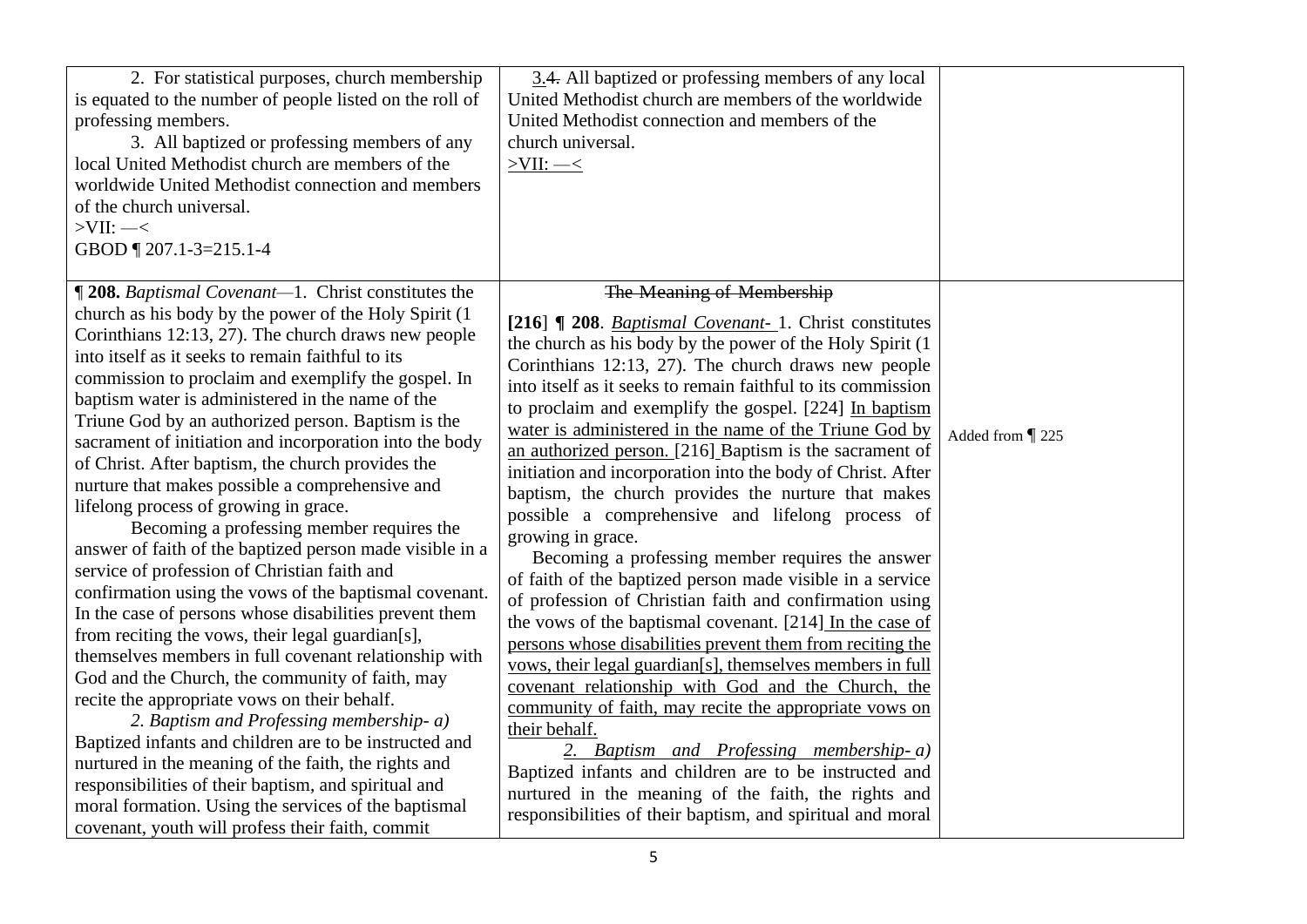| themselves to a life of discipleship, and be confirmed.  | formation-using materials approved by The United            | Using materials approved by the                           |
|----------------------------------------------------------|-------------------------------------------------------------|-----------------------------------------------------------|
| Confirmation is both a human act of commitment and       | Methodist Church. Using the services of the baptismal       | UMC and $\parallel$ 216.3 placed in<br>adaptable<br>allow |
| the gracious action of the Holy Spirit strengthening and | covenant, youth will profess their faith, commit            | for<br>to<br>contextualization.                           |
| empowering discipleship.                                 | themselves to a life of discipleship, and be confirmed.     |                                                           |
| b) Youth and adults who have not been                    | Confirmation is both a human act of commitment and the      |                                                           |
| baptized and who are seeking to be saved from their      | gracious action of the Holy Spirit strengthening and        |                                                           |
| sins and profess Jesus Christ as their Lord and Savior   | empowering discipleship.                                    |                                                           |
| are proper candidates for baptism in The United          | b) Youth and adults who have not been baptized              |                                                           |
| Methodist Church. It is the duty of the congregation,    | and who are seeking to be saved from their sins and         |                                                           |
| led by the pastor, to instruct them in the meaning of    | profess Jesus Christ as their Lord and Savior are proper    |                                                           |
| baptism, in the meaning of the Christian faith, and in   | candidates for baptism in The United Methodist Church.      |                                                           |
| the history, organization, and teachings of The United   | It shall be is the duty of the congregation, led by the     |                                                           |
| Methodist Church. After the completion of the period     | pastor, to instruct them in the meaning of baptism, in the  |                                                           |
| of nurture and instruction, the sponsor(s) and pastor    | meaning of the Christian faith, and in the history,         |                                                           |
| shall bring the candidates before the congregation and   | organization, and teachings of The United Methodist         |                                                           |
| administer the services of Baptismal Covenant, in        | Church, using materials approved by The United              |                                                           |
| which people are baptized, confirmed, and received       | Methodist Church for that purpose. After the completion     |                                                           |
| into the Church. >VII: 208.001<                          | of the period of nurture and instruction, the sponsor(s)    |                                                           |
| 3. Ongoing Formation in the Baptismal Covenant-          | and pastor shall bring the candidates before the            |                                                           |
| $a)$ Formation in the baptismal covenant and in the call | congregation and administer the services of Baptismal       |                                                           |
| to ministry in daily life is a lifelong process and is   | Covenant, in which people are baptized, confirmed, and      |                                                           |
| carried on through all the activities that have          | received into the Church. >VII: 208.001<                    | BOD 216>GBOD 208.001                                      |
| educational value. It focuses attention upon the         | 2.3. Ongoing Formation in the Baptismal Covenant-           |                                                           |
| meaning of discipleship and the need for members to      | $a)$ Formation in the baptismal covenant and in the call to |                                                           |
| be in mission in all of life's relationships.            | ministry in daily life is a lifelong process and is carried |                                                           |
| $b)$ There are many occasions as people mature in        | on through all the activities that have educational value.  |                                                           |
| the faith when the Holy Spirit's confirming action may   | The pastor gives specific leadership that prepares youth    | Gives<br>pastors<br>greater                               |
| be celebrated, such as in the reaffirmation of the       | for their profession of faith and commitment to             | flexibility in how they prepare                           |
| baptismal covenant or other services related to life     | discipleship and for the Holy Spirit's action confirming    | youth for profession of faith and                         |
| passages. Unlike baptism, which is a once-made           | them in their faith and empowering their discipleship.      | confirmation where applicable.                            |
| covenant and can only be reaffirmed and not repeated,    | This preparation It focuses attention upon the meaning of   |                                                           |
| confirmation is a dynamic action of the Holy Spirit that | discipleship and the need for members to be in mission in   |                                                           |
| can be repeated.                                         | all of life's relationships.                                |                                                           |
|                                                          | $b)$ There are many occasions as people mature in           |                                                           |
| GBOD   208.1=216.1+214; 208.2=216, 1 a+b;                | the faith when the Holy Spirit's confirming action may      |                                                           |
| $208.3=216.2$                                            | be celebrated, such as in the reaffirmation of the          |                                                           |
|                                                          |                                                             |                                                           |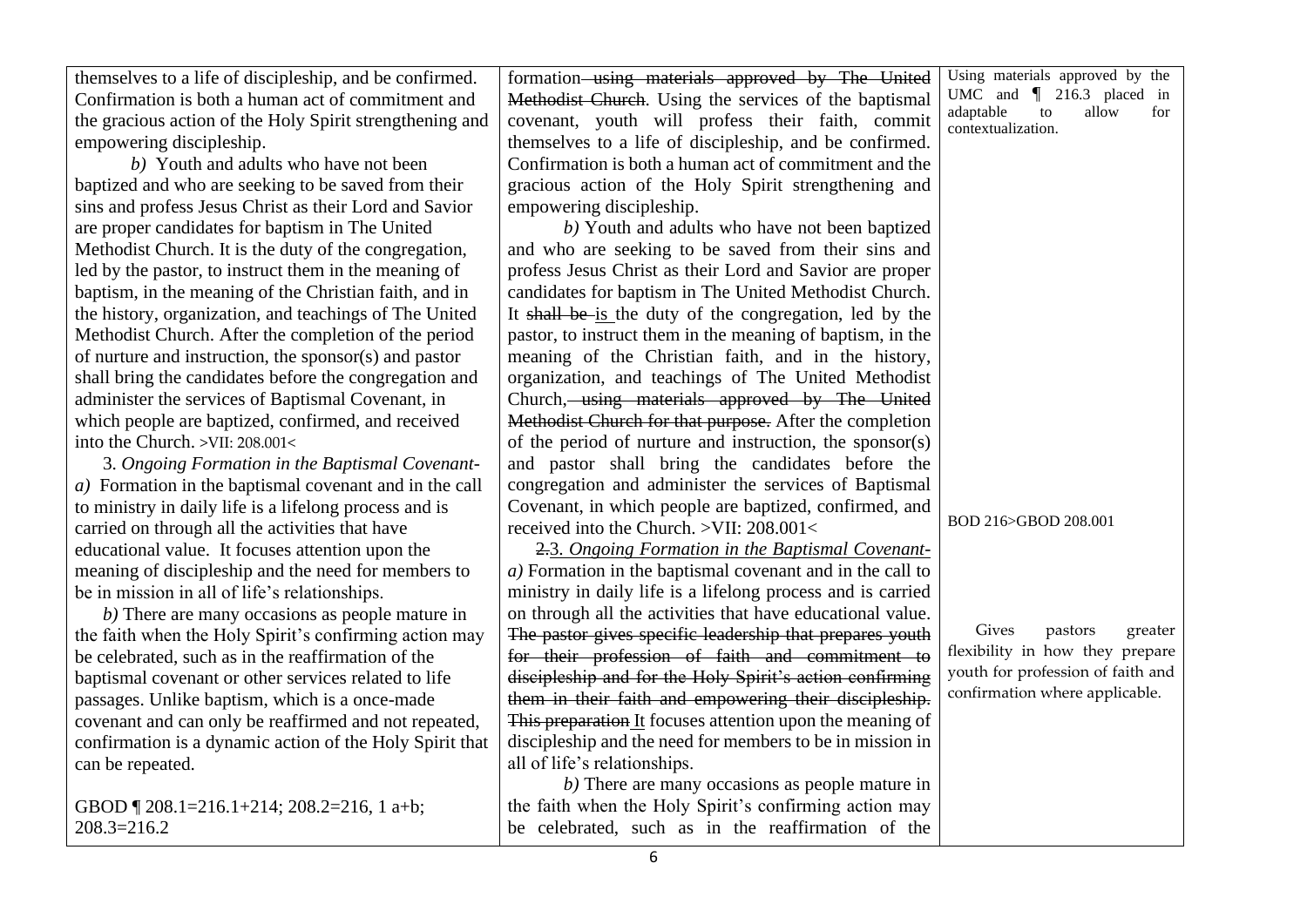|                                                                                                                                                                                                                                                                                                                                                                                                                                                                                                                                                                                                                                                                                                                                                                                                                                                                                                                            | baptismal covenant or other services related to life<br>passages. Unlike baptism, which is a once-made<br>covenant and can only be reaffirmed and not repeated,<br>confirmation is a dynamic action of the Holy Spirit that<br>can be repeated.<br>3. Preparation for the experience of profession of<br>faith and confirmation shall be provided for all people,<br>including adults. Youth who are completing the sixth<br>grade shall normally be the youngest people recruited for<br>such preparation. When younger people, of their own<br>volition, seek enrollment in preparation for profession of<br>faith and confirmation, such preparation shall be at the<br>discretion of the pastor.<br>$>$ VII: $-\leq$                                                                                                                                                                                                                                                                                                                                                                                                                                                                                                  |  |
|----------------------------------------------------------------------------------------------------------------------------------------------------------------------------------------------------------------------------------------------------------------------------------------------------------------------------------------------------------------------------------------------------------------------------------------------------------------------------------------------------------------------------------------------------------------------------------------------------------------------------------------------------------------------------------------------------------------------------------------------------------------------------------------------------------------------------------------------------------------------------------------------------------------------------|---------------------------------------------------------------------------------------------------------------------------------------------------------------------------------------------------------------------------------------------------------------------------------------------------------------------------------------------------------------------------------------------------------------------------------------------------------------------------------------------------------------------------------------------------------------------------------------------------------------------------------------------------------------------------------------------------------------------------------------------------------------------------------------------------------------------------------------------------------------------------------------------------------------------------------------------------------------------------------------------------------------------------------------------------------------------------------------------------------------------------------------------------------------------------------------------------------------------------|--|
| <b>1209.</b> Professing Membership-1. When persons unite<br>as professing members with a local United Methodist<br>church, they profess their faith in God, the Father<br>Almighty, maker of heaven and earth; in Jesus Christ<br>his only Son, and in the Holy Spirit. Thus, they make<br>known their desire to live their daily lives as disciples<br>of Jesus Christ.<br>2. They covenant together with God and with<br>the members of the local church to keep the vows<br>which are a part of the order of confirmation and<br>reception into the Church:<br>$a)$ To renounce the spiritual forces of<br>wickedness, reject the evil powers of the world, and<br>repent of their sin;<br>b) To accept the freedom and power God gives<br>them to resist evil, injustice, and oppression;<br>$c)$ To confess Jesus Christ as Savior, put their<br>whole trust in his grace, and promise to serve him as<br>their Lord; | [217] $\mathbb{I}$ 209. <i>Professing Membership-1</i> . When persons<br>unite as professing members with a local United<br>Methodist church, they profess their faith in God, the<br>Father Almighty, maker of heaven and earth; in Jesus<br>Christ his only Son; and in the Holy Spirit. Thus, they<br>make known their desire to live their daily lives as<br>disciples of Jesus Christ.<br>2. They covenant together with God and with the<br>members of the local church to keep the vows which are<br>a part of the order of confirmation and reception into the<br>Church:<br>$a$ ) <del>1.</del> To renounce the spiritual forces of wickedness,<br>reject the evil powers of the world, and repent of their<br>sin:<br>$b)$ 2. To accept the freedom and power God gives<br>them to resist evil, injustice, and oppression;<br>$c)$ 3. To confess Jesus Christ as Savior, put their whole<br>trust in his grace, and promise to serve him as their Lord;<br>$d$ )4. To remain faithful members of Christ's holy<br>church and serve as Christ's representatives in the world;<br>$e)$ 5. To be loyal to Christ through The United<br>Methodist Church and do all in their power to strengthen<br>its ministries; |  |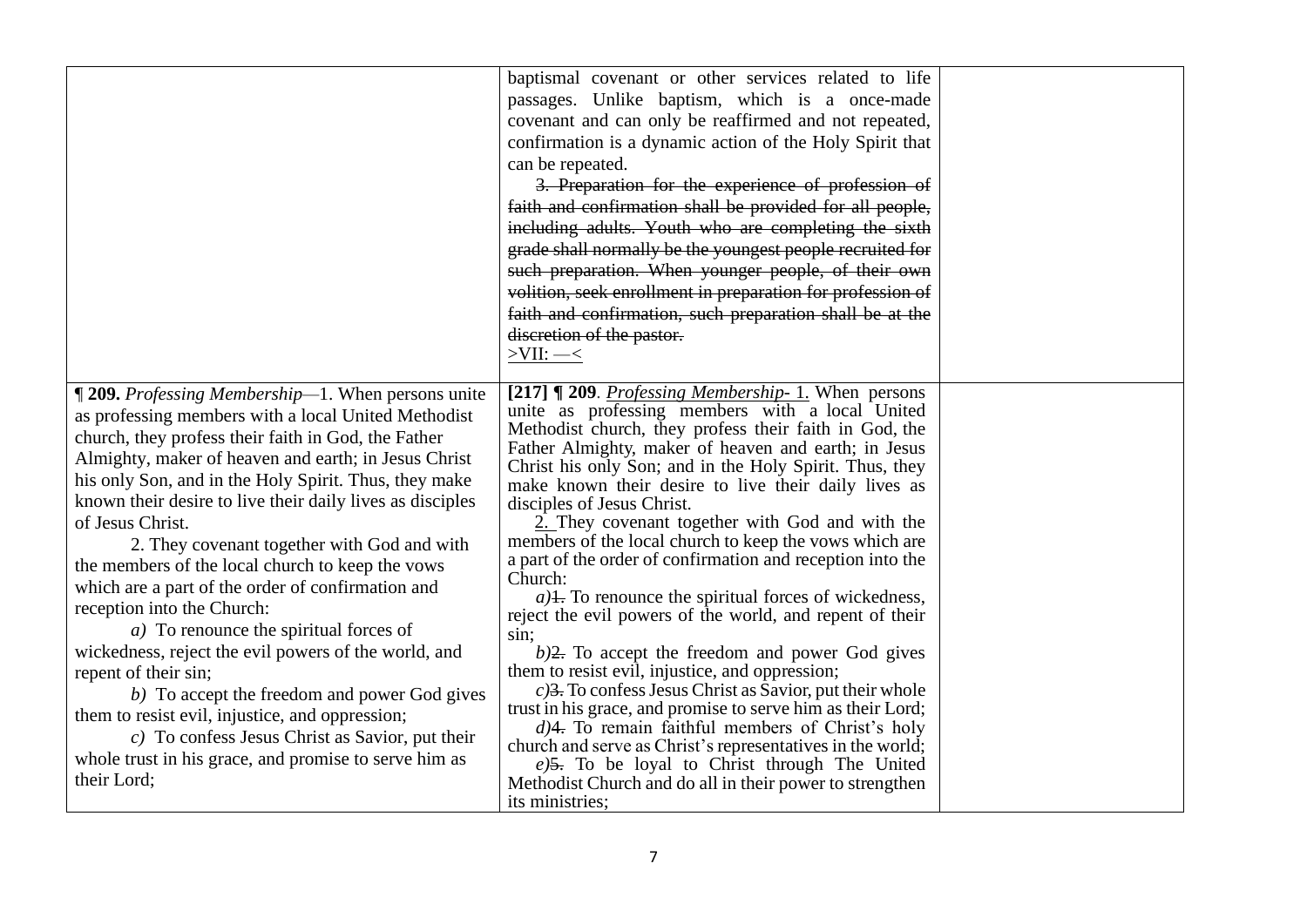| d) To remain faithful members of Christ's holy<br>church and serve as Christ's representatives in the<br>world;<br>$e)$ To be loyal to Christ through The United<br>Methodist Church and do all in their power to<br>strengthen its ministries;<br>$f$ ) To faithfully participate in its ministries by<br>their prayers, their presence, their gifts, their service,<br>and their witness:<br>$g$ ) To receive and profess the Christian faith as<br>contained in the Scriptures of the Old and New<br>Testaments.<br>$>$ VII: $-$ <<br>GBOD   209.1-2=217.Intro+1-7 | $f$ ) 6. To faithfully participate in its ministries by their<br>prayers, their presence, their gifts, their service, and their<br>witness:<br>$g/7$ . To receive and profess the Christian faith as<br>contained in the Scriptures of the Old and New<br>Testaments.<br>$>$ VII: $-$ <                                                                                                                                                                                                                                                        |  |
|-----------------------------------------------------------------------------------------------------------------------------------------------------------------------------------------------------------------------------------------------------------------------------------------------------------------------------------------------------------------------------------------------------------------------------------------------------------------------------------------------------------------------------------------------------------------------|------------------------------------------------------------------------------------------------------------------------------------------------------------------------------------------------------------------------------------------------------------------------------------------------------------------------------------------------------------------------------------------------------------------------------------------------------------------------------------------------------------------------------------------------|--|
| <b>1210.</b> Growth in Faithful Discipleship-Faithful<br>membership in the local church is essential for personal<br>growth and for developing a deeper commitment to the<br>will and grace of God. As members involve themselves<br>in private and public prayer, worship, the sacraments,<br>study, Christian action, systematic giving, and holy<br>discipline, they grow in their appreciation of Christ,<br>understanding of God at work in history and the natural<br>order, and an understanding of themselves.<br>$>$ VII: $-$ <<br>GBOD ¶ 210=218            | [218] [210. Growth in Faithful Discipleship-<br>Faithful membership in the local church is essential for<br>personal growth and for developing a deeper<br>commitment to the will and grace of God. As members<br>involve themselves in private and public prayer,<br>worship, the sacraments, study, Christian action,<br>systematic giving, and holy discipline, they grow in<br>their appreciation of Christ, understanding of God at<br>work in history and the natural order, and an<br>understanding of themselves.<br>$>$ VII: $\equiv$ |  |
| ¶ 211. Mutual Responsibility—Faithful discipleship<br>includes the obligation to participate in the corporate<br>life of the congregation with fellow members of the<br>body of Christ. A member is bound in sacred covenant<br>to shoulder the burdens, share the risks, and celebrate<br>the joys of fellow members. A Christian is called to<br>speak the truth in love, always ready to respond to<br>conflict in the spirit of forgiveness and reconciliation.                                                                                                   | Mutual<br>Responsibility-Faithful<br>discipleship includes the obligation to participate in the<br>corporate life of the congregation with fellow members<br>of the body of Christ. A member is bound in sacred<br>covenant to shoulder the burdens, share the risks, and<br>celebrate the joys of fellow members. A Christian is<br>called to speak the truth in love, always ready to<br>respond to confront conflict in the spirit of forgiveness<br>and reconciliation.<br>$>$ VII: $\equiv$                                               |  |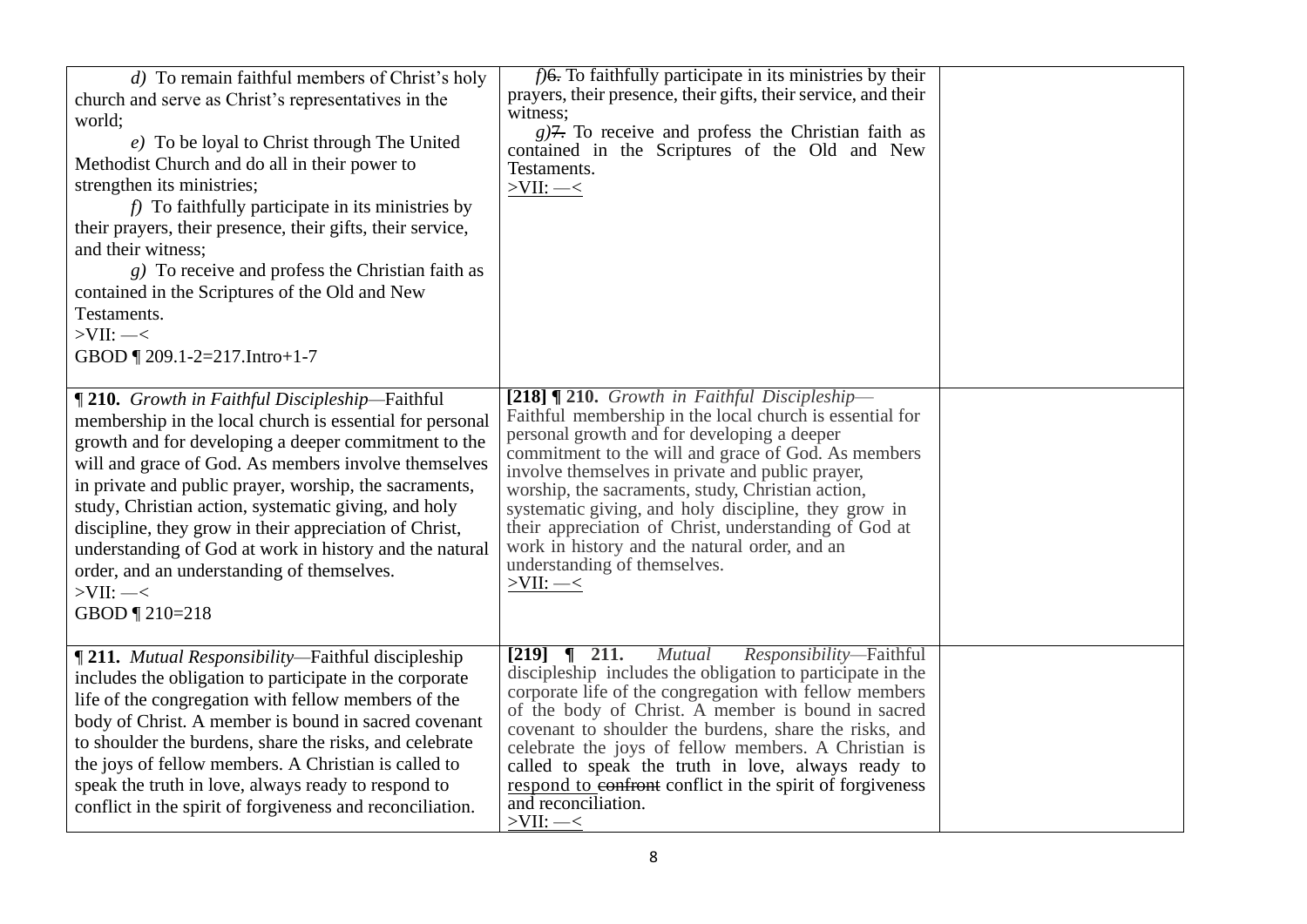| $>$ VII: $-$ <                                                                                                                                                                                                                                                                                                                                                                                                                                                                                                                                                                                                                                                                                                                                                                                                                                                                                                                                                        |                                                                                                                                                                                                                                                                                                                                                                                                                                                                                                                                                                                                                                                                                                                                                                                                                                                                                                                                                                                                                                                                                                                                                                                                                                                                                                                                                                                                                                                                             |                                                                                                    |
|-----------------------------------------------------------------------------------------------------------------------------------------------------------------------------------------------------------------------------------------------------------------------------------------------------------------------------------------------------------------------------------------------------------------------------------------------------------------------------------------------------------------------------------------------------------------------------------------------------------------------------------------------------------------------------------------------------------------------------------------------------------------------------------------------------------------------------------------------------------------------------------------------------------------------------------------------------------------------|-----------------------------------------------------------------------------------------------------------------------------------------------------------------------------------------------------------------------------------------------------------------------------------------------------------------------------------------------------------------------------------------------------------------------------------------------------------------------------------------------------------------------------------------------------------------------------------------------------------------------------------------------------------------------------------------------------------------------------------------------------------------------------------------------------------------------------------------------------------------------------------------------------------------------------------------------------------------------------------------------------------------------------------------------------------------------------------------------------------------------------------------------------------------------------------------------------------------------------------------------------------------------------------------------------------------------------------------------------------------------------------------------------------------------------------------------------------------------------|----------------------------------------------------------------------------------------------------|
| GBOD ¶ 211=219                                                                                                                                                                                                                                                                                                                                                                                                                                                                                                                                                                                                                                                                                                                                                                                                                                                                                                                                                        |                                                                                                                                                                                                                                                                                                                                                                                                                                                                                                                                                                                                                                                                                                                                                                                                                                                                                                                                                                                                                                                                                                                                                                                                                                                                                                                                                                                                                                                                             |                                                                                                    |
| ¶ 212. The Call to Ministry of All the Baptized-All<br>members of Christ's universal church are called to<br>share in the ministry which is committed to the whole<br>church of Jesus Christ. Therefore, each member of<br>The United Methodist Church is to be a servant of<br>Christ on mission in the local and worldwide<br>community. This servanthood is performed in family<br>life, daily work, recreation and social activities,<br>responsible citizenship, the stewardship of property<br>and accumulated resources, the issues of corporate<br>life, and all attitudes toward other persons. Members<br>are to engage in disciplined, covenant or class<br>meetings to foster their missional involvement and to<br>witness for Christ, serving as a living example in<br>society while addressing injustice and suffering in the<br>world and taking action which helps exemplify the<br>hope and promise of Christ.<br>$>$ VII: $-$ <<br>GBOD ¶ 212=220 | [220] $\P$ 212. The Call to Ministry of All the Baptized—<br>All members of Christ's universal church are called to<br>share in the ministry which is committed to the whole<br>church of Jesus Christ. Therefore, each member of The<br>United Methodist Church is to be a servant of Christ on<br>mission in the local and worldwide community. This<br>servanthood is performed in family life, daily work,<br>recreation and social activities, responsible citizenship,<br>the stewardship of property and accumulated resources,<br>the issues of corporate life, and all attitudes toward other<br>persons. Members are to engage Participation in disciplined,<br>groups such as covenant discipleship groups or class<br>meetings to foster their is an expected part of personal<br>missional involvement and. Each member is called upon<br>to be a witness for Christ while addressing injustice and<br>suffering in the world and taking action which helps in<br>the world, a light and leaven in society, and a reconciler<br>in a culture of conflict. Each member is to identify with<br>the agony and suffering of the world and to radiate and<br>exemplify the <u>hope and promise of Christ</u> . of hope. The<br>standards of attitude and conduct set forth in the Social<br>Principles (Part V) shall be considered as an essential<br>resource for guiding each member of the Church in being<br>a servant of Christ on mission.<br>$>$ VII: $-$ < | Edits reflect membership vows.                                                                     |
| ¶ 213. Lay Servant Ministries- Each central conference<br>may create categories of servant ministries for lay<br>persons which are appropriate and needed for the                                                                                                                                                                                                                                                                                                                                                                                                                                                                                                                                                                                                                                                                                                                                                                                                     | <b>Section XI. Lay Servant Ministries</b><br><b>¶ 213.</b> Lay Servant Ministries - Each central conference<br>may create categories of servant ministries for lay                                                                                                                                                                                                                                                                                                                                                                                                                                                                                                                                                                                                                                                                                                                                                                                                                                                                                                                                                                                                                                                                                                                                                                                                                                                                                                          | Lay Servant Ministries according<br>to $\P$ 266-269 may take different<br>shape and structuring in |
| expanding and ongoing mission and ministry of that                                                                                                                                                                                                                                                                                                                                                                                                                                                                                                                                                                                                                                                                                                                                                                                                                                                                                                                    | persons which are appropriate and needed for the                                                                                                                                                                                                                                                                                                                                                                                                                                                                                                                                                                                                                                                                                                                                                                                                                                                                                                                                                                                                                                                                                                                                                                                                                                                                                                                                                                                                                            | different contexts. Therefore,                                                                     |
| conference. Educational, spiritual, and psychological                                                                                                                                                                                                                                                                                                                                                                                                                                                                                                                                                                                                                                                                                                                                                                                                                                                                                                                 | expanding and ongoing mission and ministry of that                                                                                                                                                                                                                                                                                                                                                                                                                                                                                                                                                                                                                                                                                                                                                                                                                                                                                                                                                                                                                                                                                                                                                                                                                                                                                                                                                                                                                          | GBOD captures the essential of                                                                     |
| qualifications and provisions for appropriate                                                                                                                                                                                                                                                                                                                                                                                                                                                                                                                                                                                                                                                                                                                                                                                                                                                                                                                         | conference. Educational, spiritual, and psychological                                                                                                                                                                                                                                                                                                                                                                                                                                                                                                                                                                                                                                                                                                                                                                                                                                                                                                                                                                                                                                                                                                                                                                                                                                                                                                                                                                                                                       | what central conferences have to<br>consider in their own                                          |
| certification may be defined by the central conference.                                                                                                                                                                                                                                                                                                                                                                                                                                                                                                                                                                                                                                                                                                                                                                                                                                                                                                               | qualifications and provisions for appropriate<br>certification may be defined by the central conference.                                                                                                                                                                                                                                                                                                                                                                                                                                                                                                                                                                                                                                                                                                                                                                                                                                                                                                                                                                                                                                                                                                                                                                                                                                                                                                                                                                    | regulations, whereas                                                                               |
| Jurisdictional conferences shall follow the procedures<br>in Part VII of the Discipline.                                                                                                                                                                                                                                                                                                                                                                                                                                                                                                                                                                                                                                                                                                                                                                                                                                                                              | Jurisdictional conferences shall follow the procedures in                                                                                                                                                                                                                                                                                                                                                                                                                                                                                                                                                                                                                                                                                                                                                                                                                                                                                                                                                                                                                                                                                                                                                                                                                                                                                                                                                                                                                   | jurisdictional conferences find all                                                                |
|                                                                                                                                                                                                                                                                                                                                                                                                                                                                                                                                                                                                                                                                                                                                                                                                                                                                                                                                                                       | Part VII of the Discipline.                                                                                                                                                                                                                                                                                                                                                                                                                                                                                                                                                                                                                                                                                                                                                                                                                                                                                                                                                                                                                                                                                                                                                                                                                                                                                                                                                                                                                                                 |                                                                                                    |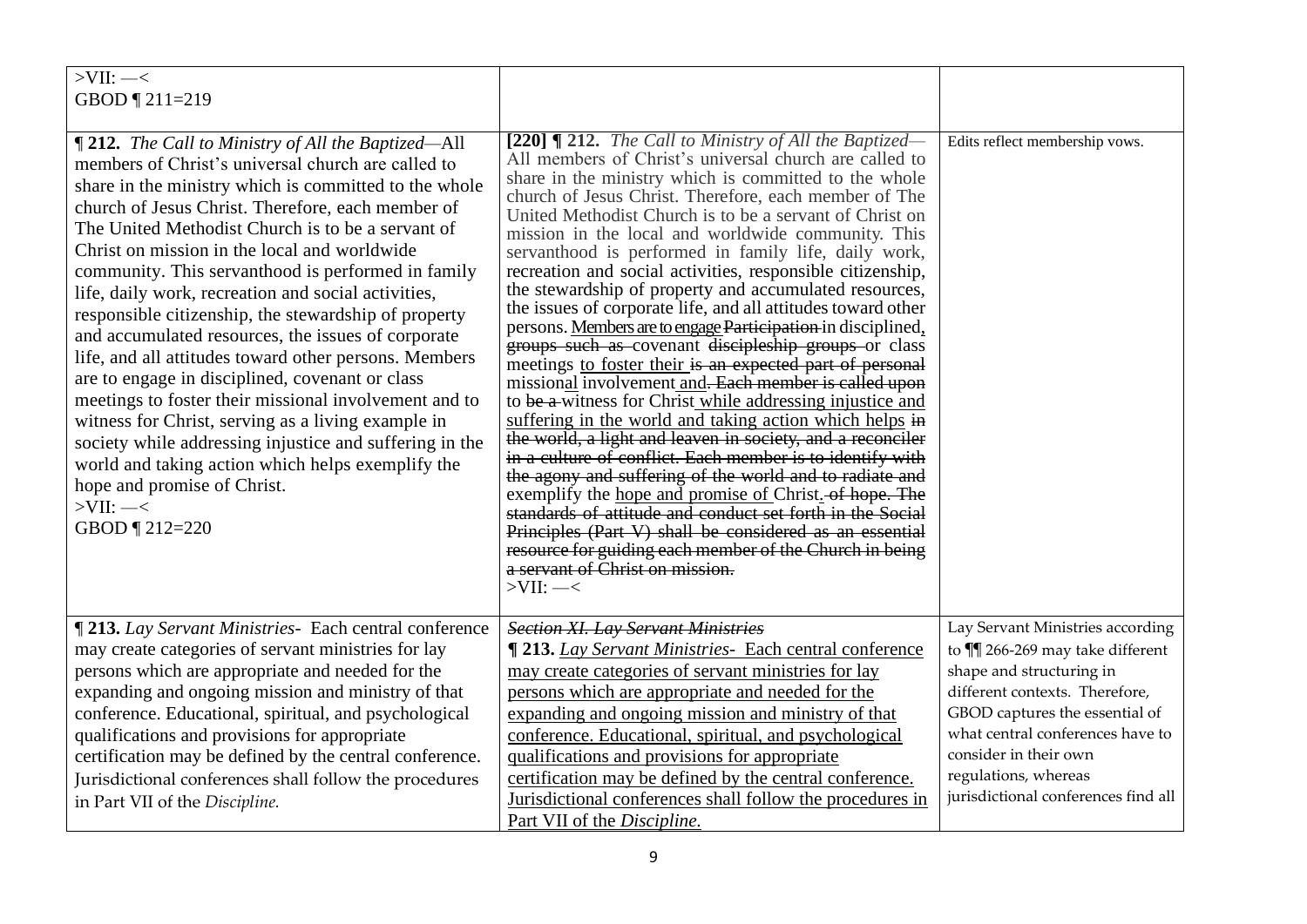| >VII: 213.001-213.004<                                                                                                                                                                                                                                                                                                                                                                                                                                                                                                                                                                                                                                                                                                                                                                                                                                                                                                                                                                                                                                                                                           | >VII: 213.001-213.004<                                                                                                                                                                                                                                                                                                                                                                                                                                                                                                                                                                                                                                                                                                                                                                                                                                                                                                                                                                                                                                                                                                                                                                                                                                        | the specifics in Part VII of the                                                             |
|------------------------------------------------------------------------------------------------------------------------------------------------------------------------------------------------------------------------------------------------------------------------------------------------------------------------------------------------------------------------------------------------------------------------------------------------------------------------------------------------------------------------------------------------------------------------------------------------------------------------------------------------------------------------------------------------------------------------------------------------------------------------------------------------------------------------------------------------------------------------------------------------------------------------------------------------------------------------------------------------------------------------------------------------------------------------------------------------------------------|---------------------------------------------------------------------------------------------------------------------------------------------------------------------------------------------------------------------------------------------------------------------------------------------------------------------------------------------------------------------------------------------------------------------------------------------------------------------------------------------------------------------------------------------------------------------------------------------------------------------------------------------------------------------------------------------------------------------------------------------------------------------------------------------------------------------------------------------------------------------------------------------------------------------------------------------------------------------------------------------------------------------------------------------------------------------------------------------------------------------------------------------------------------------------------------------------------------------------------------------------------------|----------------------------------------------------------------------------------------------|
| GBOD ¶ 213=266+new                                                                                                                                                                                                                                                                                                                                                                                                                                                                                                                                                                                                                                                                                                                                                                                                                                                                                                                                                                                                                                                                                               |                                                                                                                                                                                                                                                                                                                                                                                                                                                                                                                                                                                                                                                                                                                                                                                                                                                                                                                                                                                                                                                                                                                                                                                                                                                               | Discipline.                                                                                  |
| ¶ 214. Membership Records-1. Each local church<br>shall accurately maintain:                                                                                                                                                                                                                                                                                                                                                                                                                                                                                                                                                                                                                                                                                                                                                                                                                                                                                                                                                                                                                                     | <b>MEMBERSHIP RECORDS AND REPORTS</b>                                                                                                                                                                                                                                                                                                                                                                                                                                                                                                                                                                                                                                                                                                                                                                                                                                                                                                                                                                                                                                                                                                                                                                                                                         | BOD 266>GBOD 213.001<br>BOD 267>GBOD 213.002<br>BOD 268>GBOD 213.003<br>BOD 269>GBOD 213.004 |
| a) Membership records for each baptized or                                                                                                                                                                                                                                                                                                                                                                                                                                                                                                                                                                                                                                                                                                                                                                                                                                                                                                                                                                                                                                                                       | [230] ¶ 214. Membership Records-1. Each local church                                                                                                                                                                                                                                                                                                                                                                                                                                                                                                                                                                                                                                                                                                                                                                                                                                                                                                                                                                                                                                                                                                                                                                                                          |                                                                                              |
| professing member including:<br>$(1)$ the person's name, date of birth, address,<br>place of birth, date of baptism, officiating pastor, and<br>sponsors;<br>$(2)$ date of confirmation/profession of faith,<br>officiating pastor, and sponsors;<br>$(3)$ if transferred from another church, date of<br>reception, sending church, and receiving pastor;<br>$(4)$ if transferred to another church, date of<br>transfer, receiving church, and address of receiving<br>church;<br>(5) date of removal or withdrawal and reason;<br>$(6)$ date of restoration of professing membership<br>and officiating pastor;<br>(7) date of death, date and place<br>- of<br>funeral/memorial, place of burial, and officiating pastor.<br>b) Constituency Roll, containing the names and<br>addresses of such persons as are not members of the<br>church concerned, including unbaptized children, youth<br>and adults whose names are not on the membership<br>record, and other nonmembers for whom the local<br>church has pastoral responsibility.<br>c) Affiliate Membership Roll.<br>d) Associate Membership Roll. | shall accurately maintain:<br>$\underline{a}$ ) a m-Membership records for each baptized or<br>professing member including:<br>$(1)$ a) the person's name, date of birth, address,<br>place of birth, date of baptism, officiating pastor, and<br>sponsors;<br>$(2)b$ date of confirmation/profession of faith,<br>officiating pastor, and sponsors;<br>$(3)$ e) if transferred from another church, date of<br>reception, sending church, and receiving pastor;<br>$(4)$ d) if transferred to another church, date of<br>transfer, receiving church, and address of receiving<br>church;<br>$(5)$ e) date of removal or withdrawal and reason;<br>$(6)$ date of restoration of professing membership<br>and officiating pastor;<br>$(7)$ <sub>8</sub> ) date of death, date and place of<br>funeral/memorial, place of burial, and officiating pastor.<br>2. Annually, names of professing members to be<br>removed by charge conference action shall be reported to<br>the charge conference $(\sqrt{228.2 \cdot b \cdot 4})$ .<br>$b$ )3. Constituency Roll, containing the names and<br>addresses of such persons as are not members of the<br>church concerned, including unbaptized children, youth<br>and adults whose names are not on the membership |                                                                                              |
| 2. In the case of a union or federated church<br>with another denomination, the governing body of such                                                                                                                                                                                                                                                                                                                                                                                                                                                                                                                                                                                                                                                                                                                                                                                                                                                                                                                                                                                                           | record, and other nonmembers for whom the local church                                                                                                                                                                                                                                                                                                                                                                                                                                                                                                                                                                                                                                                                                                                                                                                                                                                                                                                                                                                                                                                                                                                                                                                                        |                                                                                              |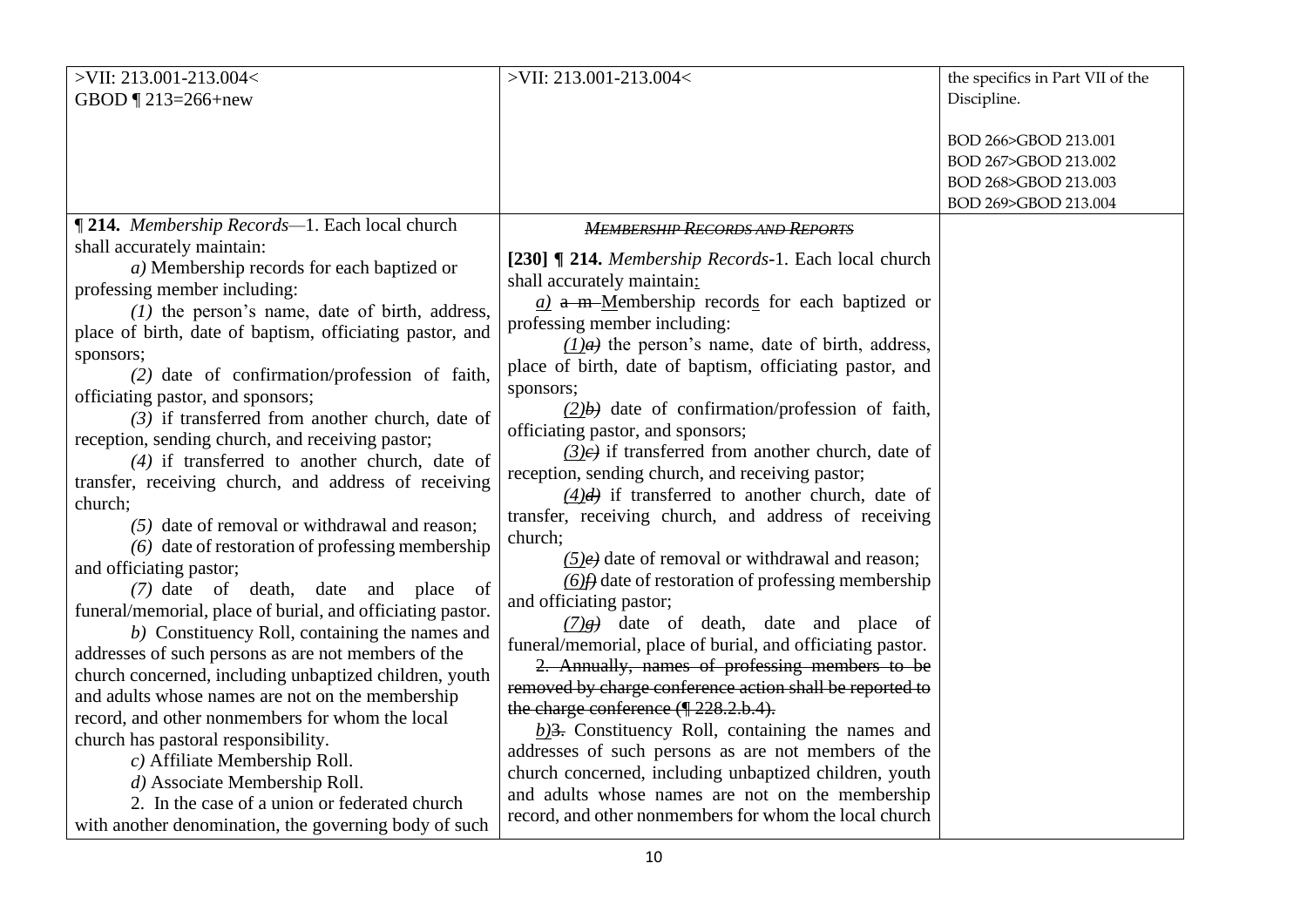| a church may report an equal share of the total<br>membership to each judicatory, and such membership<br>shall be published in the minutes of each church, with a<br>note to the effect that the report is that of a union or<br>federated church, and with an indication of the total<br>actual membership.<br>>VII: 214.001-214.003<<br>GBOD   214.1a=230.1; 214.1b-d+2=230.3-6                                                                                                                                                                                                                                                                                                                                                                                                                                                                                                                                                                                                                                                            | has pastoral responsibility.<br>$c$ )4. Affiliate Membership Roll (1227).<br>$d$ ) 5. Associate Membership Roll ( $\sqrt{227}$ ).<br>$2.6$ . In the case of a union or federated church with<br>another denomination, the governing body of such a<br>church may report an equal share of the total<br>membership to each judicatory, and such membership<br>shall be published in the minutes of each church, with a<br>note to the effect that the report is that of a union or<br>federated church, and with an indication of the total<br>actual membership.<br>>VII: 214.001-214.003<                                                                                                                                                                                                                                                                                                                                                                                                                                                                                                                                             | ¶ 222-224 is put in adaptable<br>part to allow for<br>contextualization around non<br>local church settings,<br>membership rolls, and outside of<br>congregational settings.<br>BOD 222 > GBOD 214.001<br>BOD 223 > GBOD 214.002<br>BOD 224 > GBOD 214.003 |
|----------------------------------------------------------------------------------------------------------------------------------------------------------------------------------------------------------------------------------------------------------------------------------------------------------------------------------------------------------------------------------------------------------------------------------------------------------------------------------------------------------------------------------------------------------------------------------------------------------------------------------------------------------------------------------------------------------------------------------------------------------------------------------------------------------------------------------------------------------------------------------------------------------------------------------------------------------------------------------------------------------------------------------------------|----------------------------------------------------------------------------------------------------------------------------------------------------------------------------------------------------------------------------------------------------------------------------------------------------------------------------------------------------------------------------------------------------------------------------------------------------------------------------------------------------------------------------------------------------------------------------------------------------------------------------------------------------------------------------------------------------------------------------------------------------------------------------------------------------------------------------------------------------------------------------------------------------------------------------------------------------------------------------------------------------------------------------------------------------------------------------------------------------------------------------------------|------------------------------------------------------------------------------------------------------------------------------------------------------------------------------------------------------------------------------------------------------------|
| <b>1215.</b> Transfer from Other Denominations-A<br>member in good standing in any Christian<br>denomination who has been baptized and who desires<br>to unite with The United Methodist Church shall be<br>received as either a baptized or a professing member.<br>Such a person may be received as a baptized member<br>by a proper certificate of transfer from that person's<br>former church or some certification of Christian<br>baptism and as a professing member upon taking vows<br>declaring the Christian faith through appropriate<br>services of the baptismal covenant in our ritual. The<br>pastor will report to the sending church the date of<br>reception of such a member. It is recommended that<br>instruction in the faith, ministry, and polity of the<br>Church be provided for all such persons. Persons<br>received from churches that do not issue certificates of<br>transfer or letters of recommendation shall be listed as<br>"Received From Other Denominations."<br>$>$ VII: $-$ <<br>GBOD $\P$ 215=225 | [225] ¶215. Transfer from Other Denominations-A<br>member in good standing in any Christian denomination<br>who has been baptized and who desires to unite with The<br>United Methodist Church shall be received as either a<br>baptized or a professing member. Such a person may be<br>received as a baptized member by a proper certificate of<br>transfer from that person's former church or some<br>certification of Christian baptism and as a professing<br>member upon taking vows declaring the Christian faith<br>through appropriate services of the baptismal covenant in<br>our ritual (see $\frac{1}{214-217}$ ). In baptism water is<br>administered in the name of the Triune God by an<br>authorized person. The pastor will report to the sending<br>church the date of reception of such a member. It is<br>recommended that instruction in the faith, work, and<br>polity of the Church be provided for all such persons.<br>Persons received from churches that do not issue<br>certificates of transfer or letters of recommendation shall<br>be listed as "Received From Other Denominations."<br>$>$ VII: $-$ |                                                                                                                                                                                                                                                            |
| ¶ 216. Affiliate and Associate Membership-1. A<br>professing member of The United Methodist Church,<br>of an affiliated autonomous Methodist or united                                                                                                                                                                                                                                                                                                                                                                                                                                                                                                                                                                                                                                                                                                                                                                                                                                                                                       | <b>Affiliate and Associate Membership</b><br>[227] ¶ 216. Affiliate and Associate Membership-1. A<br>professing member of The United Methodist Church, of                                                                                                                                                                                                                                                                                                                                                                                                                                                                                                                                                                                                                                                                                                                                                                                                                                                                                                                                                                              |                                                                                                                                                                                                                                                            |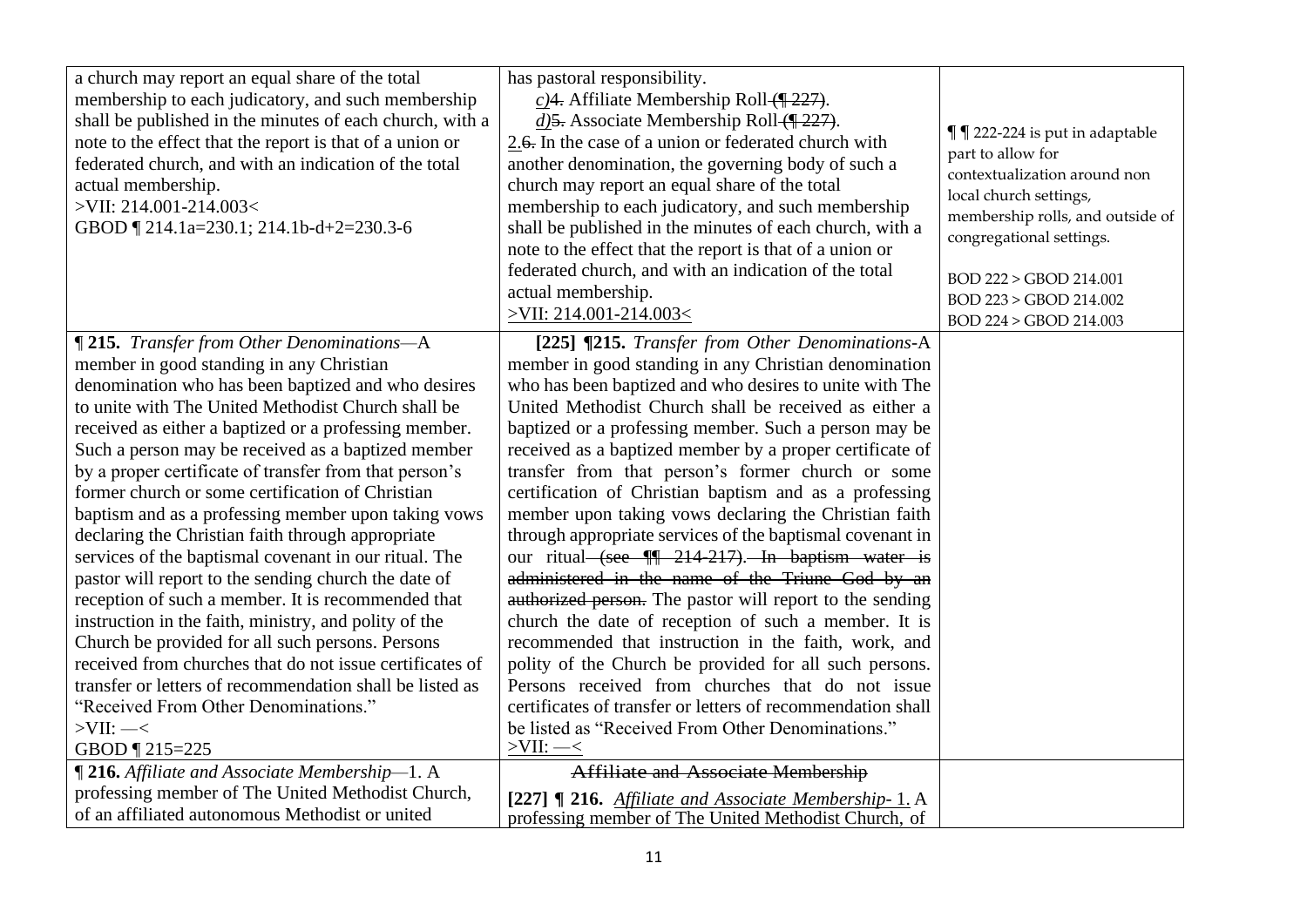| church, or of a Methodist church that has a concordat<br>agreement with The United Methodist Church, who<br>resides for an extended period in a city or community<br>at a distance from the member's home church, may on<br>request be enrolled as an affiliate member of a United<br>Methodist church located in the vicinity of the<br>temporary residence. The home pastor shall be notified<br>of the affiliate membership. Such membership entitles<br>the person to the fellowship of that church, to its<br>pastoral care and oversight, and to participation in its<br>activities, including the holding of office; except such<br>as would allow one to vote in a United Methodist body<br>other than the local church. However, that person is<br>counted and reported as a professing member of the<br>home church only.<br>2. A member of another denomination may<br>become an associate member under the same<br>conditions, but may not become a voting member of<br>the church council. $^{2}$<br>3. Affiliate or associate relationship may be<br>terminated at the discretion of the United Methodist<br>church in which the affiliate or associate membership is<br>held whenever the affiliate or associate member shall<br>move from the vicinity of the United Methodist church<br>in which the affiliate or associate membership is held.<br>$>$ VII: $-$ <<br>GBOD $\P$ 216.1-3=227<br>2. See Judicial Council Decision 372. | an affiliated autonomous Methodist or united church, or<br>of a Methodist church that has a concordat agreement<br>with The United Methodist Church, who resides for an<br>extended period in a city or community at a distance<br>from the member's home church, may on request be<br>enrolled as an affiliate member of a United Methodist<br>church located in the vicinity of the temporary residence.<br>The home pastor shall be notified of the affiliate<br>membership. Such membership shall entitles the person<br>to the fellowship of that church, to its pastoral care and<br>oversight, and to participation in its activities, including<br>the holding of office; except such as would allow one to<br>vote in a United Methodist body other than the local<br>church. However, that person shall be is counted and<br>reported as a professing member of the home church only.<br>2. A member of another denomination may become an<br>associate member under the same conditions, but may<br>not become a voting member of the church council. <sup>2</sup><br>3. Affiliate or associate This relationship may be<br>terminated at the discretion of the United Methodist<br>church in which the affiliate or associate membership is<br>held whenever the affiliate or associate member shall<br>move from the vicinity of the United Methodist church<br>in which the affiliate or associate membership is held.<br>$>$ VII: $-$<br>2. See Judicial Council Decision 372. |  |
|------------------------------------------------------------------------------------------------------------------------------------------------------------------------------------------------------------------------------------------------------------------------------------------------------------------------------------------------------------------------------------------------------------------------------------------------------------------------------------------------------------------------------------------------------------------------------------------------------------------------------------------------------------------------------------------------------------------------------------------------------------------------------------------------------------------------------------------------------------------------------------------------------------------------------------------------------------------------------------------------------------------------------------------------------------------------------------------------------------------------------------------------------------------------------------------------------------------------------------------------------------------------------------------------------------------------------------------------------------------------------------------------------------------------------------------------------|-----------------------------------------------------------------------------------------------------------------------------------------------------------------------------------------------------------------------------------------------------------------------------------------------------------------------------------------------------------------------------------------------------------------------------------------------------------------------------------------------------------------------------------------------------------------------------------------------------------------------------------------------------------------------------------------------------------------------------------------------------------------------------------------------------------------------------------------------------------------------------------------------------------------------------------------------------------------------------------------------------------------------------------------------------------------------------------------------------------------------------------------------------------------------------------------------------------------------------------------------------------------------------------------------------------------------------------------------------------------------------------------------------------------------------------------------------------------------------------------------|--|
| 1217. Accountability-1. All members are to be held<br>account-able for faithfulness to their covenant of<br>baptism.<br>2. If a baptized member neglects faithfulness<br>and discipline in terms of the baptismal covenant,<br>every means of encouraging that member to return and                                                                                                                                                                                                                                                                                                                                                                                                                                                                                                                                                                                                                                                                                                                                                                                                                                                                                                                                                                                                                                                                                                                                                                  | [221] $\P$ 217. Accountability-1. All members are to<br>be held account- able for faithfulness to their covenant<br>of baptism.<br>2. If a baptized member neglects faithfulness and<br>discipline in terms of the baptismal covenant, every<br>means of encouraging that member to return and of<br>nurturing him or her to assume the vows of professing<br>membership should be made.                                                                                                                                                                                                                                                                                                                                                                                                                                                                                                                                                                                                                                                                                                                                                                                                                                                                                                                                                                                                                                                                                                      |  |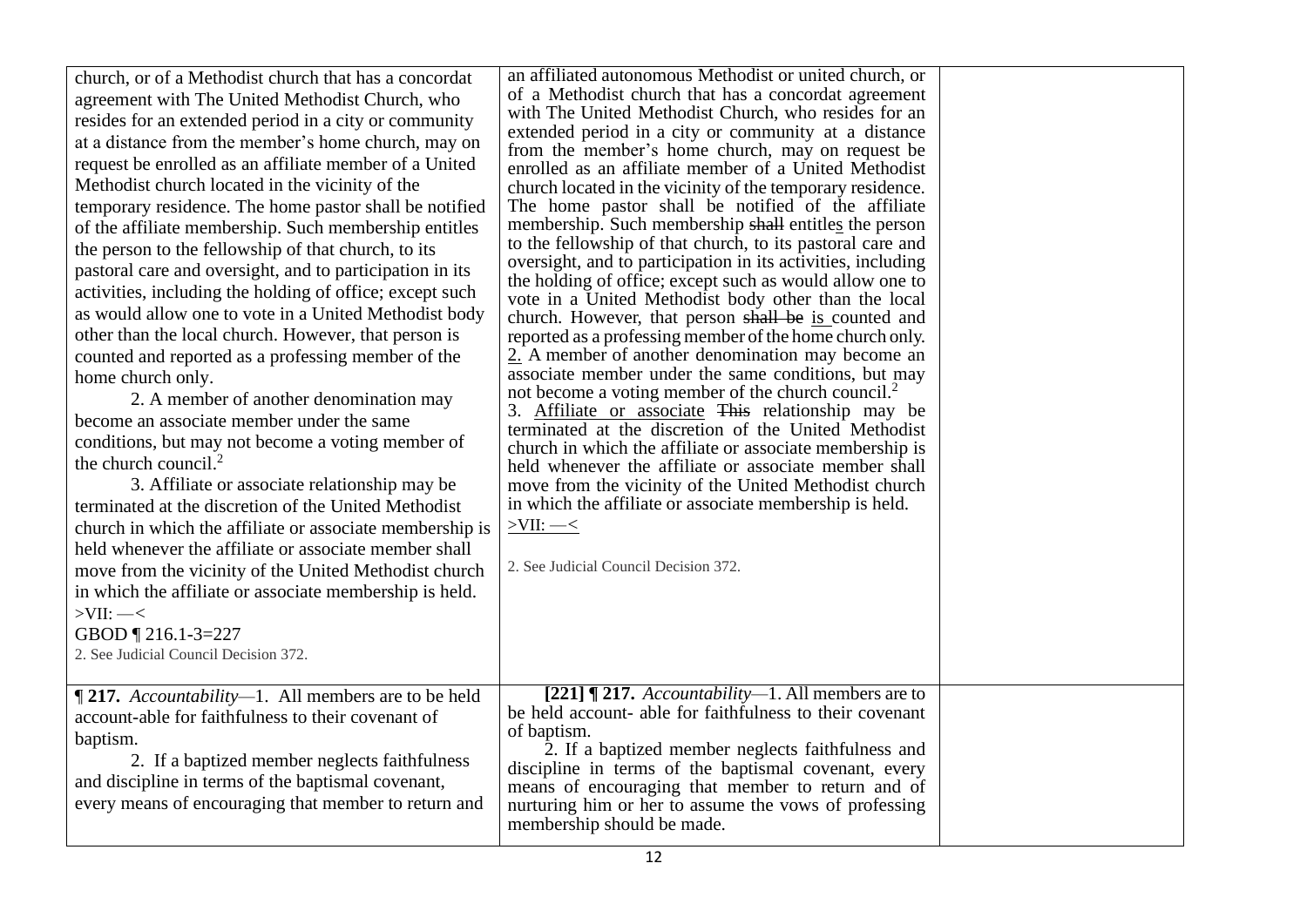| of nurturing him or her to assume the vows of<br>professing membership should be made.<br>3. If a professing member should be accused of<br>violating the covenant and failing to keep the<br>confirmation vows, then it is the responsibility of the<br>local church, working through its pastor and its units,<br>to minister to that member in compliance with the<br>provisions of $\P$ 220 in an effort to enable the member to<br>faithfully perform the vows and covenant of<br>membership.<br>$>$ VII: 217.001<<br>GBOD 1217.1-3=221.1-3                                                                                                                                                                                                                                                                                                                                                 | 3. If a professing member should be accused of<br>violating the covenant and failing to keep the vows-as<br>stated in $\P$ 217, then it shall be is the responsibility of<br>the local church, working through its pastor and its<br>agencies units, to minister to that member in compliance<br>with the provisions of $\P$ 228 220 in an effort to enable<br>the member to faithfully perform the vows and covenant<br>of membership.<br>$>$ VII: 217.001 $<$                                                                                                                                                                                                                                                                                                                                                                                                | III 221.4 and 221.5 in adaptable<br>to allow for contextualization<br>around accountability and<br>membership.<br>BOD $221.4 >$ GBOD $217.001$<br>BOD 221.5 > GBOD 217.001                                                                                                             |
|--------------------------------------------------------------------------------------------------------------------------------------------------------------------------------------------------------------------------------------------------------------------------------------------------------------------------------------------------------------------------------------------------------------------------------------------------------------------------------------------------------------------------------------------------------------------------------------------------------------------------------------------------------------------------------------------------------------------------------------------------------------------------------------------------------------------------------------------------------------------------------------------------|----------------------------------------------------------------------------------------------------------------------------------------------------------------------------------------------------------------------------------------------------------------------------------------------------------------------------------------------------------------------------------------------------------------------------------------------------------------------------------------------------------------------------------------------------------------------------------------------------------------------------------------------------------------------------------------------------------------------------------------------------------------------------------------------------------------------------------------------------------------|----------------------------------------------------------------------------------------------------------------------------------------------------------------------------------------------------------------------------------------------------------------------------------------|
| ¶ 218. Annual Membership Report and Audit-1. The<br>pastor shall report to the charge conference annually<br>the names of persons received into the membership of<br>the church or churches of the pastoral charge and the<br>names of persons removed since the last charge<br>conference, indicating how each was received or<br>removed. The church council shall appoint a committee<br>to audit the membership record, submitting the report<br>annually to the charge conference. >VII: 218.001<<br>2. In central conferences, the membership<br>records in each local church shall be according to a<br>common format prepared by the General Council on<br>Finance and Administration in cooperation with the<br>central conferences. Jurisdictional conferences shall<br>follow the procedures in Part VII of the Discipline.<br>$>$ VII: 218.002 $<$<br>GBOD 1218.1=231; 218.2=233/new | [231] $\P$ 218. Annual Membership Report and Audit-1.<br>The pastor shall report to the charge conference<br>annually the names of persons received into the<br>membership of the church or churches of the pastoral<br>charge and the names of persons removed since the last<br>charge conference, indicating how each was received or<br>removed. The church council shall appoint a committee<br>to audit the membership record, submitting the report<br>annually to the charge conference.<br>[233] 2. In central conferences, the membership records<br>in each local church shall be according to a common<br>format prepared by the General Council on Finance and<br>Administration in cooperation with the central<br>conferences. Jurisdictional conferences shall follow the<br>procedures in Part VII of the Discipline.<br>$>$ VII: 218.002 $<$ | 1232 to 235 and 245 in adaptable to<br>allow for contextualization around<br>annual report of members attending<br>colleges<br>and<br>universities,<br>membership secretary, membership<br>roles, and information technology.<br>BOD 232 > GBOD 218.001<br>BOD 233, 245 > GBOD 218.002 |
| <b>Section III. Care of Members</b><br>¶ 219. Care of Children and Youth-1. Because the<br>redeeming love of God revealed in Jesus Christ extends<br>to all persons, and because Jesus explicitly included the<br>children in his kingdom, it is the responsibility of the<br>pastor of each charge to counsel Christian parents or                                                                                                                                                                                                                                                                                                                                                                                                                                                                                                                                                              | Section III. Care of Members<br>[226] ¶ 219. Care of Children and Youth-1. Because<br>the redeeming love of God revealed in Jesus Christ<br>extends to all persons, and because Jesus explicitly<br>included the children in his kingdom, it is the<br>responsibility of the pastor of each charge shall earnestly                                                                                                                                                                                                                                                                                                                                                                                                                                                                                                                                             | Much of the remaining sections of $\P$<br>219 were placed in the adaptable<br>portions.                                                                                                                                                                                                |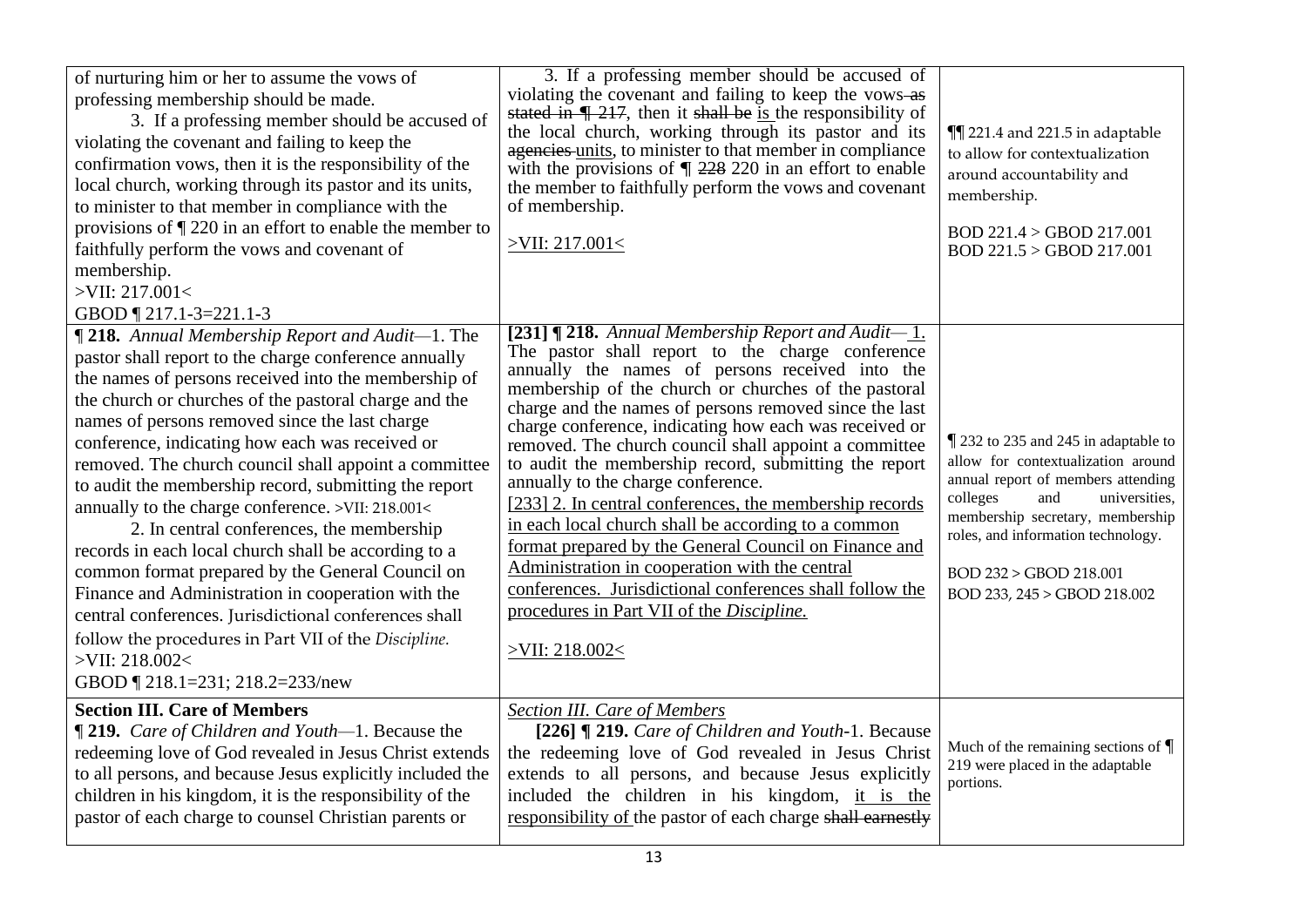guardians in the meaning of baptism for children and youth of all ages, and of the significance of the vows for themselves and the local church. This includes active participation in the life of faith in the local church to prepare everyone for lifelong membership in Christ's Church. At least one parent or guardian shall be a member of a Christian church; or sponsor(s) or godparent(s) who are members renewing their own baptismal vows. All members of the local church likewise will assist and encourage the nurture of each child or youth.

2. The pastor of the church shall, at the time of administering the sacrament of baptism, furnish the parent(s), guardian(s), sponsor(s), or godparent(s) of the child who is baptized with a certificate of baptism, which also clearly states that the child is now a baptized member in The United Methodist Church. Appropriate records of the sacrament of baptism shall be maintained and kept at the local church or another appropriate location. >VII: 219.001<

3. The membership record shall be regularly reviewed to identify those who have not become professing members, for purposes of nurturing them toward profession of faith. >VII: 219.002< GBOD ¶ 219.1=226.1; 219.2=226.2a+b; 219.3=226.3

exhort all to counsel Christian parents or guardians to **present** in the meaning of baptism for children and youth of all ages, and of the significance of their children to the Lord in baptism at an early age. Before baptism is administered, the pastor shall diligently instruct the parents or guardians regarding the meaning of this sacrament and the vows for themselves and the local church. that they assume. It is expected of parents or guardians who present their children for baptism that they shall use all diligence in bringing them up in conformity to the Word of God and in the fellowship of the Church and to encourage them to This includes active participation <del>participate in preparation for their</del> profession in the life of faith and in the local church to prepare everyone for lifelong membership in Christ's Church. confirmation at the appropriate time. At least one parent or guardian shall be a member of a Christian church; or sponsor(s) or godparent(s) who are members shall renew renewing their own baptismal vows. They shall be admonished of this obligation and be earnestly exhorted to faithfulness therein. At the time of baptism they shall be informed that the Church, with its Christian education program, will aid them in the Christian All members of the local church likewise will assist and encourage the nurture of each child or youth.their children.  $2 - a$ ) The pastor of the church shall, at the time of administering the sacrament of baptism, furnish the parent(s), guardian(s), sponsor(s), or godparent(s) of the child who is baptized with a certificate of baptism, which shall also clearly state that the child is now a baptized member in The United Methodist Church. Appropriate records of the sacrament of baptism shall be maintained and kept at the local church or another appropriate location. >VII: 219.001< educate.

Child baptism continues to be the regular practice in The United Methodist Church. However, nowadays the role of a pastor has evolved from "exhort" to "counsel" and

BOD 226.2 > GBOD 219.001 BOD 226.3-5 > GBOD 219.002

¶ 226.2b-e and 226.3-5 is adaptable to allow for slight

3. The pastor or membership secretary shall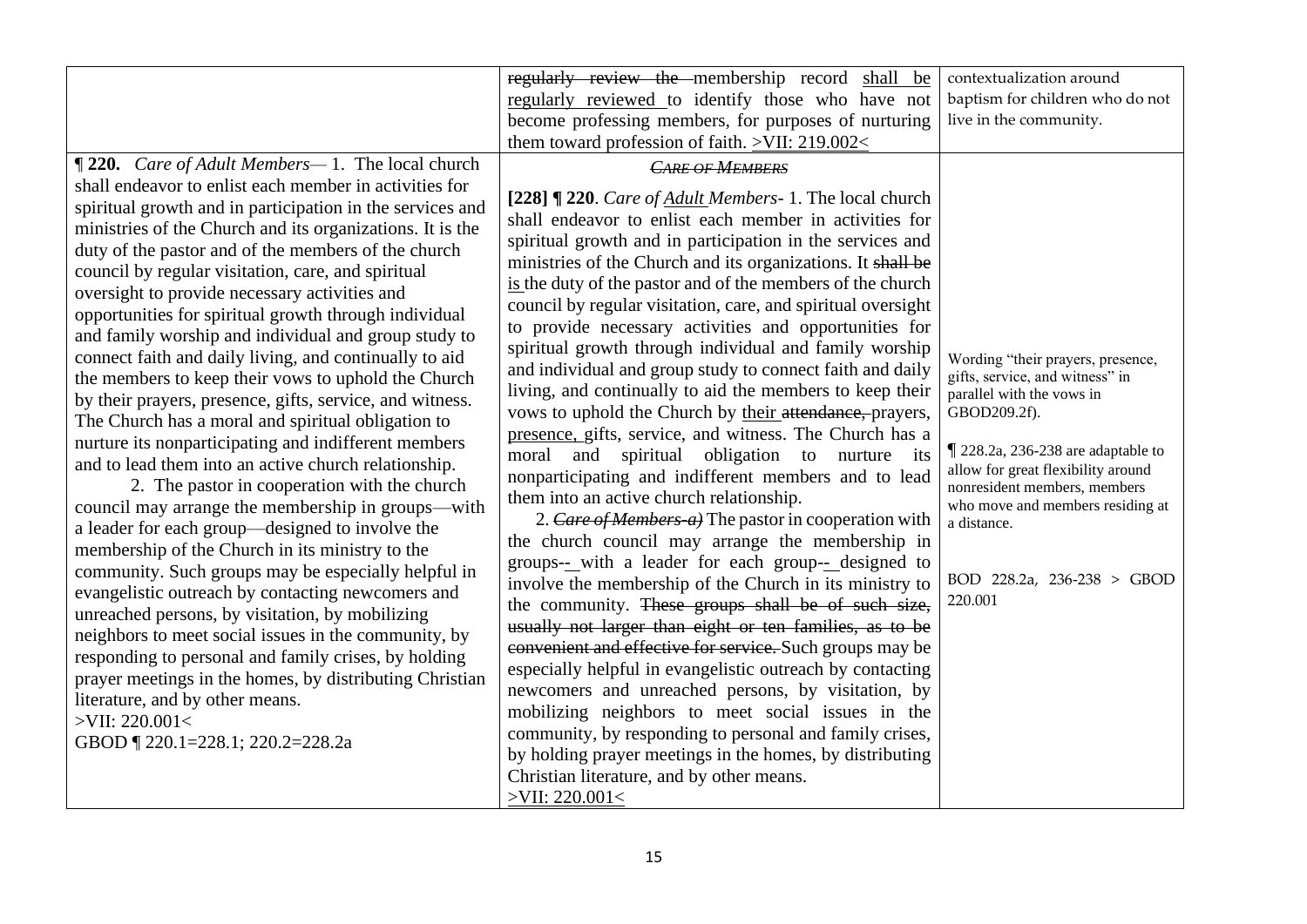| <b>1221.</b> Review in Case of Neglect—1. While primary        | [228] $\P$ 221. <i>Review in Case of Neglect-</i> 1. b) While   |                                    |
|----------------------------------------------------------------|-----------------------------------------------------------------|------------------------------------|
| responsibility and initiative rests with each professing       | primary responsibility and initiative rests with each           | All of $\P$ 228.2b shortened to    |
| member to faithfully perform the vows of the baptismal         | professing member to faithfully perform the vows of the         | essentials; some elements are      |
| covenant that have been solemnly assumed, if the               | baptismal covenant that have been solemnly assumed, if          | transferred to the adaptable part. |
| member should be neglectful of that responsibility, the        | the member should be neglectful of that responsibility,         |                                    |
| following procedures shall be implemented:                     | these the following procedures shall be followed                |                                    |
| 2. Membership records are reviewed regarding                   | implemented:                                                    |                                    |
| the active participation of all professing members             | $2(1)$ Membership records are reviewed                          |                                    |
| residing in the community. Inactive members are                | regarding the active participation of all professing            |                                    |
| requested to do one of four things:                            | members residing in the community. Inactive members             |                                    |
| a) reaffirm the baptismal vows and return to                   | are If a professing member residing in the community is         |                                    |
| living in the community of the baptismal covenant in           | negligent of the vows or is regularly absent from the           |                                    |
| the church where the member's name is recorded,                | worship of the church without valid reason, the pastor and      |                                    |
| b) request transfer to another United Methodist                | the membership secretary shall report that member's             |                                    |
| church where the member will return to living in the           | name to the church council, which shall do all in its power     |                                    |
| community of the baptismal covenant,                           | to reenlist the member in the active fellowship of the          |                                    |
| $c)$ arrange transfer to a particular church of                | church. It shall visit the member and make clear that,          |                                    |
| another denomination, or                                       | while the member's name is on the roll of a particular          |                                    |
| $d$ ) request withdrawal.                                      | local church, one is a member of The United Methodist           |                                    |
| 3. If a professing member whose address is                     | Church as a whole, and that, since the member is not            |                                    |
| known is residing outside the community and is not             | attending the church where enrolled, the member is              |                                    |
| participating in the worship or activity of the church,        | requested to do one of four things: $(a)$ reaffirm the          |                                    |
| the directives to encourage a transfer of the member           | baptismal vows and return to living in the community of         |                                    |
| shall be followed or that member may requests in               | the baptismal covenant in the church where the member's         |                                    |
| writing that the name be removed from the roll of              | name is recorded, $(b)$ request transfer to another United      |                                    |
| professing members.                                            | Methodist church where the member will return to living         |                                    |
| 4 If the address of a professing member is no                  | in the community of the baptismal covenant (see $\sqrt{239}$ ), |                                    |
| longer known to the pastor, every effort shall be made         | $(c)$ arrange transfer to a particular church of another        |                                    |
| to locate the member. If the member can be located, the        | denomination (see $\sqrt{240}$ ), or (d) request withdrawal. If |                                    |
| directives of either $\S$ 2 or $\S$ 3 above shall be followed. | the member does not comply with any of the available            |                                    |
| 5. If the directives of $\S2$ , $\S3$ , or $\S4$ above have    | alternatives over a period of two years, the member's           |                                    |
| been followed over a period of two years without               | name may be removed. (See $\S$ [4].)                            |                                    |
| success, the member's name may be removed as a                 | $\underline{3.}(2)$ If a professing member whose address is     |                                    |
| professing member by vote of the charge conference on          | known is residing outside the community and is not              |                                    |
| recommendation of the pastor. On the membership                | participating in the worship or activity of the church, the     |                                    |
| record there shall be entered after the name: "Removed         | directives to encourage a transfer of the member shall be       |                                    |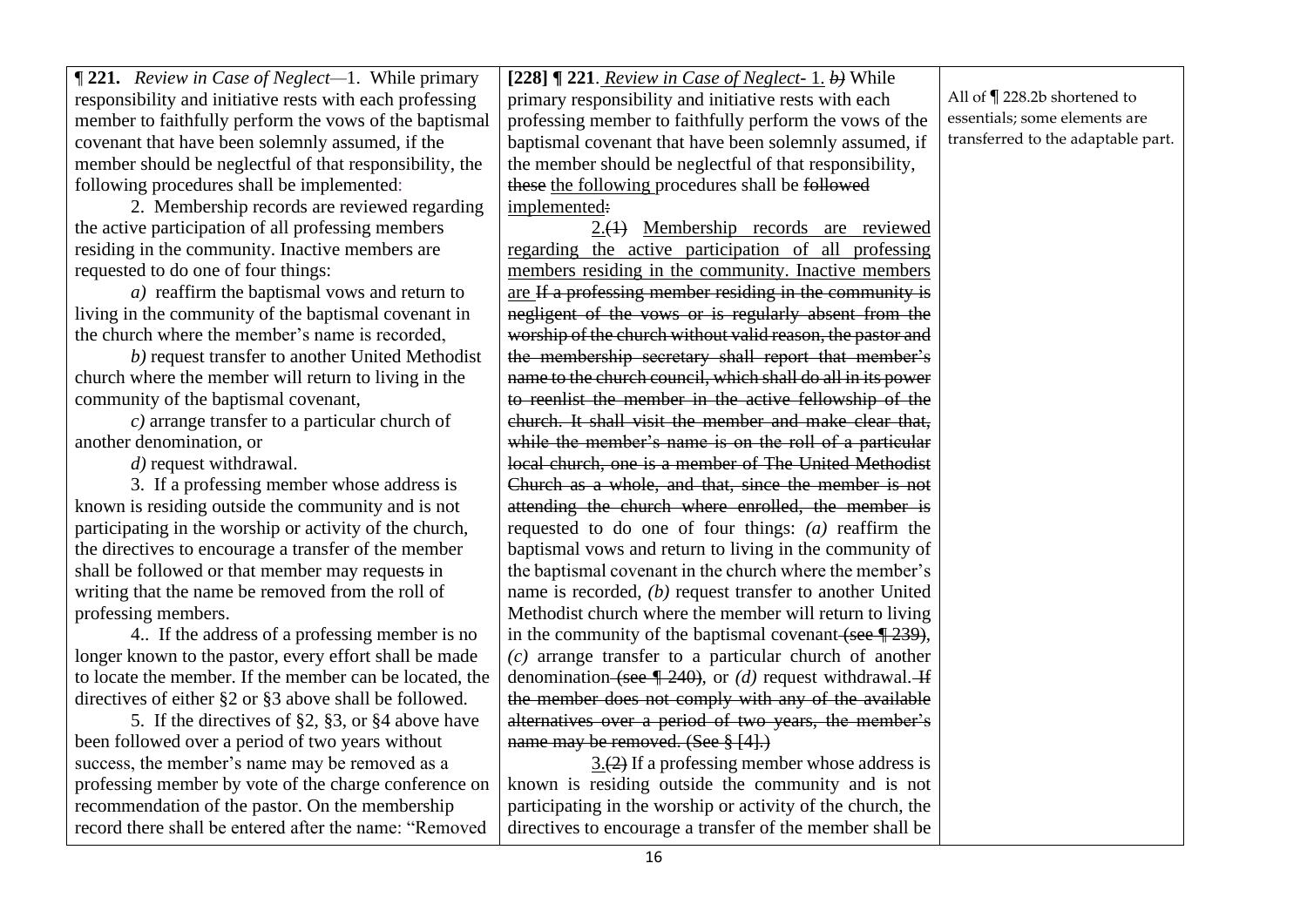by Charge Conference Action"; and if the action is on the basis of §4 above, there shall be added: "Reason: Address Unknown." The record shall be retained in order that upon reaffirmation of the baptismal covenant the person may be restored as a member. Should a transfer of membership be requested, the pastor may, after consultation with the person, issue the certificate of transfer.

>VII: 221.001< GBOD ¶ 221.1-5=228.2b(1)-(4) followed each year until that member joins another church or that member may requests in writing that the name be removed from the roll of professing members.; provided, however, that if after two years the council has not been able to relate that member to the church at the new place of residence, the name may be removed from the roll of members by the procedure of § (4) below.

4.(3) If the address of a professing member is no longer known to the pastor, the membership secretary and the evangelism ministry group chairperson shall make every effort shall be made to locate the member. If the member can be located, the directives of either §2 or  $§3-(1)$  or  $§$  (2) above shall be followed., but if after two years of such efforts the address is still unknown, the member's name may be removed from the roll of members by the procedure of  $\S$  (4) below.

5.(4) If the directives of §2, §3, or §4 §§ (1), (2), or (3) above have been followed over a period of two years for the specified number of years without success, the member's name may be removed as a professing member by vote of the charge conference on recommendation of the pastor.—and the evangelism ministry chairperson, each name being considered individually, provided that the member's name shall have been entered in the minutes of the annual charge conference for two consecutive years. On the membership record there shall be entered after the name: "Removed by Charge Conference Action"; and if the action is on the basis of  $\S4 - \S 3$ , there shall be added: "Reason: Address Unknown." The record shall be retained in order that upon reaffirmation of the baptismal covenant the person may be restored as a member. Should a transfer of membership be requested, the pastor may, after consultation with the person, issue the certificate of transfer. >VII: 221.001<

¶ 228.2b(5)ff is adaptable to allow some contextualization around complaint process against lay persons, review of members, and information about campus ministry.

BOD 228.2b(5)ff > GBOD 221.001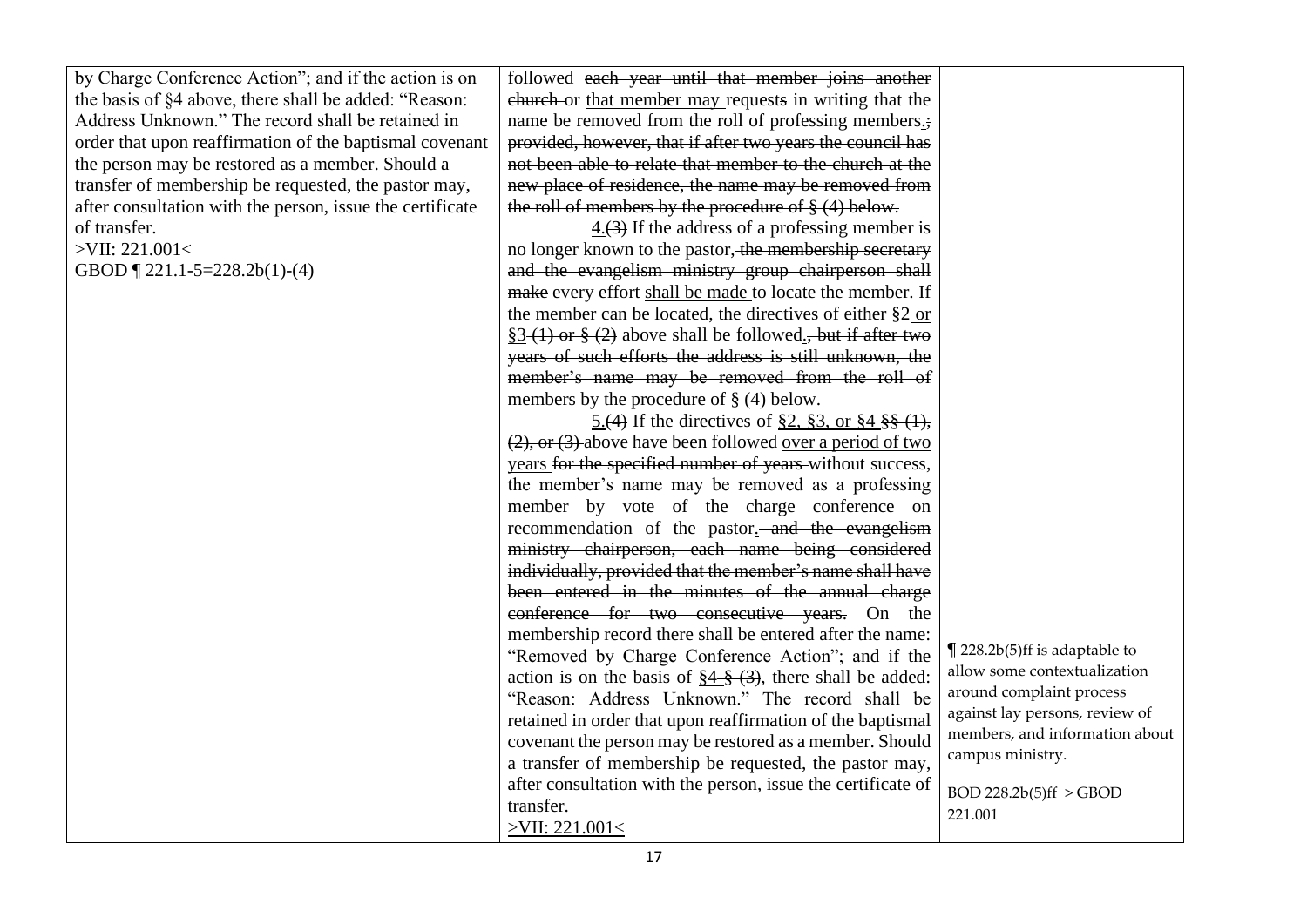| <b><math>\mathbb{Z}</math>222.</b> Transfer of Members - 1. Transfer to Other<br>United Methodist Churches-When a pastor receives a<br>request for a transfer of membership from a member or<br>from the pastor of another United Methodist church or<br>a district superintendent, that pastor shall send the<br>proper certificate directly to the pastor of the United<br>Methodist church to which the member is transferring,<br>or if there is no pastor, to the district superintendent.<br>On receipt of such a certificate of transfer, the pastor or<br>district superintendent shall enroll the name of the<br>person so transferring after public reception in a regular<br>service of worship, or if circumstances demand, public<br>announcement in such a service. The pastor of the<br>church issuing the certificate shall then be notified,<br>whereupon said pastor shall remove the member from<br>the roll. $>$ VII: 222.001<<br>2. Transfer to Other Denominations-A pastor,<br>upon receiving a request from a member to transfer to a<br>church of another denomination, shall properly record<br>the transfer of such person on the membership record<br>of the local church. Upon request of the member, the<br>pastor shall hand a certificate of transfer to the<br>member. > VII: 222.002<<br>3. Transfer from Discontinued Local Churches-<br>If a local church is discontinued, the district superintendent<br>shall select another United Methodist church and transfer its<br>members thereto, or to such other churches as the members<br>may select.<br>GBOD ¶ 222.1=239; 222.2=240; 222.3=229 | [239] ¶ 222. Transfer of Members- 1. Transfer to Other<br>United Methodist Churches-When a pastor receives a<br>request for a transfer of membership from a member or<br>from the pastor of another United Methodist church or a<br>district superintendent, that pastor shall send the proper<br>certificate directly to the pastor of the United Methodist<br>church to which the member is transferring, or if there is<br>no pastor, to the district superintendent. On receipt of<br>such a certificate of transfer, the pastor or district<br>superintendent shall enroll the name of the person so<br>transferring after public reception in a regular service of<br>worship, or if circumstances<br>demand,<br>public<br>announcement in such a service. The pastor of the church<br>issuing the certificate shall then be notified, whereupon<br>said pastor shall remove the member from the roll.<br>$>$ VII: 222.001<<br>[240] - 2. Transfer to Other Denominations-A pastor,<br>upon receiving a request from a member to transfer to a<br>church of another denomination, or upon receiving such<br>request from a pastor or duly authorized official of<br>another denomination, shall (with the approval of the<br>member) issue a certificate of transfer and, upon<br>receiving confirmation of the member's reception into<br>another congregation, shall properly record the transfer<br>of such person on the membership record of the local<br>church. Upon request of the member, the pastor shall<br>hand a certificate of transfer to the member.<br>$>$ VII: 222.002<<br>[229] 3. Transfer from Discontinued Local Churches-If a<br>local church is discontinued, the district superintendent | This language helps it to make<br>sense.<br>Parts of BOD 239 and 240 as<br>adaptable to allow flexibility<br>around transfer forms.<br>BOD 239 > GBOD 222.001<br>BOD 240 > GBOD 222.002 |
|-----------------------------------------------------------------------------------------------------------------------------------------------------------------------------------------------------------------------------------------------------------------------------------------------------------------------------------------------------------------------------------------------------------------------------------------------------------------------------------------------------------------------------------------------------------------------------------------------------------------------------------------------------------------------------------------------------------------------------------------------------------------------------------------------------------------------------------------------------------------------------------------------------------------------------------------------------------------------------------------------------------------------------------------------------------------------------------------------------------------------------------------------------------------------------------------------------------------------------------------------------------------------------------------------------------------------------------------------------------------------------------------------------------------------------------------------------------------------------------------------------------------------------------------------------------------------------------------------------------------------------------|-------------------------------------------------------------------------------------------------------------------------------------------------------------------------------------------------------------------------------------------------------------------------------------------------------------------------------------------------------------------------------------------------------------------------------------------------------------------------------------------------------------------------------------------------------------------------------------------------------------------------------------------------------------------------------------------------------------------------------------------------------------------------------------------------------------------------------------------------------------------------------------------------------------------------------------------------------------------------------------------------------------------------------------------------------------------------------------------------------------------------------------------------------------------------------------------------------------------------------------------------------------------------------------------------------------------------------------------------------------------------------------------------------------------------------------------------------------------------------------------------------------------------------------------------------------------------------------------------------------------------------------------------------------------------------------------------------------------------|-----------------------------------------------------------------------------------------------------------------------------------------------------------------------------------------|
|                                                                                                                                                                                                                                                                                                                                                                                                                                                                                                                                                                                                                                                                                                                                                                                                                                                                                                                                                                                                                                                                                                                                                                                                                                                                                                                                                                                                                                                                                                                                                                                                                                   | shall select another United Methodist church and transfer                                                                                                                                                                                                                                                                                                                                                                                                                                                                                                                                                                                                                                                                                                                                                                                                                                                                                                                                                                                                                                                                                                                                                                                                                                                                                                                                                                                                                                                                                                                                                                                                                                                               |                                                                                                                                                                                         |
|                                                                                                                                                                                                                                                                                                                                                                                                                                                                                                                                                                                                                                                                                                                                                                                                                                                                                                                                                                                                                                                                                                                                                                                                                                                                                                                                                                                                                                                                                                                                                                                                                                   | its members thereto, or to such other churches as the<br>members may select. (See ¶ 2549.2.)                                                                                                                                                                                                                                                                                                                                                                                                                                                                                                                                                                                                                                                                                                                                                                                                                                                                                                                                                                                                                                                                                                                                                                                                                                                                                                                                                                                                                                                                                                                                                                                                                            |                                                                                                                                                                                         |
|                                                                                                                                                                                                                                                                                                                                                                                                                                                                                                                                                                                                                                                                                                                                                                                                                                                                                                                                                                                                                                                                                                                                                                                                                                                                                                                                                                                                                                                                                                                                                                                                                                   |                                                                                                                                                                                                                                                                                                                                                                                                                                                                                                                                                                                                                                                                                                                                                                                                                                                                                                                                                                                                                                                                                                                                                                                                                                                                                                                                                                                                                                                                                                                                                                                                                                                                                                                         |                                                                                                                                                                                         |
| ¶ 223. Withdrawal Without Notice—If a pastor is<br>informed that a member has without notice united with                                                                                                                                                                                                                                                                                                                                                                                                                                                                                                                                                                                                                                                                                                                                                                                                                                                                                                                                                                                                                                                                                                                                                                                                                                                                                                                                                                                                                                                                                                                          | [241] ¶ 223. Withdrawal Without Notice-If a pastor is<br>informed that a member has without notice united with a                                                                                                                                                                                                                                                                                                                                                                                                                                                                                                                                                                                                                                                                                                                                                                                                                                                                                                                                                                                                                                                                                                                                                                                                                                                                                                                                                                                                                                                                                                                                                                                                        |                                                                                                                                                                                         |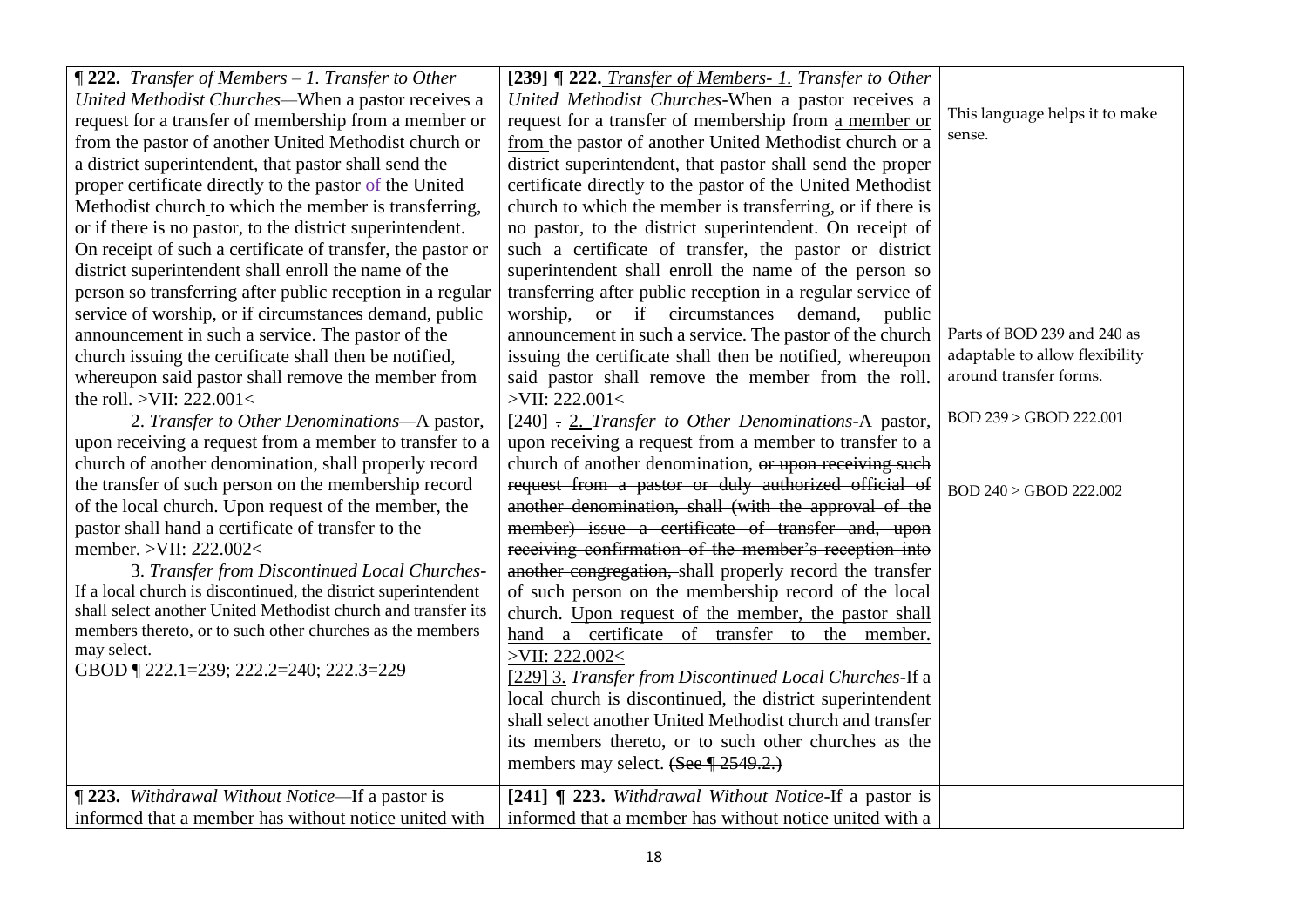| a church of another denomination, the pastor shall<br>make diligent inquiry and, if the report is confirmed,<br>shall enter "Withdrawn" after the person's name on the<br>membership roll and shall report the same to the next<br>charge conference.<br>$>$ VII: $-$ <<br>GBOD ¶ 223=241                                                                                                                                                                                                                                                                                                                                                                                                                                                                                                        | church of another denomination, the pastor shall make<br>diligent inquiry and, if the report is confirmed, shall enter<br>"Withdrawn" after the person's name on the membership<br>roll and shall report the same to the next charge<br>conference.<br>$>$ VII: $-$                                                                                                                                                                                                                                                                                                                                                                                                                                                                                                                                                                                                                                                                                                                                                                                                                                                                                                                                                                                                                                                             |                                                                                  |
|--------------------------------------------------------------------------------------------------------------------------------------------------------------------------------------------------------------------------------------------------------------------------------------------------------------------------------------------------------------------------------------------------------------------------------------------------------------------------------------------------------------------------------------------------------------------------------------------------------------------------------------------------------------------------------------------------------------------------------------------------------------------------------------------------|---------------------------------------------------------------------------------------------------------------------------------------------------------------------------------------------------------------------------------------------------------------------------------------------------------------------------------------------------------------------------------------------------------------------------------------------------------------------------------------------------------------------------------------------------------------------------------------------------------------------------------------------------------------------------------------------------------------------------------------------------------------------------------------------------------------------------------------------------------------------------------------------------------------------------------------------------------------------------------------------------------------------------------------------------------------------------------------------------------------------------------------------------------------------------------------------------------------------------------------------------------------------------------------------------------------------------------|----------------------------------------------------------------------------------|
| ¶ 224. Restoration of Professing Membership-1. A<br>person whose name has been removed from professing<br>membership by withdrawal, or action by charge<br>conference, or trial court, may ask to be restored to<br>membership in the local church.<br>2. A person whose membership was recorded as<br>having been withdrawn, for any voluntary reason may<br>be restored to professing membership by reaffirmation<br>of the baptismal vows.<br>3. A person who withdrew under charges or<br>was removed by trial court may ask to return to the<br>church. Upon evidence of a renewed life, approval of<br>the charge conference, and reaffirmation of the<br>baptismal vows, the person may be restored to<br>professing membership.<br>$>$ VII: $-$ <<br>GBOD   224.1+2=242.1+2; 224.3=242.5 | [242] ¶ 224. Restoration of Professing Membership-1. A<br>person whose name has been removed from professing<br>membership by withdrawal, or action by charge<br>conference, or trial court (12714), may ask to be restored<br>to membership in the local church.<br>2. A person whose membership was recorded as<br>having been withdrawn, for any voluntary reason may<br>after becoming a member of another denomination may,<br>when that denomination will not transfer membership, be<br>restored to professing membership by reaffirmation of<br>the baptismal vows.<br>3. A person who has withdrawn at his or her own<br>written request may return to the church and, upon<br>reaffirmation of the baptismal vows, become a professing<br>member.<br>4. A person whose name was removed by charge<br>conference action may return to the church and, at his or<br>her request, be restored to professing membership in the<br>local church through reaffirmation of the baptismal vows.<br>3.5. A person who withdrew under charges or was<br>removed by trial court $(\sqrt{2714})$ may ask to return to the<br>church. Upon evidence of a renewed life, approval of<br>the charge conference, and reaffirmation of the<br>baptismal vows, the person may be restored to<br>professing membership.<br>$>$ VII: $-$ < | These edits simply are a briefer<br>way to describe the process of<br>returning. |
| <b>Section IV. Organization of the Local Church</b><br>1225. Primary Tasks— In carrying out its primary<br>task, the local church shall be organized so that                                                                                                                                                                                                                                                                                                                                                                                                                                                                                                                                                                                                                                     | Section IV.VI. Organization of the Local Church and<br><b>Administration</b><br>[243] [ 225. Primary Tasks-The local church shall be                                                                                                                                                                                                                                                                                                                                                                                                                                                                                                                                                                                                                                                                                                                                                                                                                                                                                                                                                                                                                                                                                                                                                                                            | First paragraph of $\int$ 243 now<br>deleted as redundant with<br>GBOD202.       |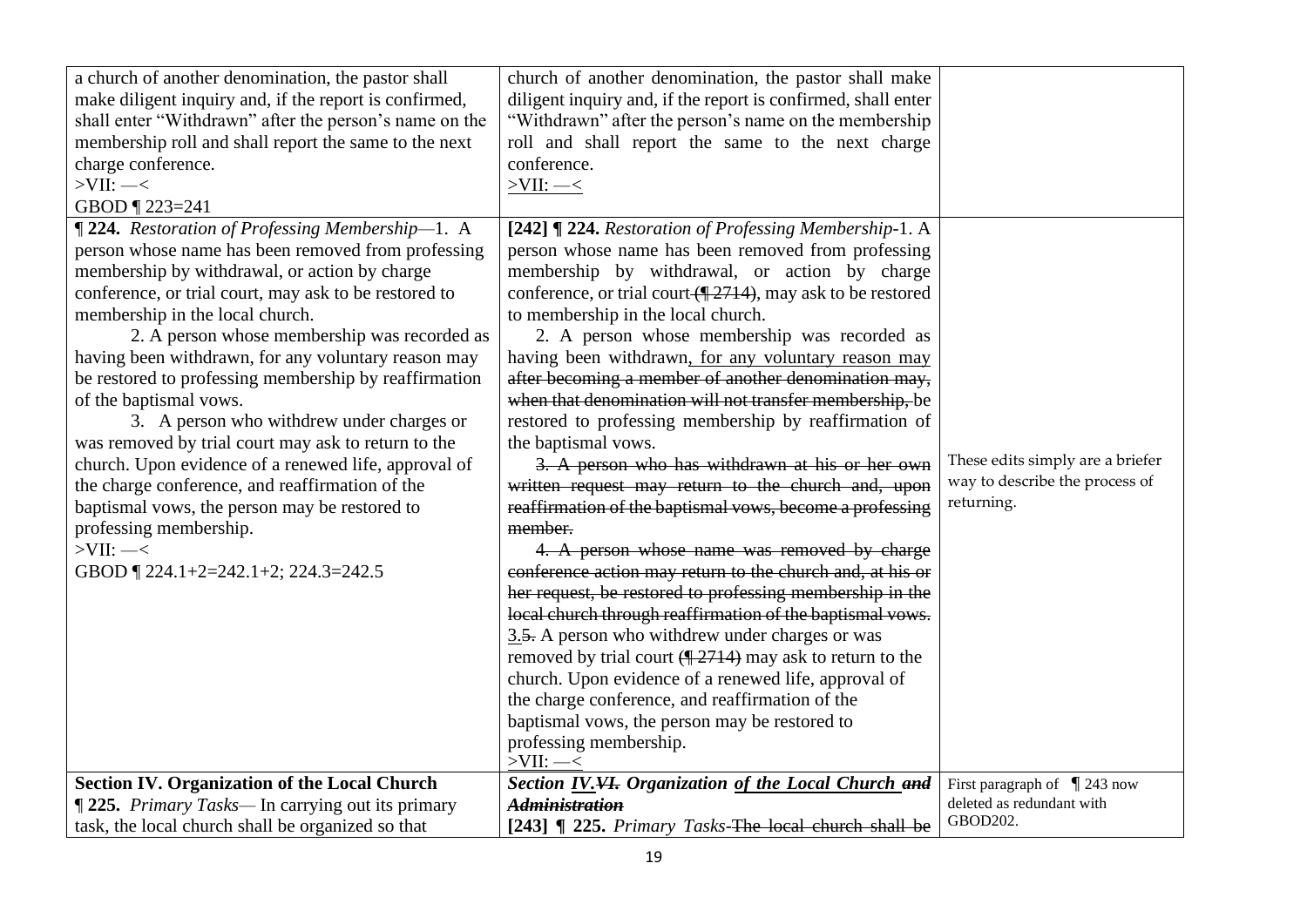| adequate provision is made for these basic<br>responsibilities:<br>$(1)$ planning and implementing a program of nurture,<br>outreach, and witness for persons and families within<br>and without the congregation;<br>(2) providing for effective pastoral and lay leadership;<br>$(3)$ providing for financial support, physical facilities,<br>and the legal obligations of the church;<br>(4) utilizing the appropriate relationships and resources<br>of the district and annual conference;<br>$(5)$ providing for the proper creation, maintenance, and<br>disposition of documentary record material of the local<br>church; and<br>$(6)$ seeking inclusiveness in all aspects of its life.<br>$>\!\!\!\mathrm{VII}\!\!:=<$<br>GBOD ¶ 225=243 | organized so that it can pursue its primary task and<br>mission in the context of its own community-reaching out<br>and receiving with joy all who will respond; encouraging<br>people in their relationship with God and inviting them to<br>commitment to God's love in Jesus Christ; providing<br>opportunities for them to seek strengthening and growth<br>in spiritual formation; and supporting them to live<br>lovingly and justly in the power of the Holy Spirit as<br>faithful disciples.<br>In carrying out its primary task, the local church it<br>shall be organized so that adequate provision is made for<br>these basic responsibilities:<br>(1) planning and implementing a program of nurture,<br>outreach, and witness for persons and families within and<br>without the congregation;<br>(2) providing for effective pastoral and lay<br>leadership;<br>(3) providing for financial support, physical facilities,<br>and the legal obligations of the church;<br>(4) utilizing the appropriate relationships and<br>resources of the district and annual conference;<br>(5) providing for the proper creation, maintenance,<br>and disposition of documentary record material of the<br>local church; and<br>(6) seeking inclusiveness in all aspects of its life.<br>$>$ VII: $-$ |                                                                                                                                                                                                             |
|------------------------------------------------------------------------------------------------------------------------------------------------------------------------------------------------------------------------------------------------------------------------------------------------------------------------------------------------------------------------------------------------------------------------------------------------------------------------------------------------------------------------------------------------------------------------------------------------------------------------------------------------------------------------------------------------------------------------------------------------------|-----------------------------------------------------------------------------------------------------------------------------------------------------------------------------------------------------------------------------------------------------------------------------------------------------------------------------------------------------------------------------------------------------------------------------------------------------------------------------------------------------------------------------------------------------------------------------------------------------------------------------------------------------------------------------------------------------------------------------------------------------------------------------------------------------------------------------------------------------------------------------------------------------------------------------------------------------------------------------------------------------------------------------------------------------------------------------------------------------------------------------------------------------------------------------------------------------------------------------------------------------------------------------------------------------------|-------------------------------------------------------------------------------------------------------------------------------------------------------------------------------------------------------------|
| 1226. Organization-1. The basic organizational plan<br>for the local church shall include provision for the<br>following units: a charge conference, a church council,<br>a committee on nominations and leadership<br>development, a committee on pastor-parish relations, a<br>committee on finance, a board of trustees unless<br>otherwise required by civil law, and such other elected<br>leaders, commissions, councils, committees, and task<br>forces as the charge conference may determine. Every                                                                                                                                                                                                                                         | [244] $\P$ 226. Organization-1. The basic organizational<br>plan for the local church shall include provision for the<br>following units: a charge conference, a church council, a<br>committee on nominations and leadership development,<br>a committee on pastor-parish relations, a committee on<br>finance, a board of trustees unless otherwise required by<br>civil law, a committee on finance, a committee on<br>nominations and leadership development, and such other<br>elected leaders, commissions, councils, committees, and                                                                                                                                                                                                                                                                                                                                                                                                                                                                                                                                                                                                                                                                                                                                                               | "unless otherwise required by civil<br>law" added as there are countries<br>where property issues are not<br>handled through local church board<br>of trustees; cf. GBOD231.5 and<br>chapter 6 on Property. |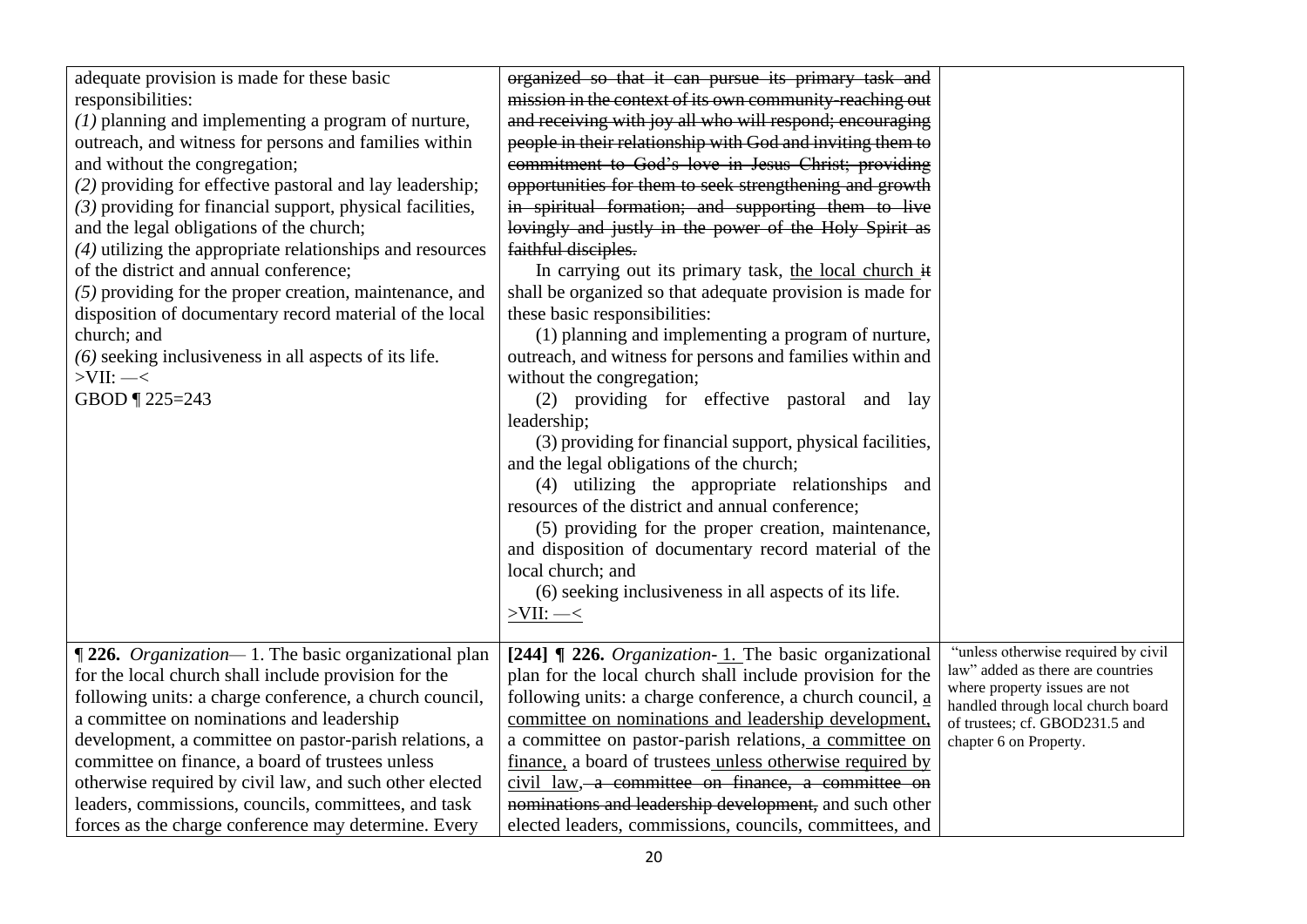local church shall develop a plan for organizing its administrative and programmatic responsibilities.  $>VII: 226.001<$ 2. The church council and all other administrative and programmatic structures of the local church shall be amenable to the charge conference. The church council shall function as the executive unit of the charge conference. 3. When circumstances so require, the charge conference may, in consultation with and upon the approval of the district superintendent, modify the organizational plans, provided that the provisions of  $\P$  225 are observed.  $>$ VII: 226.002< 4. Members of the church council or alternative structure shall be persons of genuine Christian character who love the church, are morally disciplined, are committed to the mandate of inclusiveness in the life of the church, are loyal to the ethical standards of The United Methodist Church set forth in the Social Principles, and are competent to administer its affairs. It shall include youth and young adult members chosen according to the same standards as adults. All persons with vote shall be members of the local church, except where central conference legislation provides otherwise. The pastor shall be the administrative officer and, as such, shall be an ex officio member of all conferences, boards, councils, commissions, committees, and task forces, unless otherwise restricted by the *Discipline*. 3 5. Central conferences shall establish provisions, or delegate such authority to their respective annual conferences, for organizing a new church or a new charge, provided that the organizing of a new local church within a charge shall be subject at least to the agreement of the superintendent and of said charge conference, and that the organizing of a new task forces as the charge conference may determine. Every local church shall develop a plan for organizing its administrative and programmatic responsibilities. Each local congregation shall provide a comprehensive program of nurture, outreach, and witness, along with leadership training, and the planning and administration of the congregation's organizational and temporal life, in accordance with the mission of The United Methodist Church (see ¶¶ 120-124). >VII: 226.001< 2.1. The church council and all other administrative and programmatic structures of the local church shall be amenable to the charge conference (see  $\sqrt{246}$ ). The church council shall function as the executive unit agency of the charge conference. 3.2. [247.2] When circumstances so require, the charge conference may, in consultation with and upon the approval of the district superintendent, modify the organizational plans, provided that the provisions of BOD¶ 247.2 are observed. Alternative plans may be developed in accordance with the provisions of ¶ 247.2. Such alternatives include: nurture, outreach, and witness ministries; administrative council; or administrative board/council on ministries. >VII: 226.002< [244] 4.3. Members of the church council or alternative structure shall be persons of genuine Christian character who love the church, are morally disciplined, are committed to the mandate of inclusiveness in the life of the church, are loyal to the ethical standards of The United Methodist Church set forth in the Social Principles, and are competent to administer its affairs. It shall include youth and young adult members chosen according to the same standards as adults. All persons with vote shall be members of the local church, except where central conference legislation provides otherwise. The pastor shall be the administrative officer and, as such, shall be an ex officio member of all conferences, In  $\P$  226.2: "unit" is in line with the language in the opening part of the paragraph. ¶ 244 and 247.2 is adaptable to allow for contextualization of church structure. *.*  $BOD 244$ Intro +261 > GBOD 226.001 BOD 247.2 remainder > GBOD 226.002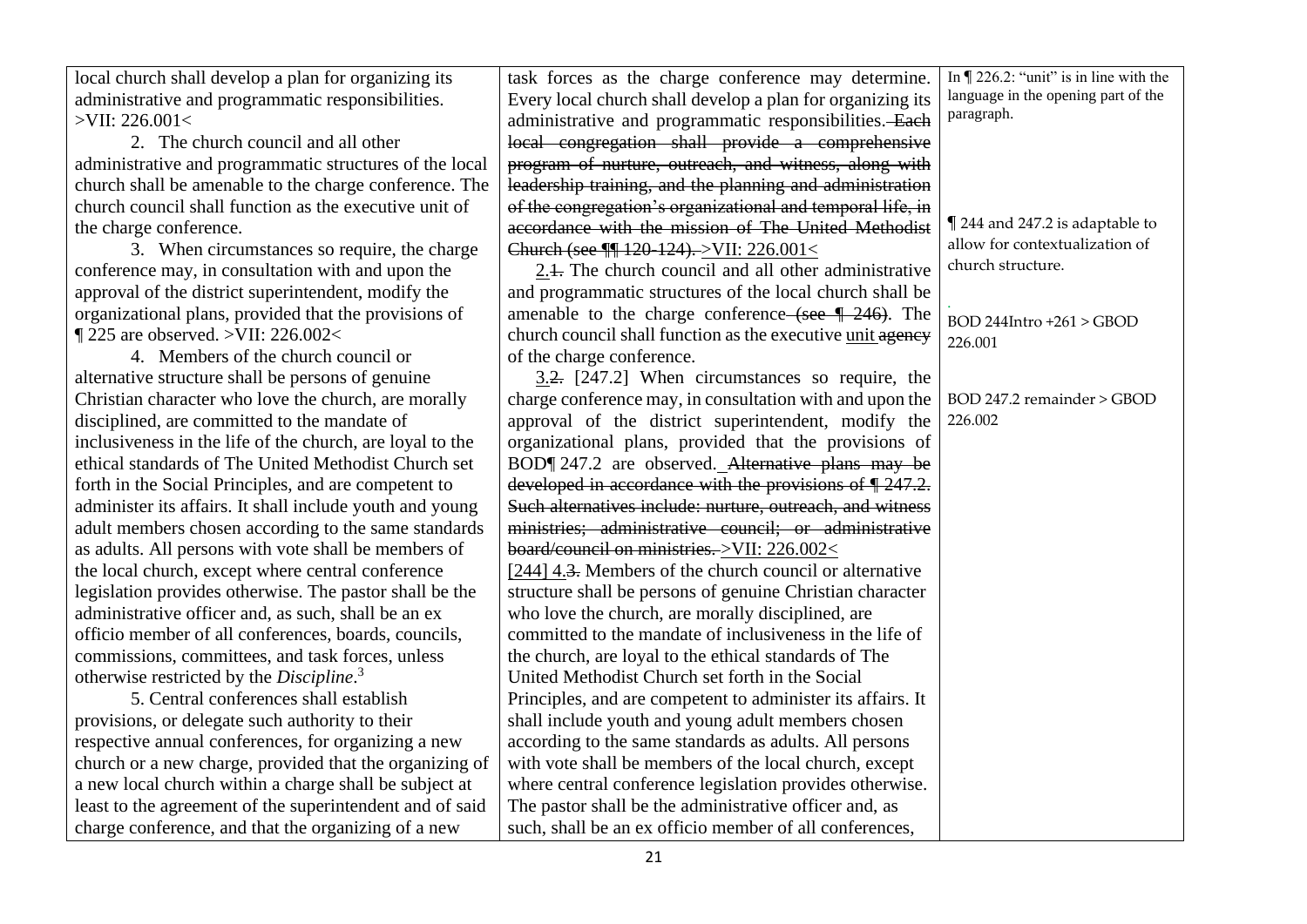| charge shall be subject at least to the agreement of the<br>cabinet of the annual conference. All such newly<br>organized churches shall be in accordance with local<br>laws and other provisions of the Discipline.<br>Jurisdictional conferences shall follow the procedures<br>in Part VII of the Discipline. >VII: 226.003<<br>6. Central conferences may establish<br>provisions for ministry groups, units or institutional | boards, councils, commissions, committees, and task<br>forces, unless otherwise restricted by the Discipline. <sup>3</sup><br>[259] 5. Central conferences may establish<br>provisions for ministry groups, units or institutional<br>work on the level of the local church as it best serves the<br>mission of the church, or delegate such authority to their<br>respective annual conferences. Jurisdictional                                                                                                                                                                                                                                                                                                                                                                                                                                                                       | GBOD 226.5: essentials of $\P$ 259<br>for flexible situations in central<br>conferences.                                                                                                                                                                                                                                                          |
|-----------------------------------------------------------------------------------------------------------------------------------------------------------------------------------------------------------------------------------------------------------------------------------------------------------------------------------------------------------------------------------------------------------------------------------|----------------------------------------------------------------------------------------------------------------------------------------------------------------------------------------------------------------------------------------------------------------------------------------------------------------------------------------------------------------------------------------------------------------------------------------------------------------------------------------------------------------------------------------------------------------------------------------------------------------------------------------------------------------------------------------------------------------------------------------------------------------------------------------------------------------------------------------------------------------------------------------|---------------------------------------------------------------------------------------------------------------------------------------------------------------------------------------------------------------------------------------------------------------------------------------------------------------------------------------------------|
| work on the level of the local church as it best serves<br>the mission of the church, or delegate such authority to<br>their respective annual conferences. Jurisdictional<br>conferences shall follow the procedures in Part VII of<br>the Discipline. >VII: 226.004-226.007<<br>GBOD   226.1-2=244Intro+1; 226.3=247.2;<br>226.4=244.3; 226.5=259; 226.6=new<br>3. See Judicial Council Decisions 469, 500.                     | conferences shall follow the procedures in Part VII of<br>the Discipline. >VII: $226.003<$<br>6. Central conferences shall establish provisions, or<br>delegate such authority to their respective annual<br>conferences, for organizing a new church or a new<br>charge, provided that the organizing of a new local<br>church within a charge shall be subject at least to the<br>agreement of the superintendent and of said charge<br>conference, and that the organizing of a new charge<br>shall be subject at least to the agreement of the cabinet<br>of the annual conference. All such newly organized<br>churches shall be in accordance with local laws and<br>other provisions of the Discipline.<br>Jurisdictional conferences shall follow the<br>procedures in Part VII of the Discipline.<br>$>$ VII: 226.004-226.007<<br>3. See Judicial Council Decisions 469, 500. | 259 moved to adaptable part<br>to allow for greater flexibility of<br>beginning new local churches<br>and missions in worldwide<br>settings.<br>GBOD226.6 essentials for<br>flexibility in central conferences.<br>BOD 259 > GBOD 226.003<br>BOD 206 > GBOD 226.004<br>BOD 207 > GBOD 226.005<br>BOD 212 > GBOD 226.006<br>BOD 213 > GBOD 226.007 |
| 1227. Transfer of a Local Church-A local church<br>may be transferred from one annual conference to<br>another in which it is geographically located by a two-<br>thirds vote of the professing members who are present<br>and voting in each of the following: (1) the charge<br>conference, (2) a congregational meeting of the local                                                                                           | <b>Section VIII. Transfer of a Local Church</b><br>[260] [27. <i>Transfer of a Local Church</i> -A local church<br>may be transferred from one annual conference to another<br>in which it is geographically located by a two-thirds vote<br>of the professing members who are present and voting in                                                                                                                                                                                                                                                                                                                                                                                                                                                                                                                                                                                   |                                                                                                                                                                                                                                                                                                                                                   |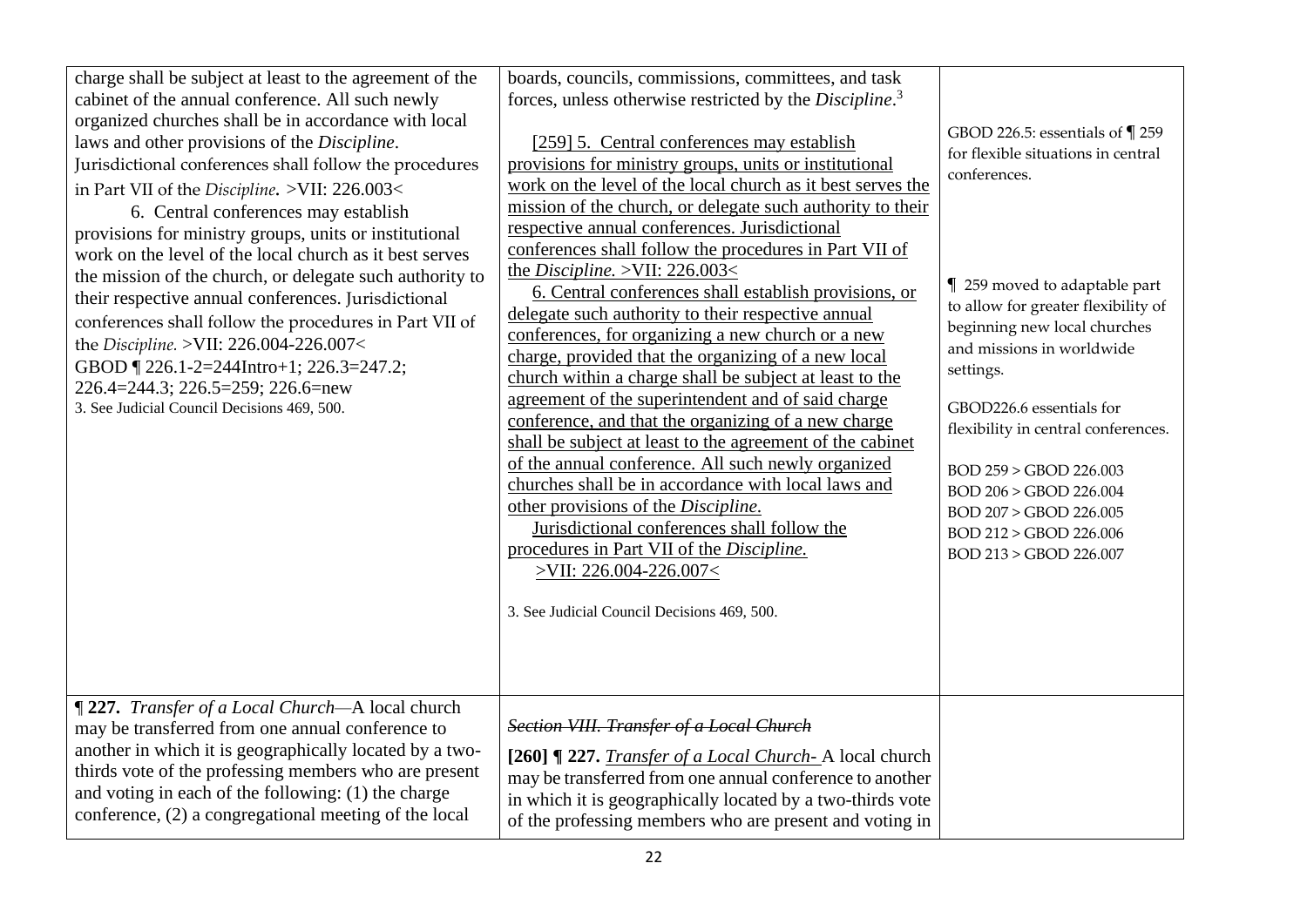| church affected, and (3) each of the two annual<br>conferences involved. Upon announcement of the<br>required majorities by the bishop or bishops involved,<br>the transfer shall immediately be effective. The votes<br>required may originate in the local church or either of<br>the annual conferences involved and shall be effective<br>regardless of the order in which taken.<br>$>$ VII: 227.001<<br>GBOD ¶ 227=260                                                                                                                                                                                                                                                                                                                                                                                                                                                                                                                                                                                                                                                                                                                                                                                                                                              | each of the following: $(1)$ the charge conference, $(2)$ a<br>congregational meeting of the local church, and (3) each<br>of the two annual conferences involved. Upon<br>announcement of the required majorities by the bishop or<br>bishops involved, the transfer shall immediately be<br>effective. The votes required may originate in the local<br>church or either of the annual conferences involved and<br>shall be effective regardless of the order in which taken.<br>$>$ VII: 227.001<                                                                                                                                                                                                                                                                                                                                                                                                                                                                                                                                                                                                                                                                                                                                                                                                                           |                               |
|---------------------------------------------------------------------------------------------------------------------------------------------------------------------------------------------------------------------------------------------------------------------------------------------------------------------------------------------------------------------------------------------------------------------------------------------------------------------------------------------------------------------------------------------------------------------------------------------------------------------------------------------------------------------------------------------------------------------------------------------------------------------------------------------------------------------------------------------------------------------------------------------------------------------------------------------------------------------------------------------------------------------------------------------------------------------------------------------------------------------------------------------------------------------------------------------------------------------------------------------------------------------------|--------------------------------------------------------------------------------------------------------------------------------------------------------------------------------------------------------------------------------------------------------------------------------------------------------------------------------------------------------------------------------------------------------------------------------------------------------------------------------------------------------------------------------------------------------------------------------------------------------------------------------------------------------------------------------------------------------------------------------------------------------------------------------------------------------------------------------------------------------------------------------------------------------------------------------------------------------------------------------------------------------------------------------------------------------------------------------------------------------------------------------------------------------------------------------------------------------------------------------------------------------------------------------------------------------------------------------|-------------------------------|
| <b>Section V. The Charge Conference</b>                                                                                                                                                                                                                                                                                                                                                                                                                                                                                                                                                                                                                                                                                                                                                                                                                                                                                                                                                                                                                                                                                                                                                                                                                                   | <b>Section V. The Charge Conference</b>                                                                                                                                                                                                                                                                                                                                                                                                                                                                                                                                                                                                                                                                                                                                                                                                                                                                                                                                                                                                                                                                                                                                                                                                                                                                                        |                               |
| <b>1228.</b> General Provisions—1. Within the pastoral<br>charge the basic unit in the connectional system of The<br>United Methodist Church is the charge conference. The<br>charge conference shall therefore be organized from<br>the church or churches in every pastoral charge as set<br>forth in the Constitution $(\P 43)$ . It shall meet at least<br>annually.<br>2. The membership of the charge conference<br>shall be all members of the church council or other<br>appropriate body, together with retired ordained clergy<br>who elect to hold their membership in said charge<br>conference and any others as may be designated in the<br>Discipline, and other persons as elected by the charge<br>conference. If more than one church is on the pastoral<br>charge, all members of each church council shall be<br>members of the charge conference.<br>3. The district superintendent shall fix the time<br>of meetings of the charge conference. The charge<br>conference shall determine the place of meeting.<br>4. The district superintendent shall preside at<br>the meetings of the charge conference or may designate<br>an elder to preside.<br>5. The members present and voting at any duly<br>announced meeting shall constitute a quorum. | <b>THE CHARGE CONFERENCE</b><br>Members of the charge conference shall be persons of<br>genuine Christian character who love the Church, are<br>morally disciplined, are committed to the mandate of<br>inclusiveness in the life of the Church, are loyal to the<br>ethical standards of The United Methodist Church set<br>forth in the Social Principles, and are competent to<br>administer its affairs. It shall include youth members<br>chosen according to the same standards as adults. All<br>shall be professing members of the local church, except<br>where central conference legislation provides otherwise.<br>The pastor shall be the administrative officer, and as such<br>shall be an ex officio member of all conferences, boards,<br>councils, commissions, committees, and task forces,<br>unless restricted by the Discipline.<br>[246] ¶ 228. General Provisions-1. Within the pastoral<br>charge the basic unit in the connectional system of The<br>United Methodist Church is the charge conference. The<br>charge conference shall therefore be organized from the<br>church or churches in every pastoral charge as set forth<br>in the Constitution (143). It shall meet at least annually.<br>for the purposes set forth in $\P$ 247. It may meet at other<br>times as indicated in § 7 below. | Deleted here<br>See GBOD226.4 |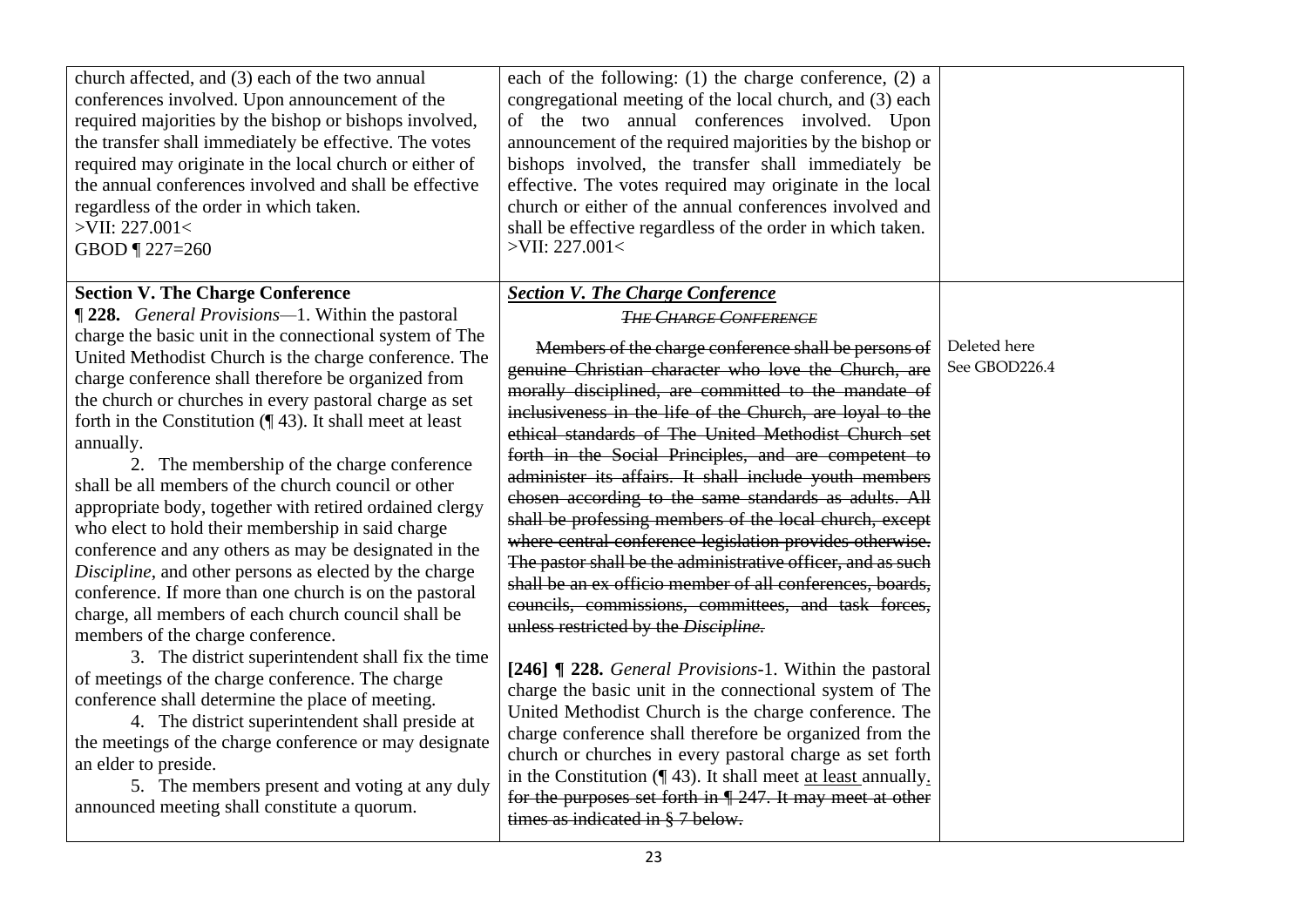6. Special sessions may be called by the district superintendent after consultation with the pastor of the charge. The purpose of such special session shall be stated in the call, and only such business shall be transacted as is in harmony with the purposes stated in the call. Any such special session of the charge conference may be convened as a church conference (GBOD¶ 230).

7. Notice of time and place of a regular or special session of the charge conference shall be given at least ten days in advance.

8. A joint charge conference for two or more pastoral charges may be held at the same time and place, as the district superintendent may determine. >VII: 228.001< GBOD ¶ 228.1+2=246.1+2; 228.3-7=246.4-8; 228.8=246.10

2. The membership of the charge conference shall be all members of the church council or other appropriate body, together with retired ordained clergy ministers and retired diaconal ministers who elect to hold their membership in said charge conference and any others as may be designated in the *Discipline* and other persons as elected by the charge conference. If more than one church is on the pastoral charge, all members of each church council shall be members of the charge conference.

3. The charge conference may make provision for recognition of the faithful service of members of the church council by electing them honorary members. An honorary member shall be entitled to all the privileges of a member, except the right to vote.

3.4. The district superintendent shall fix the time of meetings of the charge conference. The charge conference shall determine the place of meeting.

4.5. The district superintendent shall preside at the meetings of the charge conference or may designate an elder to preside.

5.6. The members present and voting at any duly announced meeting shall constitute a quorum.

6.7. Special sessions may be called by the district superintendent after consultation with the pastor of the charge, or by the pastor with the written consent of the district superintendent. The purpose of such special session shall be stated in the call, and only such business shall be transacted as is in harmony with the purposes stated in the call. Any such special session may be convened as a church conference in accordance with  $\P$ 248(¶ 230).

7.8. Notice of time and place of a regular or special session of the charge conference shall be given at least ten days in advance. by two or more of the following (except as local laws may otherwise provide): from the pulpit of the church, in its weekly bulletin, in a local

¶ 246.2 (on retired diaconal ministers), 246.3 and 246.9 moved to adaptable to allow flexibility around the language of the charge conference and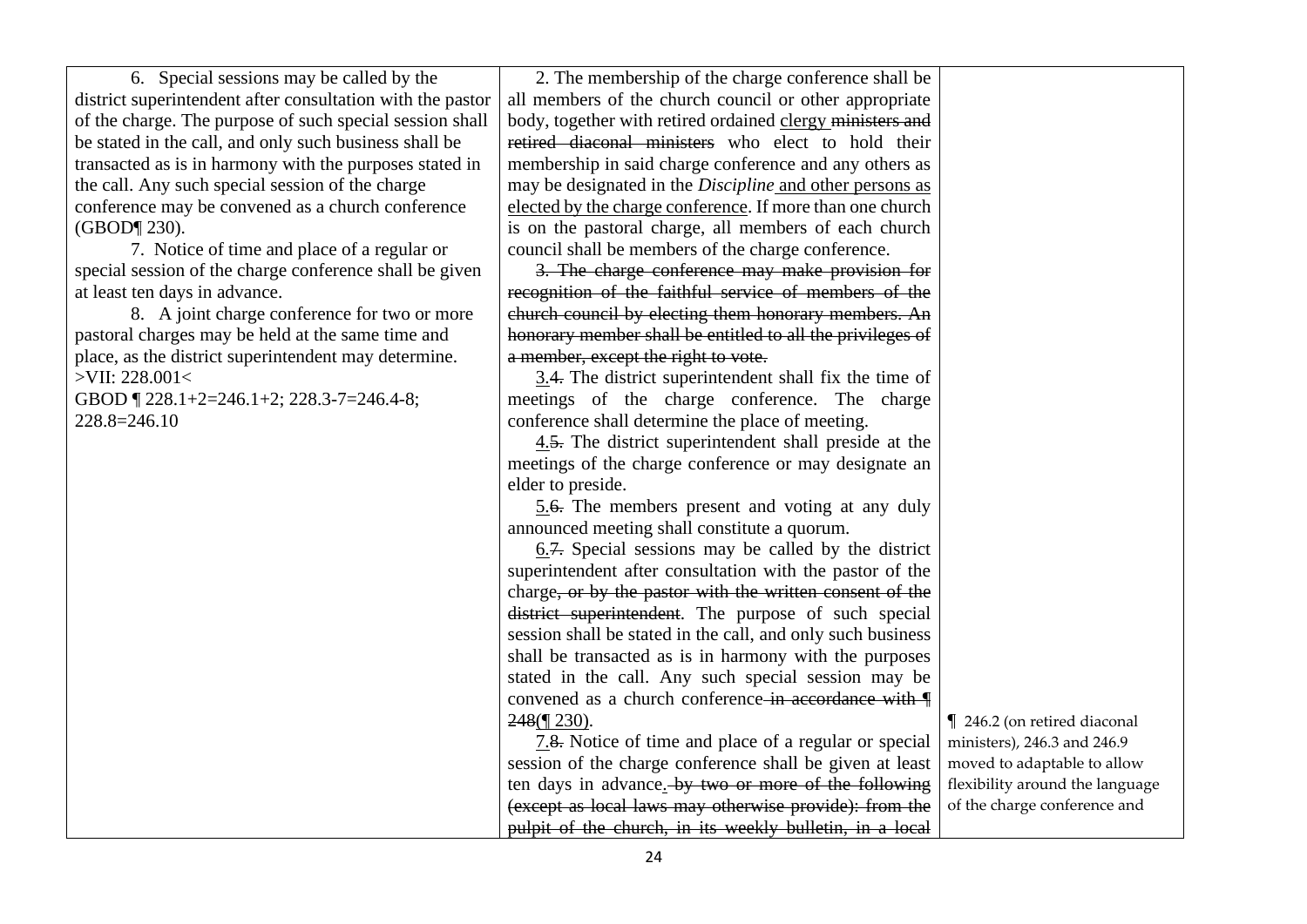|                                                              | church publication, or by mail.                                           | honorary members of charge                             |
|--------------------------------------------------------------|---------------------------------------------------------------------------|--------------------------------------------------------|
|                                                              | 9. A charge conference shall be conducted in the                          | conferences.                                           |
|                                                              | language of the majority, with adequate provision being                   |                                                        |
|                                                              | made for translation.                                                     | BOD 246.2, 246.3, 246.9 > GBOD<br>228.001              |
|                                                              | $8.10$ . A joint charge conference for two or more                        |                                                        |
|                                                              | pastoral charges may be held at the same time and place,                  |                                                        |
|                                                              | as the district superintendent may determine.                             |                                                        |
|                                                              | >VII: 228.001<                                                            |                                                        |
| <b>1229.</b> Powers and Duties-1. The charge conference      | [247] ¶ 229. Powers and Duties-1. The charge conference                   |                                                        |
| shall be the connecting link between the local church        | shall be the connecting link between the local church and                 | 1 247.2 and 229.11 moved to<br>adaptable and see above |
| and the general Church and shall have oversight of the       | the general Church and shall have general oversight of                    | GBOD226.3 and GBOD226.002                              |
| church council(s).                                           | the church council(s)                                                     |                                                        |
| 2. The primary responsibilities of the charge                | 2. The charge conference  to be the church.                               |                                                        |
| conference in the annual meeting shall be to review and      | $2.\overline{3}$ . The primary responsibilities of the charge             |                                                        |
| evaluate the total mission and ministry of the church        | conference in the annual meeting shall be to review and                   | BOD 247.6,18, 19, 22>GBOD<br>229.001                   |
| (TIMerry 120-124), receive reports, and adopt objectives and | evaluate the total mission and ministry of the church (¶                  | BOD 247.4>GBOD 229.002                                 |
| goals recommended by the church council that are in          | 120-124), receive reports, and adopt objectives and goals                 |                                                        |
| keeping with the objectives of The United Methodist          | recommended by the church council that are in keeping                     |                                                        |
| Church. The charge conference receives the report of         | with the objectives of The United Methodist Church. The                   |                                                        |
| the pastor in charge. $>$ VII: 229.001<                      | charge conference receives the report of the pastor in                    |                                                        |
| 3. The charge conference recording secretary shall           | charge. > VII: $229.001<$                                                 |                                                        |
| keep an accurate record of the proceedings, and with         | 3.4. The charge conference recording secretary shall                      | For $\P$ 247.5 and 247.7 see below                     |
| the presiding officer, shall sign the minutes. A copy of     | keep an accurate record of the proceedings-and shall be                   | GBOD231.11 und GBOD231.13                              |
| the minutes shall be provided for the district               | the custodian of all records and reports, and with the                    |                                                        |
| superintendent, and a permanent copy shall be retained       | presiding officer, shall sign the minutes. A copy of the                  | 1 247.6, 247.18, 247.19, 247.22                        |
| for church files. $>$ VII: 229.002<                          | minutes shall be provided for the district superintendent,                | are adaptable around multiple                          |
| 4. The charge conference shall examine and                   | and a permanent copy shall be retained for church files.                  | church charges and satellite                           |
| recommend candidates for licensed or ordained                | When there is only one local church on a charge, the                      | congregations.                                         |
| ministry to the Board of ordained ministry, faithfully       | secretary of the church council shall be the secretary of                 |                                                        |
| adhering to the provisions of $\P$ 309.2.c. > VII: 229.003<  | the charge conference. When there is more than one                        |                                                        |
| 5. The charge conference shall examine and                   | church on a charge, one of the secretaries of the church                  | 1 247.4, 247.5, 247.8, 247.10,                         |
| recommend renewal of candidates for the ordained             | councils shall be elected by the charge conference to                     | 247.11, 247.12, 247.13, 247.14,                        |
| ministry, faithfully adhering to the provisions of $\P$      | serve as its secretary. > VII: 229.002<                                   | 247.16 are adaptable around                            |
| 309.2.c.                                                     | 4.8. The charge conference shall examine and                              | recommendation and support of                          |
| 6. The charge conference shall inquire annually              | recommend candidates for licensed or ordained ministry                    | candidates, charge conference                          |
| into the gifts, labors, and usefulness of persons in         | to the Board of district committee on ordained ministry,<br>$\sim$ $\sim$ | reports and historians.                                |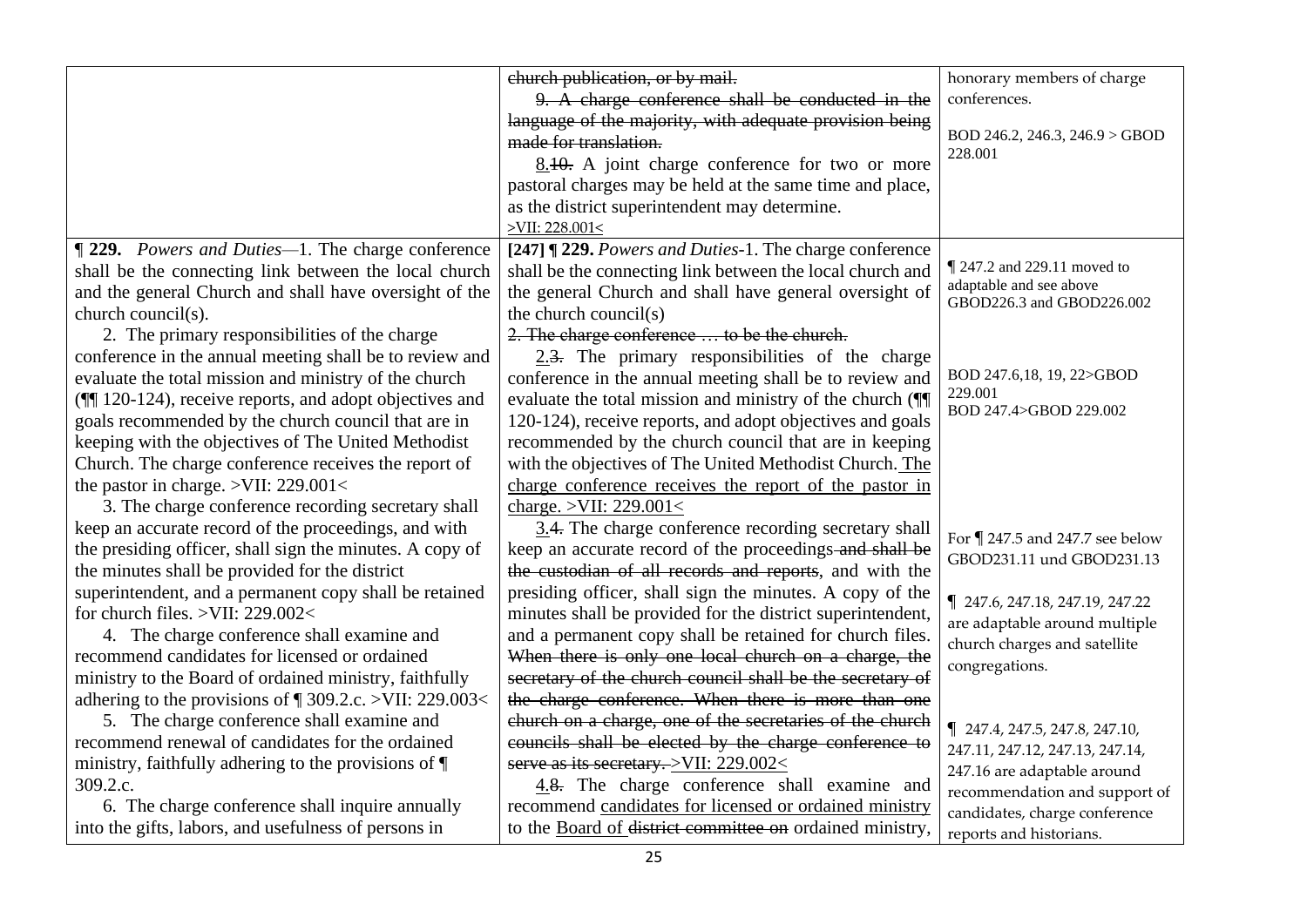| specific lay servant ministries $(\P 213)$ and recommend | faithfully adhering to the provisions of $\P$ 310.1e $\P$ 308.1, |                        |
|----------------------------------------------------------|------------------------------------------------------------------|------------------------|
| persons who have met the standards set forth for such    | candidates for licensed or ordained ministry. who have           |                        |
| ministries. >VII: 229.004<                               | been professing members in good standing of The United           |                        |
| 7. The charge conference is responsible to fulfill       | Methodist Church for at least one year; whose gifts,             |                        |
| the apportionment according to the rules set by the      | evidence of God's grace, and call to the ministry clearly        |                        |
| annual conference and the general church. Payment of     | establish them as candidates; and who have met the               | BOD 247.8>GBOD 229.003 |
| these apportionments by local churches is the first      | educational requirements. It is out of the faith and witness     |                        |
| benevolent responsibility of the church.                 | of the congregation that men and women respond to                |                        |
| >VII: 229.005<                                           | God's call to licensed or ordained ministry. Every local         |                        |
| 8. The charge conference shall receive and act on        | church should intentionally nurture candidates for               |                        |
| the annual report from the pastor concerning the         | licensed or ordained ministry, providing for spiritual and       |                        |
| membership.                                              | financial support, as well as supporting the Ministerial         |                        |
| 9. In those instances where there are two or more        | Education Fund, for their education and formation as             |                        |
| local churches on a pastoral charge, the charge          | servant leaders for the ministry of the whole people of          |                        |
| conference may provide for a charge or local church      | God. > VII: 229.003 <                                            |                        |
| council, a charge or local church treasurer, and such    | 5.9. The charge conference shall examine and                     |                        |
| other officers, commissions, committees, and task        | recommend, faithfully adhering to the provisions of              |                        |
| groups as necessary to carry on the work of the charge.  | GBOD¶ 313309.1, renewal of eandidacy of candidates               |                        |
| 10. The charge conference shall promote                  | for the ordained ministry.                                       |                        |
| awareness of and concurrence with the Doctrinal          | 10. The charge conference shall examine and                      |                        |
| Standards and General Rules of the United Methodist      | recommend to the responsible Church agency any                   |                        |
| Church, and with policies relative to Socially           | eandidates for Church-related vocations.                         |                        |
| Responsible Investments ([BOD] $\P$ 717), the Social     | $6.11$ . The charge conference shall inquire annually            |                        |
| Principles (¶ 160-166), and The Book of Resolutions      | into the gifts, labors, and usefulness of persons in specific    |                        |
| of The United Methodist Church.                          | lay servant ministries (1213) the lay servants and               |                        |
| 11. If any charge conference initiates, joins,           | certified lay ministers related to the charge and                | BOD 247.10-12, 16>GBOD |
| monitors, or terminates a boycott, the guidelines in The | recommend persons who have met the standards set forth           | 229.004                |
| Book of Resolutions should be followed. The General      | for such ministries.to the district and/or conference            |                        |
| Conference is the only body that can initiate, empower,  | committee on Lay Servant Ministries those persons who            |                        |
| or join a boycott in the name of The United Methodist    | have met the standards set forth for a local church lay          |                        |
| Church. > VII: 229.006<                                  | servant and/or for certified lay servant and certified lay       |                        |
| 12. The charge conference shall have such other          | minister (TI 266-269). > VII: 229.004<                           |                        |
| duties and responsibilities as the General, central,     | 12. The charge conference shall receive reports                  |                        |
| jurisdictional, or annual conference may duly commit     | annually on all local church organized Volunteer In              |                        |
| to it. >VII: 229.007<                                    | Mission (UMVIM) teams, and the total number of local             |                        |
|                                                          | church participants in any UMVIM team, and shall                 |                        |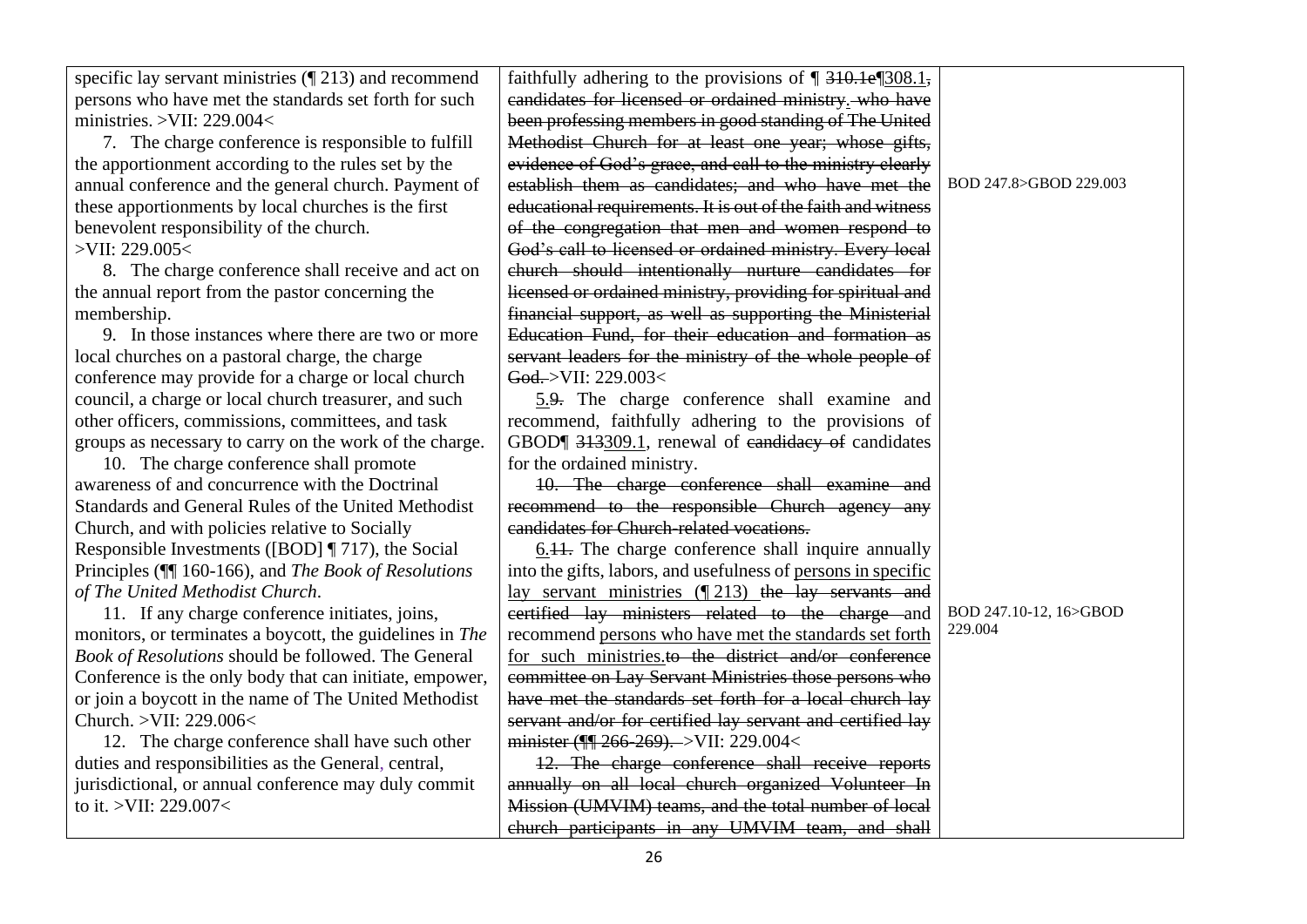| GBOD   229.1=247.1; 229.2-3=247.3-4; 229.4-      | forward the combined report to the annual conference and             |                         |
|--------------------------------------------------|----------------------------------------------------------------------|-------------------------|
| 5=247.8-9; 229.6=247.11; 229.7-8=247.14-15;      | the general church through the regular annual local                  |                         |
| 229.9=247.17; 229.10-11=247.20-21; 229.12=247.23 | church statistical report.                                           |                         |
|                                                  | 13. The charge conference shall in consultation with                 |                         |
|                                                  | the district superintendent set the compensation of the              |                         |
|                                                  | pastor and other staff appointed by the bishop.                      |                         |
|                                                  | 7.14. The charge conference is responsible to fulfill                |                         |
|                                                  | the apportionment according to the rules set by the annual           |                         |
|                                                  | conference and the general church. As soon as practicable            |                         |
|                                                  | after the session of annual conference, each district                |                         |
|                                                  | superintendent or designated agent shall notify each local           |                         |
|                                                  | church in the district what amounts have been                        |                         |
|                                                  | apportioned to it for World Service, conference                      |                         |
|                                                  | benevolences and other general Church, jurisdictional,               |                         |
|                                                  | and annual conference funds. In the event that the                   |                         |
|                                                  | conference uses an apportionment formula whereby the                 |                         |
|                                                  | local church contributes a specified percentage of its               |                         |
|                                                  | eurrent income and/or expenses, the specified percentage             |                         |
|                                                  | may be used in lieu of an actual dollar amount. In                   |                         |
|                                                  | preparation for and at the charge conference, it shall be            |                         |
|                                                  | the responsibility of the district superintendent, the               |                         |
|                                                  | pastor, and the lay member(s) of the annual conference               |                         |
|                                                  | and/or the church lay leader(s) to interpret to each charge          |                         |
|                                                  | conference the importance of these apportioned funds,                |                         |
|                                                  | explaining the causes supported by each of them and their            |                         |
|                                                  | place in the total program of the Church. The World                  |                         |
|                                                  | Service Fund is basic in the financial program of The                |                         |
|                                                  | United Methodist Church. World Service on                            |                         |
|                                                  | apportionment represents the minimum needs for the                   |                         |
|                                                  | mission and ministry of the Church. Conference                       | BOD 247.14>GBOD 229.005 |
|                                                  | benevolences represent the minimum needs for mission                 |                         |
|                                                  | and ministry in the annual conference. Payment in full of            |                         |
|                                                  | these apportionments by local churches is the first                  |                         |
|                                                  | benevolent responsibility of the church— $(\sqrt{\phantom{a}812})$ . |                         |
|                                                  | $>$ VII: 229.005 $<$                                                 |                         |
|                                                  | 8.15. The charge conference shall receive and act on                 |                         |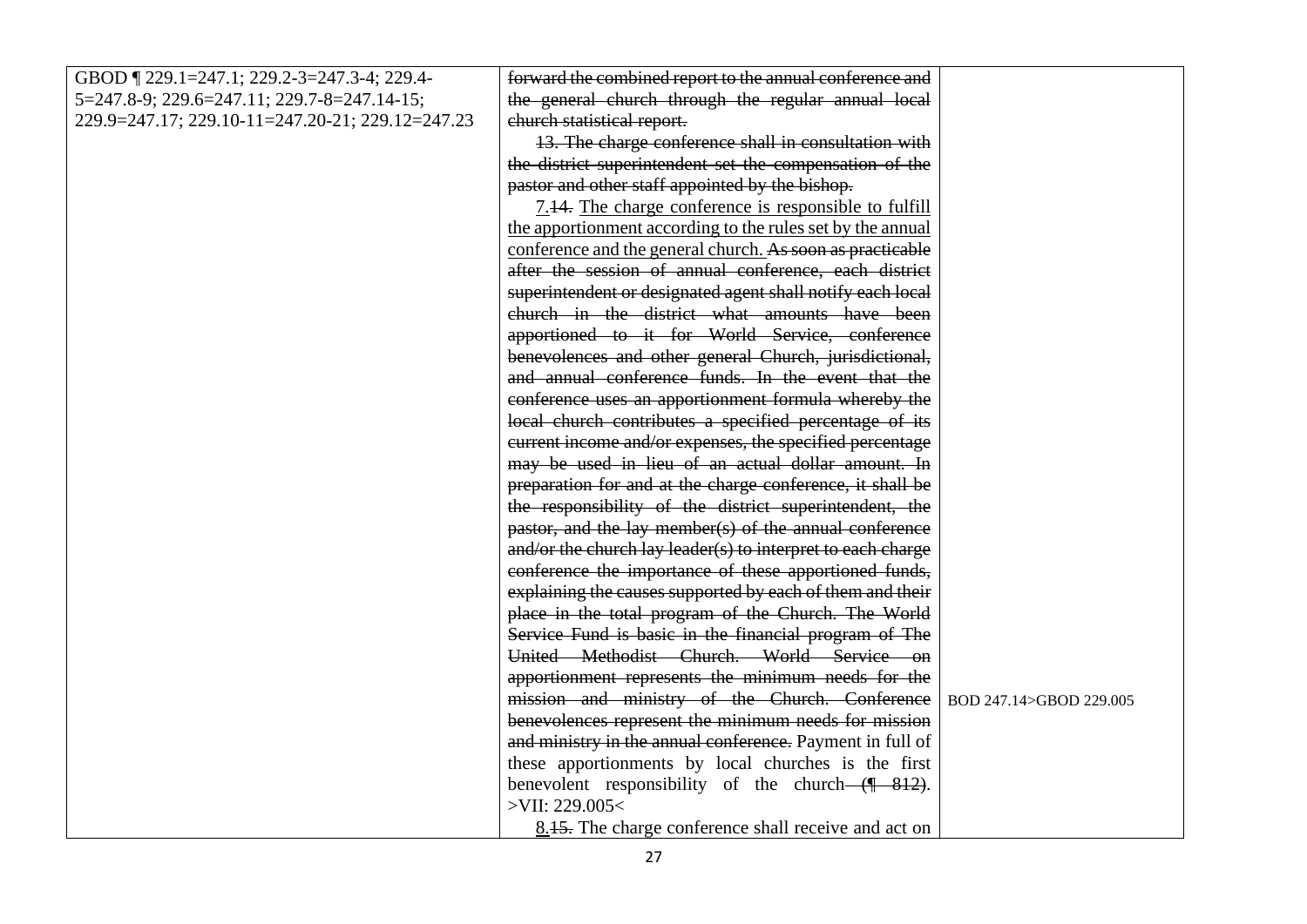the annual report from the pastor concerning the membership. (See ¶ 231.)

16. The charge conference shall receive a report on the names and addresses of college students to send to the United Methodist campus ministers and chaplains.

9.17. In those instances where there are two or more local churches on a pastoral charge, the charge conference may provide for a charge or local church parish council, a chargewide or local church parish treasurer, and such other officers, commissions, committees, and task groups as necessary to carry on the work of the charge.

18. In those instances where there are two or more churches on a pastoral charge, the charge conference may elect a chargewide or parish committee on nominations and leadership development, a chargewide or parish committee on pastor-parish relations, a chargewide or parish committee on finance, and a chargewide or parish board of trustees in such instances where property is held in common by two or more churches of the charge. All churches of the charge shall be represented on such chargewide or parish committees or boards. Chargewide or parish organization shall be consistent with disciplinary provisions for the local church.

19. In instances of multiple church charges, the charge conference shall provide for an equitable distribution of parsonage maintenance and upkeep expense or adequate housing allowance (if annual conference policy permits) among the several churches.

10.20. The charge conference shall promote awareness of and concurrence with the Doctrinal Standards and General Rules of The United Methodist Church, and with policies relative to Socially Responsible Investments (BOD¶ 717), the Social Principles (BOD¶¶ 160-166), and *The Book of Resolutions of The United Methodist Church*.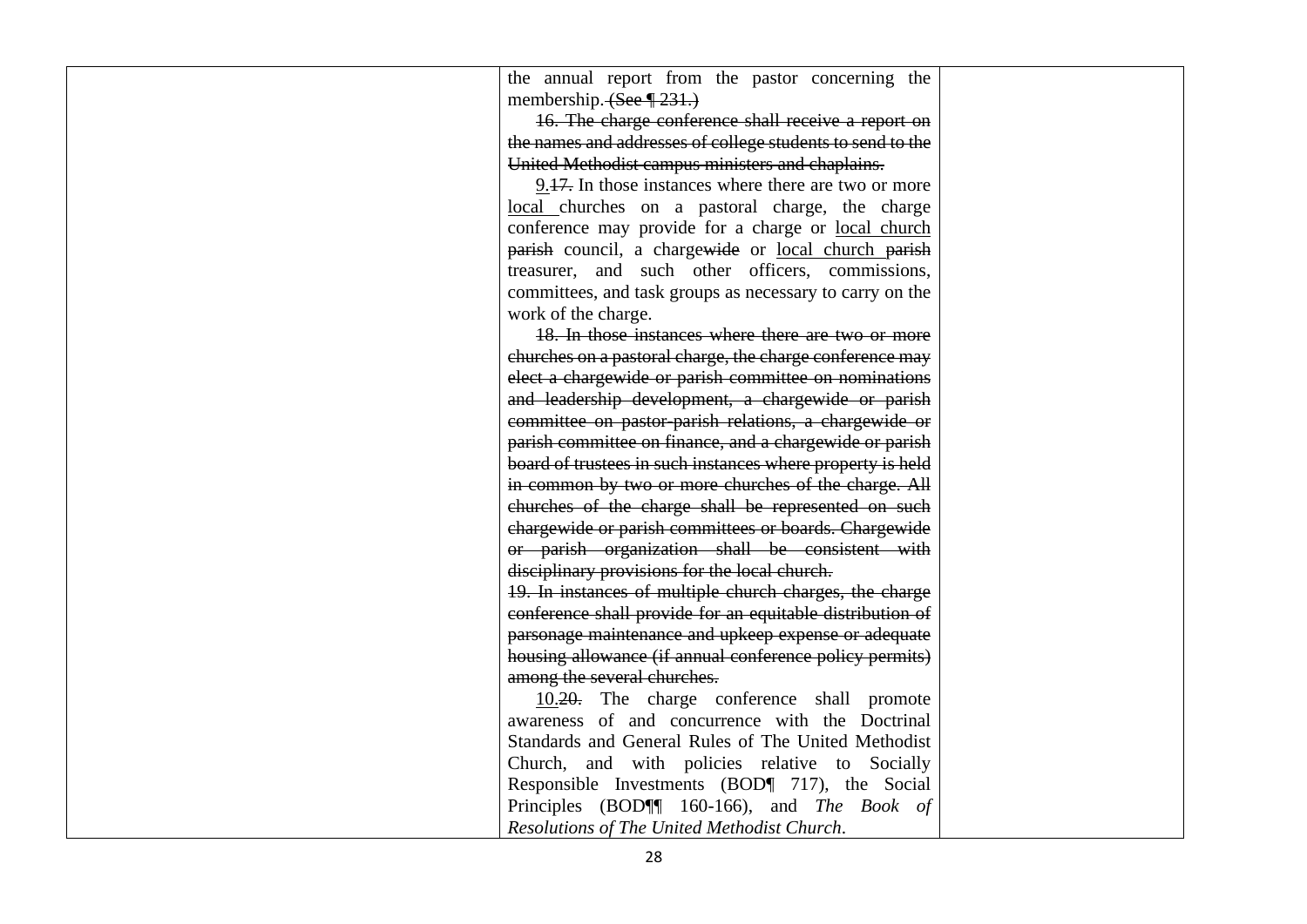|                                                                                                                                                                                                                                                                                                                                                                              | 11.24. If any charge conference initiates, joins,<br>monitors, or terminates a boycott, the guidelines in The<br>Book of Resolutions, 2012, should be followed. The<br>General Conference is the only body that can initiate,<br>empower, or join a boycott in the name of The United<br>Methodist Church. >VII: 229.006<<br>22. When authorized by the district superintendent<br>and the district board of church location and building, the<br>charge conference may provide for the sponsoring of<br>satellite congregations.<br>$12.23$ . The charge conference shall have such other<br>duties and responsibilities as the General, central,<br>jurisdictional, or annual conference may duly commit to<br>it. >VII: 229.007<                                                                                                                                                                                                                                                                                                                                                                                                                                                                            | BOD 247.5>GBOD 229.006<br>BOD 247.13>GBOD 229.007 |
|------------------------------------------------------------------------------------------------------------------------------------------------------------------------------------------------------------------------------------------------------------------------------------------------------------------------------------------------------------------------------|----------------------------------------------------------------------------------------------------------------------------------------------------------------------------------------------------------------------------------------------------------------------------------------------------------------------------------------------------------------------------------------------------------------------------------------------------------------------------------------------------------------------------------------------------------------------------------------------------------------------------------------------------------------------------------------------------------------------------------------------------------------------------------------------------------------------------------------------------------------------------------------------------------------------------------------------------------------------------------------------------------------------------------------------------------------------------------------------------------------------------------------------------------------------------------------------------------------|---------------------------------------------------|
| <b>1230.</b> The Church Conference— To encourage<br>broader participation by members of the church, the<br>charge conference may be convened as a church<br>conference, extending the vote to all professing<br>members of the local church present at such meetings,<br>subject to the authorization of the district<br>superintendent.<br>>VII: 230.001<<br>GBOD ¶ 230=248 | [248] ¶ 230. The Church Conference-To encourage<br>broader participation by members of the church, the<br>charge conference may be convened as a the-church<br>conference, extending the vote to all professing members<br>of the local church present at such meetings, subject to<br>the authorization of. The church conference shall be<br>authorized by the district superintendent. It may be called<br>at the discretion of the district superintendent or<br>following a written request to the district superintendent<br>by one of the following: the pastor, the church council, or<br>10 percent of the professing membership of the local<br>church. In any case a copy of the request shall be given<br>to the pastor. Additional regulations governing the call<br>and conduct of the charge conference as set forth in TI<br>246-247 shall apply also to the church conference. A joint<br>church conference for two or more churches may be held<br>at the same time and place as the district superintendent<br>may determine. A church conference shall be conducted<br>in the language of the majority with adequate provision<br>being made for translation. (For church local conference | BOD 249.7>GBOD 230.001                            |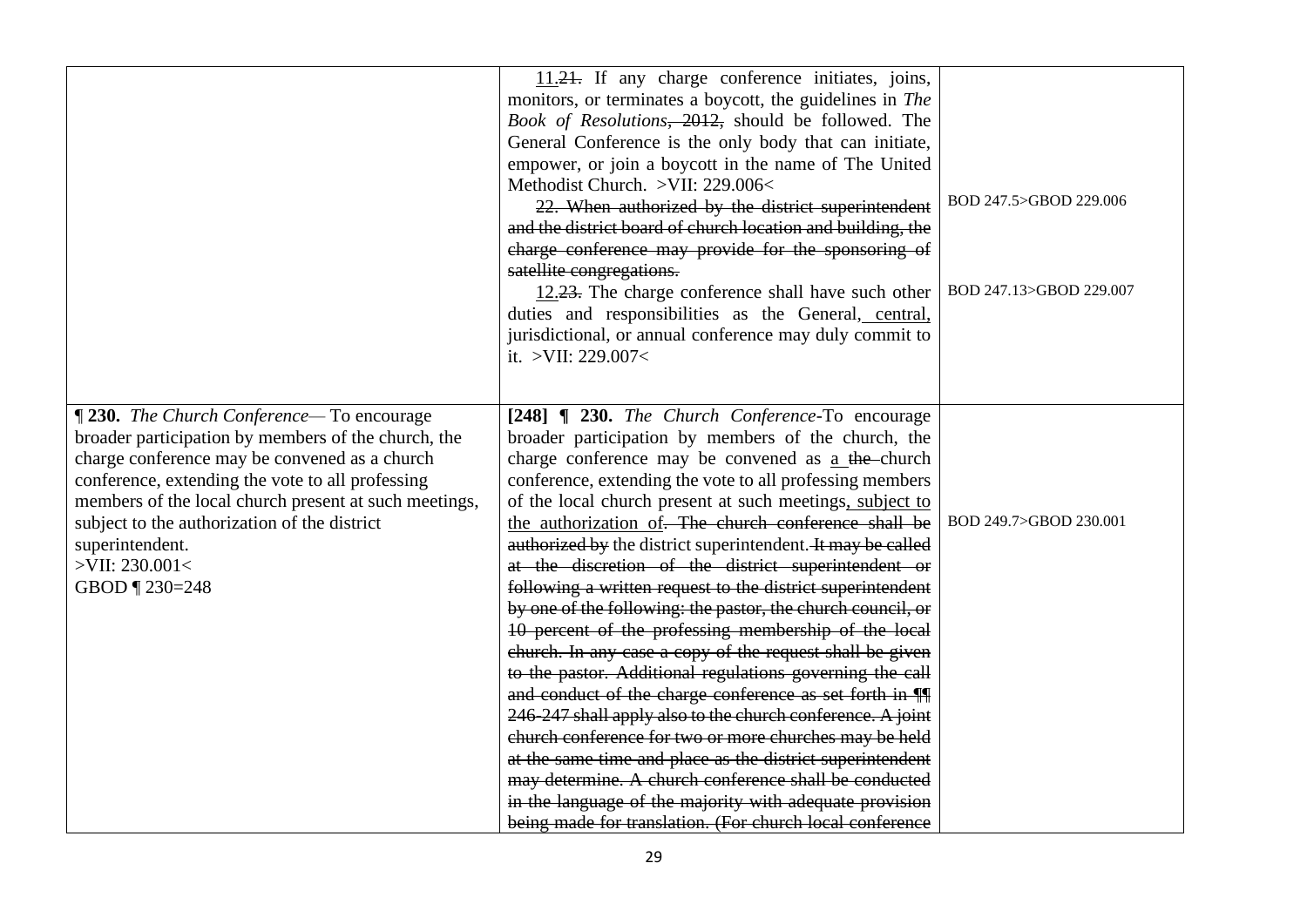|                                                                  | see $\sqrt{2527}$ .)                                       |                                            |
|------------------------------------------------------------------|------------------------------------------------------------|--------------------------------------------|
|                                                                  | $>$ VII: 230.001<                                          |                                            |
| <b>1231.</b> <i>Elections</i> —Out of the professing membership, | [249] ¶ 231. Elections of Leaders-T-Out of the professing  |                                            |
| the charge conference, or church conference authorized           | membership, the charge conference, or church               |                                            |
| by the district superintendent, shall elect upon                 | conference authorized by the district superintendent,      |                                            |
| recommendation by the committee on nominations and               | shall elect upon recommendation by the committee on        | Comment:                                   |
| leadership development, or by nomination from the                | nominations and leadership development-of each local       | As GBOD231 is a combination of             |
| floor, at least the following: >VII: 231.001<                    | church on the pastoral charge, or by nomination from the   | $\P$ 249, $\P$ 251, and $\P$ 258, all text |
| 1. The church council and its chairperson (see $\P$ 234).        | floor-and by vote of each such local church, at least the  | from $\P$ 251 and $\P$ 258 included in     |
| $a)$ The church council chairperson shall be                     | following leaders for the four basic responsibilities (    | GBOD231 will be marked as                  |
| entitled to attend meetings of all boards and                    | $244$ : $>$ VII: 231.002<                                  | addition in this opening part and          |
| committees of the church unless specifically limited by          | 1. The church council and its chairperson (see             | marked as deleted in                       |
| the Discipline. >VII: 231.002<                                   | 1234). Chairperson of the church council.                  | GBOD231.002 (old [251) and                 |
| 2. The committee on nominations and leadership                   | $a)$ The church council chairperson shall be entitled to   | GBOD231.003 (old \[ 258).                  |
| development, chaired by the pastor in charge. Among              | attend meetings of all boards and committees of the        |                                            |
| its members shall be the pastor, the lay leader, and a           | charge unless specifically limited by the Discipline.      |                                            |
| lay member of the annual conference, and                         | [249.2] 2. The committee on nominations and                | ¶ 1249.4, 249.7, 251.1c-f, 251.2,          |
| representation of each local church.                             | leadership development, chaired by the pastor in charge.   | 251.3, 258.1, 258.2, 258.3, 258.4          |
| $a)$ Throughout the year, the committee shall                    | Among its members shall be the pastor, the lay leader,     | are adaptable to give more                 |
| identify, develop, deploy, evaluate, and monitor                 | and a lay member of the annual conference, and             | flexibility on how local churches          |
| Christian leadership for the local congregation.                 | representation of each local church.                       | are structured.                            |
| b) It shall recommend to the charge conference                   | [258.1] $a)$ Throughout the year, the committee shall      |                                            |
| the names of officers and leaders to be elected.                 | identify, develop, deploy, evaluate, and monitor           | $\P$ 258.5 > GBOD234.7                     |
| $>$ VII: 231.003 $<$                                             | Christian leadership for the local congregation.           |                                            |
| 3. The committee on pastor-parish relations and its              | $b$ )It shall recommend to the charge conference the       | BOD 251.3>GBOD 231.002                     |
| chairperson. It is composed of not fewer than five nor           | names of officers and leaders to be elected.               | BOD 258.1>GBOD 231.003                     |
| more than nine professing members of the local church,           | $>$ VII: 231.003<                                          |                                            |
| including the lay leader, a lay member of the annual             | [249.3] 3. The committee on pastor-parish relations and    |                                            |
| conference, and representation of each local church. No          | its chairperson. It is composed of not fewer than five nor |                                            |
| staff member or immediate family member of a pastor              | more than nine professing members of the local church,     | GBOD231.3a-b are essentials                |
| or staff member may serve on the committee. Only one             | including the lay leader, a lay member of the annual       | from $\P$ 258.2g.                          |
| person from an immediate family residing in the same             | conference, and representation of each local church. No    |                                            |
| household shall serve on the committee.                          | staff member or immediate family member of a pastor        |                                            |
| $a)$ It shall assist the pastor and staff of the local           | or staff member may serve on the committee. Only one       |                                            |
| church in assessing their gifts, maintaining health              | person from an immediate family residing in the same       |                                            |
| holistically, setting priorities for leadership and service,     | household shall serve on the committee.                    |                                            |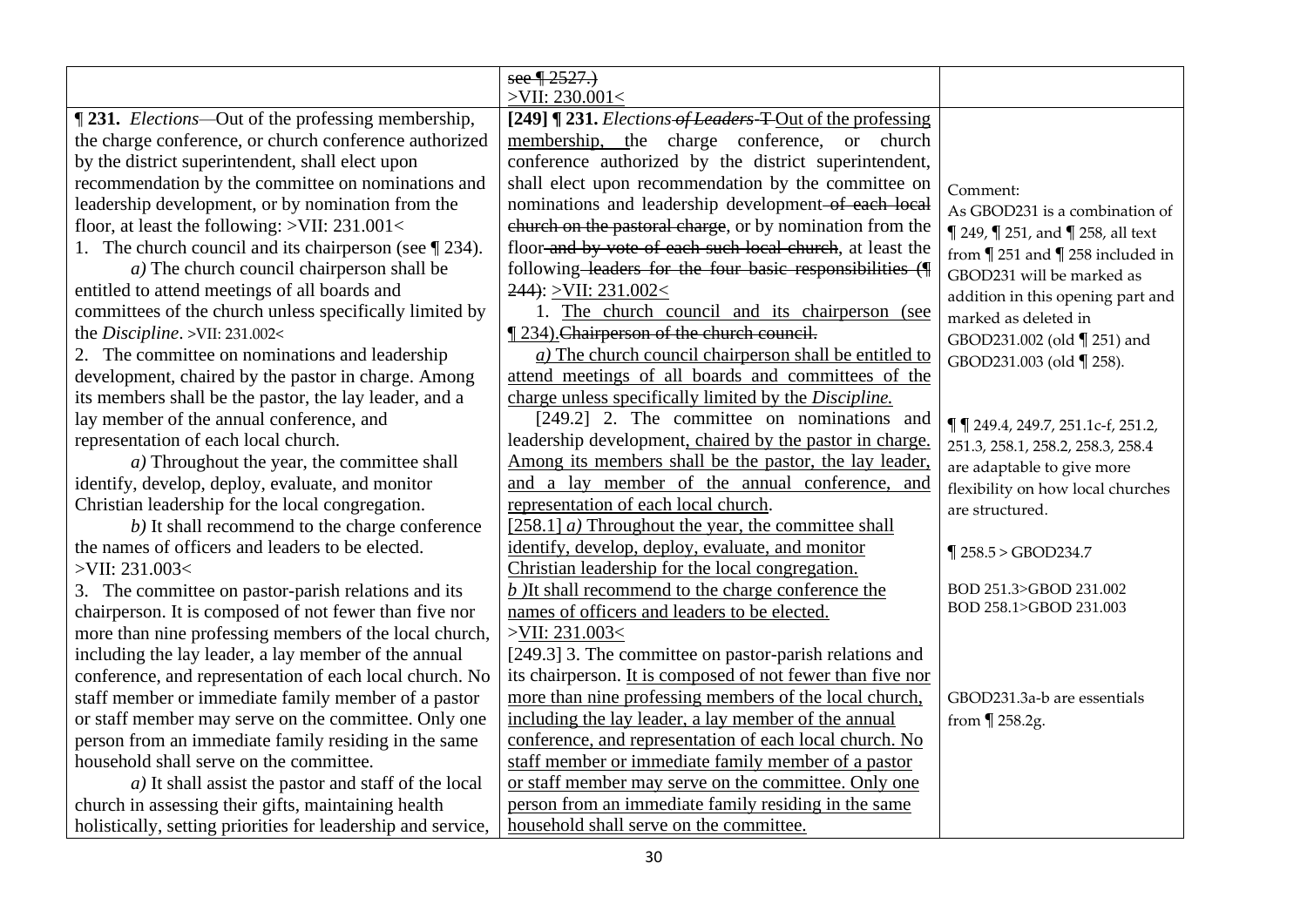| and provides evaluation at least annually and where          | $a)$ It shall assist the pastor and staff of the local church |                           |
|--------------------------------------------------------------|---------------------------------------------------------------|---------------------------|
| needed develop job descriptions.                             | in assessing their gifts, maintaining health holistically,    |                           |
| $b$ ) It shall discern persons for ordained ministry         | setting priorities for leadership and service, and provides   |                           |
| and bring recommendations to the charge conference           | evaluation at least annually and where needed develop         |                           |
| for candidacy.                                               | job descriptions.                                             |                           |
| $c$ ) The pastor shall be present at each meeting of         | b) It shall discern persons for ordained ministry and         |                           |
| the committee except where he or she voluntarily             | bring recommendations to the charge conference for            |                           |
| excuses himself or herself. The committee may be called      | candidacy.                                                    | GBOD231.3c last sentence  |
| to meet without the pastor and/or staff under                | [248.2e] $c$ ) The pastor shall be present at each meeting    |                           |
| consideration only by and in presence of the district        | of the committee except where he or she voluntarily           | rephrased from BOD258.2e. |
| superintendent who shall notify the pastor and/or staff      | excuses himself or herself. The committee may be              |                           |
| prior to the meeting and bring them into consultation        | called to meet without the pastor and/or staff under          |                           |
| immediately thereafter.                                      | consideration only by and in presence of the district         |                           |
| $d$ ) The committee shall meet in closed session,            | superintendent who shall notify the pastor and/or staff       |                           |
| and information shared in the committee shall be             | prior to the meeting and bring them into consultation         |                           |
| confidential. Its relationship to the district               | immediately thereafter.                                       |                           |
| superintendent and the bishop is advisory only. <sup>4</sup> | d) The committee shall meet in closed session, and            | $GBOD231.3d =$            |
| >VII: 231.004<                                               | information shared in the committee shall be                  | BOD258.2e+258g(11)        |
| 4. The committee on finance and its chairperson.             | confidential. Its relationship to the district                |                           |
| Among its members shall be the pastor, the lay leader,       | superintendent and the bishop is advisory only. <sup>4</sup>  | BOD 258.2>GBOD 231.004    |
| and a lay member of the annual conference.                   | >VII: 231.004<                                                |                           |
| $a)$ It shall give stewardship of financial                  | [249.4] 4. The committee on finance and its A                 |                           |
| resources, submit a budget to the church council, and        | chairperson-and additional members of the committee           |                           |
| make provisions for an annual audit. >VII: 231.005<          | on finance; the financial secretary and the church            |                           |
| 5. The Board of Trustees as provided in chapter six on       | treasurer(s) if not paid employees of the local church;       |                           |
| Church Property, unless otherwise required by civil          | and the trustees as provided in $\P$ 2526-2528, unless        |                           |
| law. >VII: 231.006<                                          | otherwise required by state law. Among its members            |                           |
| 6. The lay leader of the charge who shall function as        | shall be the pastor, the lay leader, and a lay member of      |                           |
| the primary lay representative of the laity in that local    | the annual conference.                                        | BOD 258.4>GBOD 231.005    |
| church and shall have the following responsibilities:        | a) It shall give stewardship of financial resources,          |                           |
| a) fostering awareness of the role of laity both             | submit a budget to the church council, and make               |                           |
| within the congregation and through their ministries in      | provisions for an annual audit. >VII: 231.005<                |                           |
| the home, workplace, community, and world, and               | 5. The Board of Trustees as provided in chapter six on        | BOD 258.3>GBOD 231.006    |
| finding ways within the community of faith to                | Church Property, unless otherwise required by civil           |                           |
| recognize all these ministries;                              | law. >VII: 231.006<                                           |                           |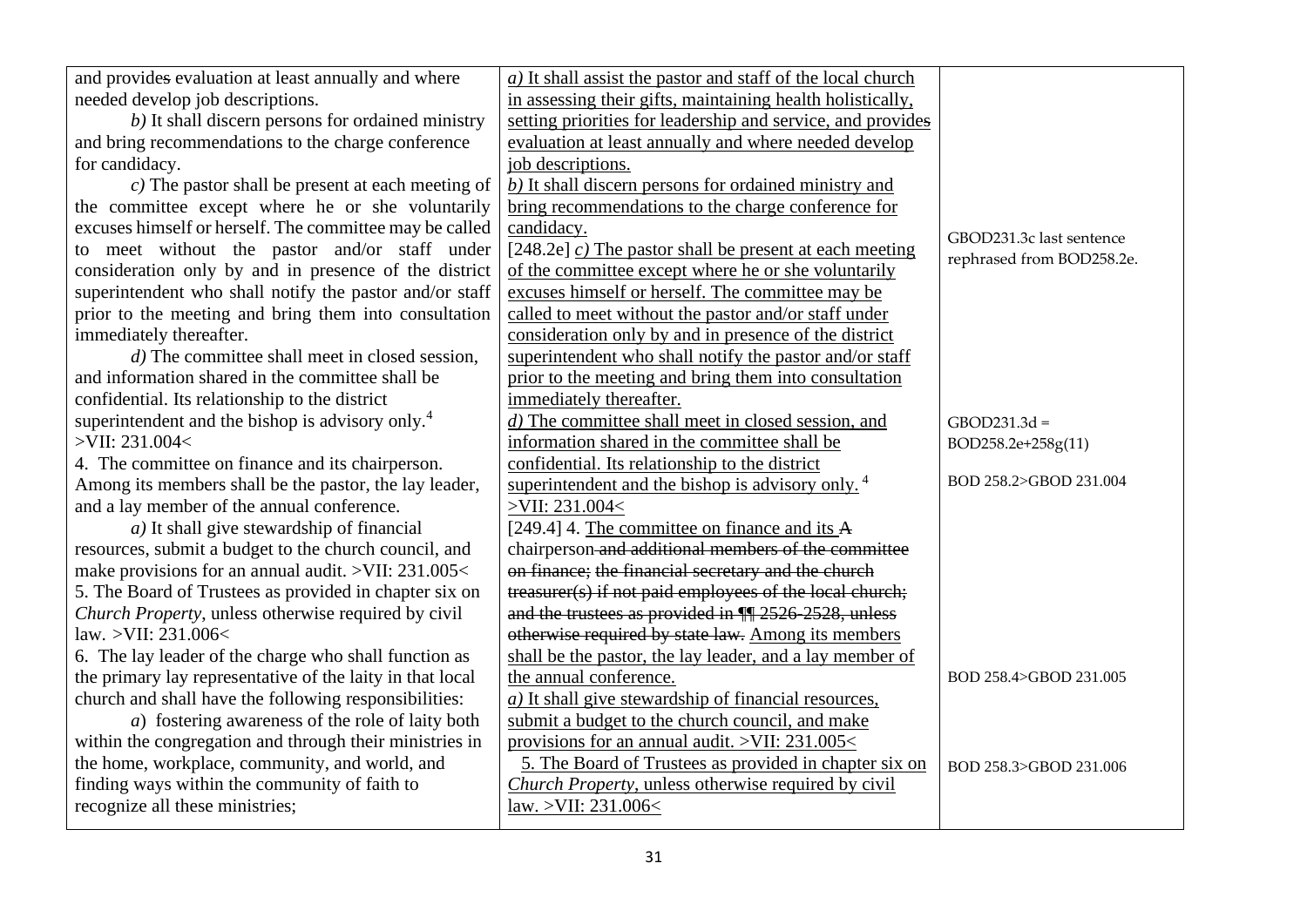| b) meeting regularly with the pastor to discuss                | [251.1] 6. The lay leader of the charge who shall              |                        |
|----------------------------------------------------------------|----------------------------------------------------------------|------------------------|
| the state of the church and the needs for ministry;            | function as the primary lay representative of the laity in     |                        |
| $c$ ) the lay leader may also be elected as lay                | that local church and shall have the following                 |                        |
| member of annual conference. >VII: 231.007<                    | responsibilities:                                              |                        |
| 7. The lay member(s) of the annual conference and              | a) fostering awareness of the role of laity both within        |                        |
| alternates who shall be professing members for at least        | the congregation and through their ministries in the           |                        |
| two years and shall have been active participants for at       | home, workplace, community, and world, and finding             |                        |
| least four years next preceding their election (see $\P$ 32),  | ways within the community of faith to recognize all            |                        |
| except in a newly organized church, which shall have           | these ministries;                                              |                        |
| the privilege of representation at the annual conference       | b) meeting regularly with the pastor to discuss the            |                        |
| session, and other exceptions allowed by $\P$ 32. <sup>5</sup> | state of the church and the needs for ministry;                |                        |
| $a)$ The lay member(s) of the annual conference                | $\epsilon$ ) serving as the lay member of annual conference if | BOD 251.1>GBOD 231.007 |
| and alternates shall, along with the pastor, serve as          | so elected. >VII: 231.007<                                     |                        |
| interpreter(s) of the actions and programs of the annual       | $[249.5]$ 7.5. The lay member(s) of the annual conference      |                        |
| conference and the general Church.                             | and lay leader(s). [251.2] and alternates who shall be         |                        |
| b) If the charge's lay member of the annual                    | professing members for at least two years and shall have       |                        |
| conference shall cease to be a member of the charge or         | been active participants for at least four years next          |                        |
| shall for any reason fail to serve, an alternate member        | preceding their election (see $\P$ 32), except in a newly      |                        |
| in the order of election shall serve in place.                 | organized church, which shall have the privilege of            |                        |
| >VII: 231.008<                                                 | representation at the annual conference session, and           |                        |
| 8. To insure for appropriate financial accountability for      | other exceptions allowed by $\P$ 32. <sup>5</sup>              |                        |
| offerings and other income funds, there shall be elected       | [251.2] $a)$ The lay member(s) of the annual conference        |                        |
| both a financial secretary and a treasurer, if not paid        | and alternates shall, along with the pastor, serve as          |                        |
| employees of the local church.                                 | interpreter(s) of the actions and programs of the annual       | BOD 251.2>GBOD 231.008 |
| $a)$ The financial secretary records and deposits              | conference and the general Church.                             |                        |
| donated funds, as well as other financial assets of the        | $(b)$ If the charge's lay member of the annual conference      |                        |
| congregation at the direction of the church council. The       | shall cease to be a member of the charge or shall for any      |                        |
| treasurer disperses funds to authorized expenditures, at       | reason fail to serve, an alternate member in the order of      |                        |
| the direction of the church council. Thus no one person        | election shall serve in place. >VII: 231.008<                  |                        |
| will oversee both income and expenditures of the local         | [258.4] 8. To insure for appropriate financial                 |                        |
| church accounts.                                               | accountability for offerings and other income funds,           |                        |
| $b)$ No immediate family members of any                        | there shall be elected both a financial secretary and a        |                        |
| appointed clergy may serve as treasurer, finance chair,        | treasurer, if not paid employees of the local church.          |                        |
| financial secretary, counter, or serve in any paid or          | $a)$ The financial secretary records and deposits              |                        |
| unpaid position under the responsibilities of the              | donated funds, as well as other financial assets of the        |                        |
| committee on finance, as described herein. These               | congregation at the direction of the church council. The       |                        |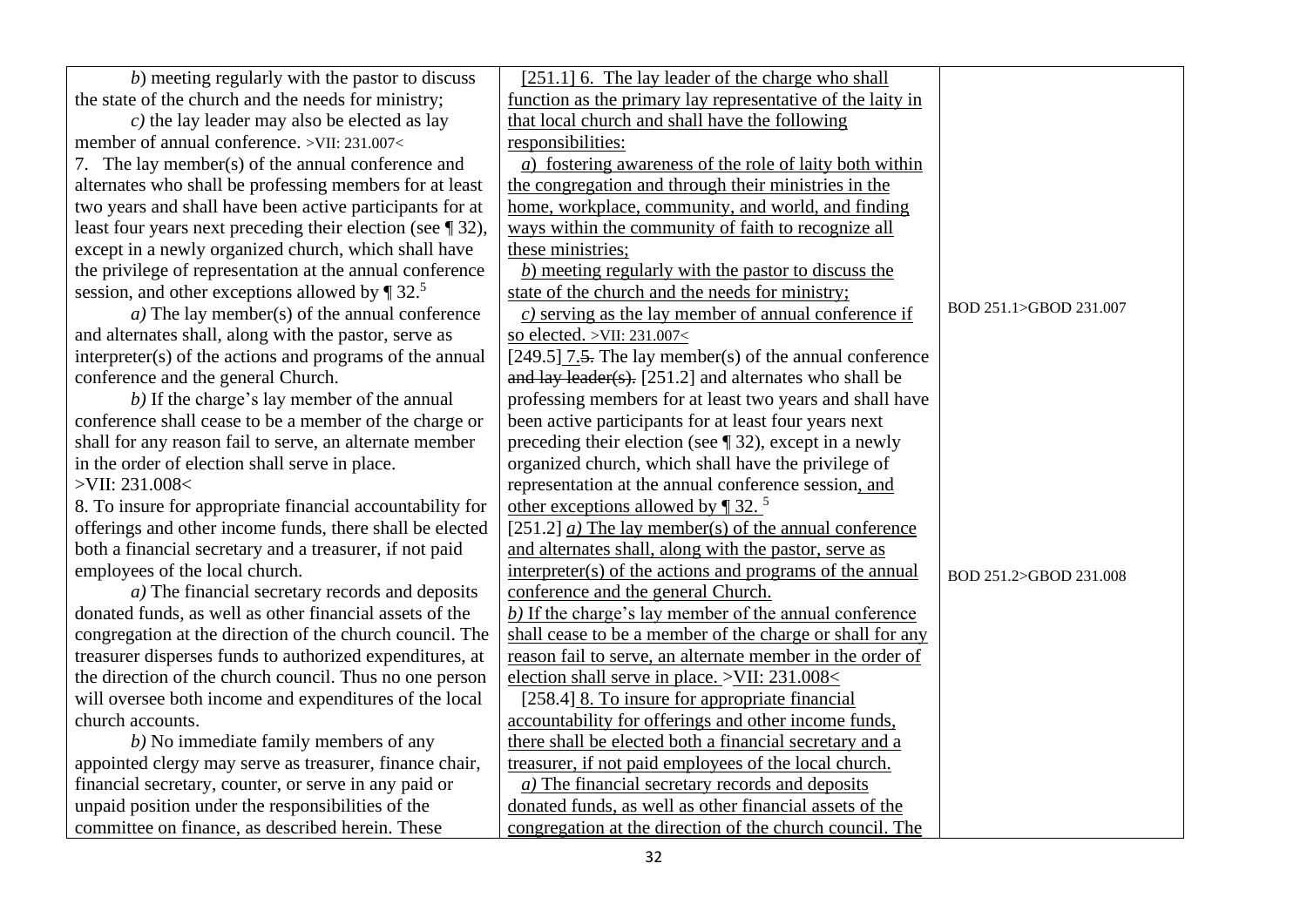| restrictions would apply only to the church or charge      | treasurer disperses funds to authorized expenditures, at     |                        |
|------------------------------------------------------------|--------------------------------------------------------------|------------------------|
| where the clergy serves. $>$ VII: 231.009 $<$              | the direction of the church council. Thus no one person      |                        |
| 9. The recording secretary.                                | will oversee both income and expenditures of the local       |                        |
| 10. Additional members of the charge conference (see       | church accounts.                                             |                        |
| $\P$ 228.2).                                               | b) No immediate family members of any appointed              |                        |
| 11. It is recommended that the charge conference           | clergy may serve as treasurer, finance chair, financial      |                        |
| elect a church historian in order to preserve the history  | secretary, counter, or serve in any paid or unpaid           |                        |
| of each local church.                                      | position under the responsibilities of the committee on      | BOD 258.4>GBOD 231.009 |
| 12. All local church offices and all chairs of             | finance, as described herein. These restrictions would       |                        |
| organizations within the local church may be shared        | apply only to the church or charge where the clergy          |                        |
| between two persons, with the following exceptions:        | serves. > VII: 231.009<                                      |                        |
| trustee, officers of the board of trustees, treasurer, lay | 9.6. A The recording secretary (see $\P$ 247.4).             |                        |
| member of annual conference, member and chairperson        | 10. Additional members of the charge conference (see         |                        |
| of the committee on pastor-parish relations. When two      | $\P$ 228.2).                                                 |                        |
| persons jointly hold a position that entails membership    | 11. It is recommended that the charge conference             |                        |
| on the church council, both may be members of it.          | elect a church historian in order to preserve the history    |                        |
| 13. The term of office is according to the provisions      | of each local church.                                        |                        |
| of the annual conference. It is recommended that no        | 7. Special attention shall be given to the inclusion of      |                        |
| officer serve more than three consecutive terms in the     | women, men, youth, young adults, persons over sixty-         |                        |
| same office.                                               | five years of age, persons with disabilities, and racial and |                        |
| GBOD $\sqrt{231}$ Intro+1=249 Intro+1+251.3;               | ethnic persons.                                              |                        |
| $231.2=249.2+258.1$ ; $231.3=249.3+258.2$ ;                | 12.8. All local church offices and all chairs of             |                        |
| 231.4=249.4+258.4; 231.5=249.4+258.3; 231.6=251.1;         | organizations within the local church may be shared          |                        |
| 231.7=249.5+251.2; 231.8=249.4+258.4; 231.9=249.6;         | between two persons, with the following exceptions:          |                        |
| 231.10 (new); 231.11=247.5; 231.12=249.8;                  | trustee, officers of the board of trustees, treasurer, lay   |                        |
| $231.13 = 247.7$                                           | member of annual conference, member and chairperson          |                        |
| 4. See Judicial Council Decision 701.                      | of the committee on staff- or pastor-parish relations.       |                        |
| 5. See Judicial Council Decisions 170, 305, 342, 469, 495. | When two persons jointly hold a position that entails        |                        |
|                                                            | membership on the church council, both may be members        |                        |
|                                                            | of it.                                                       |                        |
|                                                            | 13. The term of office is according to the provisions of     |                        |
|                                                            | the annual conference. It is recommended that no officer     |                        |
|                                                            | serve more than three consecutive terms in the same          |                        |
|                                                            | office.                                                      |                        |
|                                                            |                                                              |                        |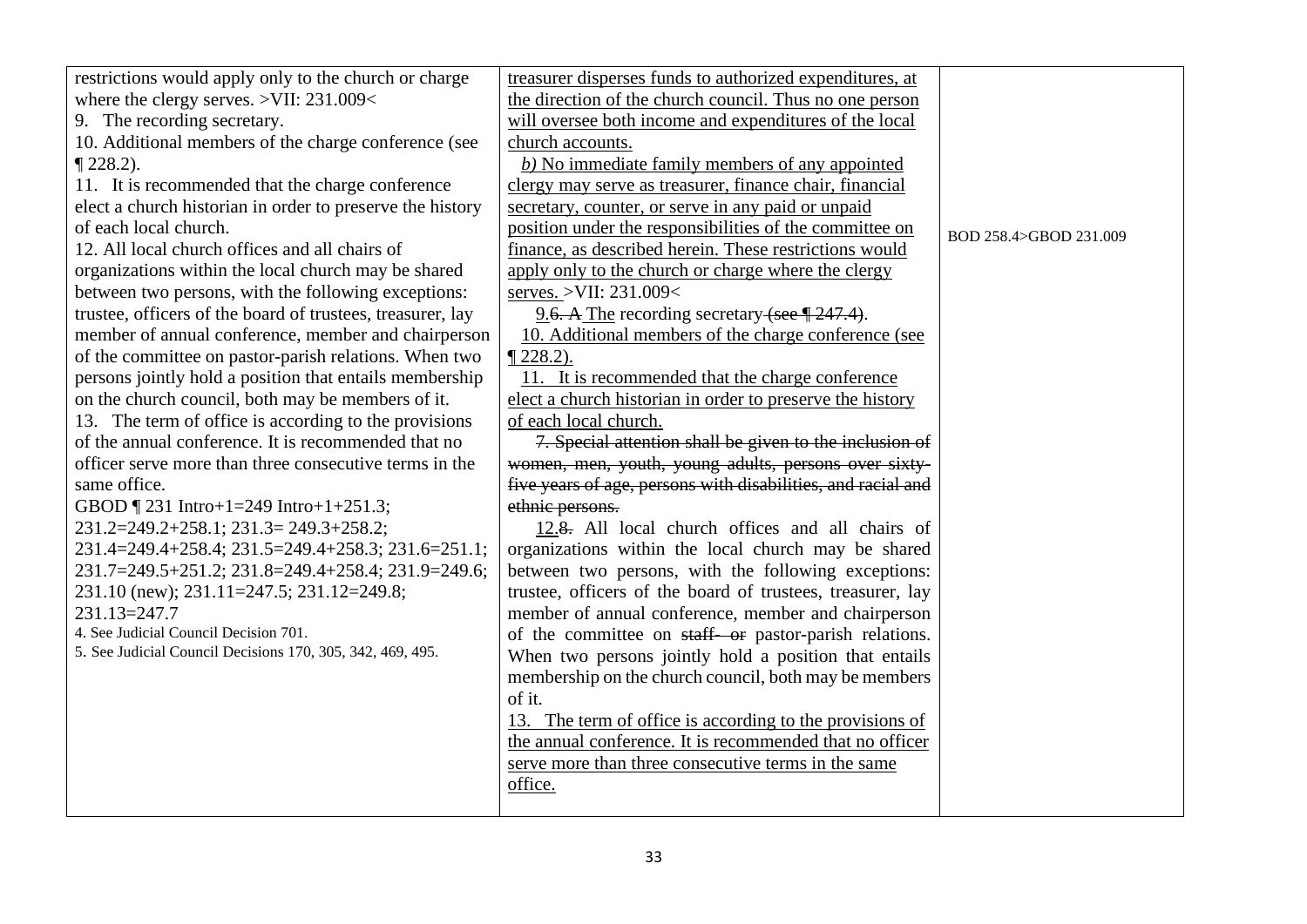|                                                                                                                                                                                                                                                                                                                                                                                                                                                                                                                                                   | 4. See Judicial Council Decision 701.<br>5. See Judicial Council Decisions 170, 305, 342, 469, 495.                                                                                                                                                                                                                                                                                                                                                                                                                                                                                                                                                                                                                                                                                                                                                                                                                                                                                                                                                                                                                                                                                                                                                                                                           | GBOD231.8 with essentials<br>from ¶258.4.                                                                                                                                                                              |
|---------------------------------------------------------------------------------------------------------------------------------------------------------------------------------------------------------------------------------------------------------------------------------------------------------------------------------------------------------------------------------------------------------------------------------------------------------------------------------------------------------------------------------------------------|---------------------------------------------------------------------------------------------------------------------------------------------------------------------------------------------------------------------------------------------------------------------------------------------------------------------------------------------------------------------------------------------------------------------------------------------------------------------------------------------------------------------------------------------------------------------------------------------------------------------------------------------------------------------------------------------------------------------------------------------------------------------------------------------------------------------------------------------------------------------------------------------------------------------------------------------------------------------------------------------------------------------------------------------------------------------------------------------------------------------------------------------------------------------------------------------------------------------------------------------------------------------------------------------------------------|------------------------------------------------------------------------------------------------------------------------------------------------------------------------------------------------------------------------|
| <b>[232.</b> Removal of Officers and Filling of Vacancies-<br>If a leader or officer who has been elected by the<br>charge conference is unable or unwilling to perform the<br>duties reasonably expected of such a leader or officer,<br>the district superintendent may call a special session of<br>the charge conference. The purpose of such special<br>session shall be stated as "Consideration for the<br>removal of person(s) from office and the election of<br>person(s) to fill vacancy(ies)."<br>$>$ VII: 232.001<<br>GBOD ¶ 232=250 | [250] $\blacksquare$ 232. Removal of Officers and Filling of<br>Vacancies-If a leader or officer who has been elected by<br>the charge conference is unable or unwilling to perform<br>the duties reasonably expected of such a leader or officer,<br>the district superintendent may call a special session of<br>the charge conference in accordance with $\sqrt{246.7}$ . The<br>purpose of such special session shall be stated as<br>"Consideration for the removal of person(s) from office<br>and the election of person(s) to fill vacancy(ies)." The<br>committee on nominations and leadership development<br>(TI 258.1, 247.18) shall meet as soon as possible after the<br>special session of the charge conference has been<br>announced and shall propose person(s) who may be<br>elected if vacancy(ies) occur at the charge conference. If<br>the charge conference votes to remove a person or<br>persons from office, the vacancy(ies) shall be filled in the<br>manner prescribed for elections in accordance with [249.<br>When a local church trustee is under consideration for<br>removal and the pastoral charge consists of two or more<br>churches, a church local conference shall be called<br>instead of a charge conference, in accordance with ¶<br>2526.<br>$>$ VII: 232.001< | BOD 250>GBOD 232.001                                                                                                                                                                                                   |
| ¶ 233. <i>Missional Potential</i> —In central conferences, the<br>charge conference may organize ministries according<br>to missional needs and potential. It may elect a<br>coordinator or ministry group chairperson for any or all<br>of its areas of ministry. Jurisdictional conferences shall<br>follow the procedures in Part VII of the Discipline.<br>>VII: 233.001-233.005<<br>GBOD 1233=253+254                                                                                                                                        | [253] ¶ 233. Missional Potential-The charge<br>conference may organize ministries according to<br>missional needs and potential. It may elect a coordinator<br>or ministry group chairperson for any or all of its areas<br>of ministry.<br>$>$ VII: 233.001-233.005<                                                                                                                                                                                                                                                                                                                                                                                                                                                                                                                                                                                                                                                                                                                                                                                                                                                                                                                                                                                                                                         | 1 253 to 257 are adaptable to<br>allow for flexibility in local<br>church structure.<br>BOD 253 > GBOD 233.001<br>BOD 254 > GBOD 233.002<br>BOD 255 > GBOD 233.003<br>BOD 256 > GBPD 233.004<br>BOD 257 > GBOD 233.005 |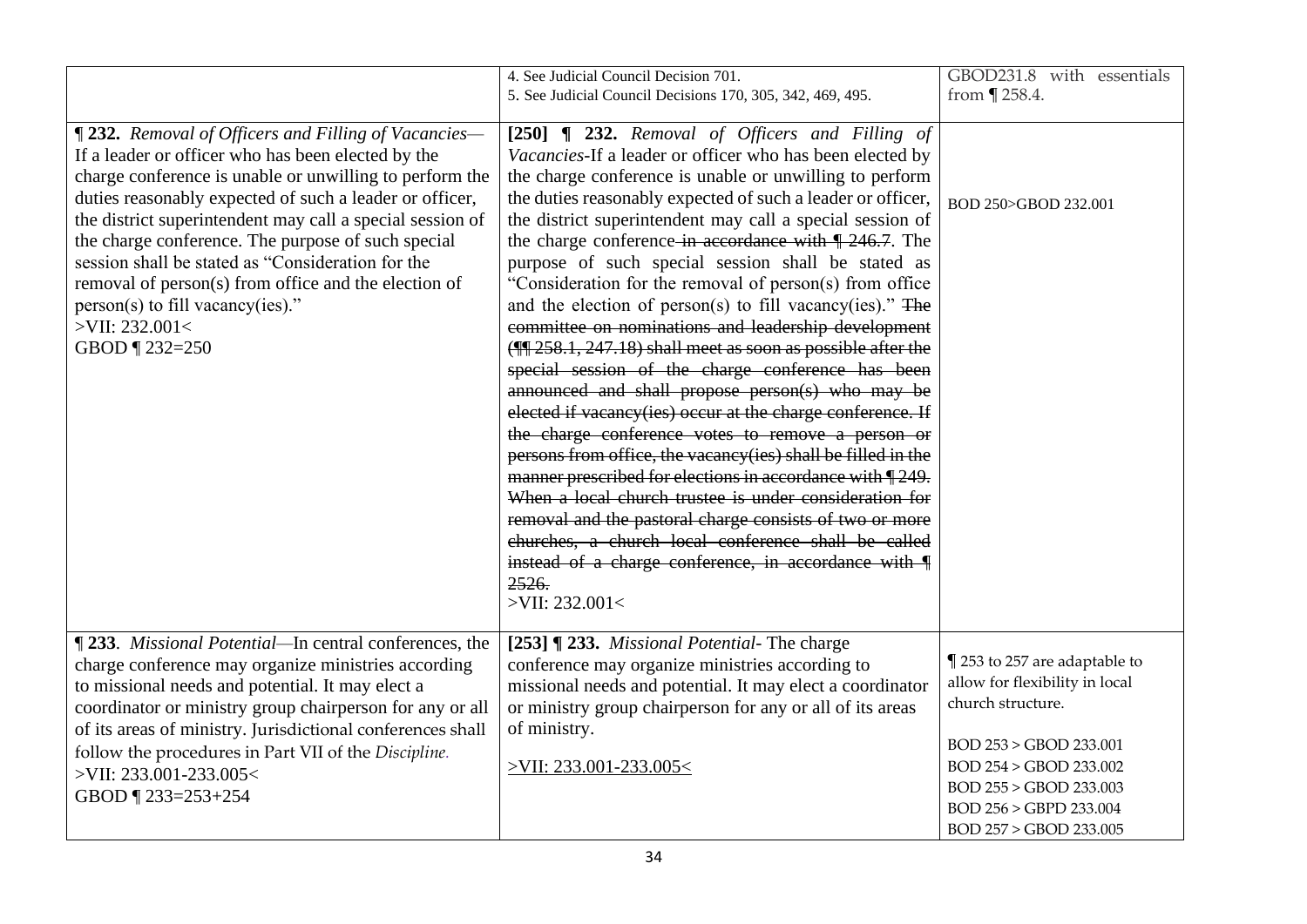| <b>Section VI. The Church Council</b> |  |
|---------------------------------------|--|
|---------------------------------------|--|

¶ **234.** *The Church Council-* 1. *Purpose—*The church council shall provide for planning and implementing a program of nurture, outreach, witness, and resources in the local church. It shall also provide for the administration of its organization and temporal life. It shall envision, plan, implement, and annually evaluate the mission and ministry of the church.

2. *Mission and Ministry —* Nurture, outreach, and witness ministries and their accompanying responsibilities include:

*a)* The nurturing ministries include: education, worship, Christian formation, membership care, small groups, and stewardship.

*b)* The outreach ministries include: local and larger community ministries of compassion, justice, and advocacy.

*c)* The witness ministries include: developing and strengthening evangelistic efforts of sharing of personal and congregational stories of Christian experience, faith, and service; and communications.  $>$ VII: 234.001<

3. *Meetings* — The council shall meet at least quarterly. The chairperson or the pastor may call special meetings. >VII: 234.002<

4. *Responsibilities* — It will be the responsibility of the church council to**:**

*a)* give adequate consideration to the missional purpose of the church; encourage, plan and set the goals of the local church; determine activities and work; receive reports and evaluate the ministry;

*b)* review the membership of the local church;

*c)* fill interim vacancies occurring among the lay officers of the church between sessions of the annual charge conference;

## **Section VI. The Church Council**

*THE CHURCH COUNCIL*

**[252] ¶ 234.** *The Church Council-* 1. *Purpose-*The church council shall provide for planning and implementing a program of nurture, outreach, witness, and resources in the local church. It shall also provide for the administration of its organization and temporal life. It shall envision, plan, implement, and annually evaluate the mission and ministry of the church. The church council shall be amenable to and function as the administrative agency of the charge conference (¶ 244).

2. *Mission and Ministry-*Nurture, outreach, and witness ministries and their accompanying responsibilities include:

*a)* The nurturing ministries include: of the congregation shall give attention to but not be limited to education, worship, Christian formation, membership care, small groups, and stewardship. Attention must be given to the needs of individuals and families of all ages.

*b*) The outreach ministries include: of the church shall give attention to local and larger community ministries of compassion, justice, and advocacy. These ministries include church and society, global ministries, higher education and campus ministry, health and welfare, Christian unity and interreligious concerns, religion and race, and the status and role of women.

*c*) The witness ministries include: of the church shall give attention to developing and strengthening evangelistic efforts of sharing of personal and congregational stories of Christian experience, faith, and service; and communications; Lay Servant Ministries; and other means that give expressions of witness for Jesus Christ.

*d)* The leadership development and resourcing ministries shall give attention to the ongoing preparation

¶ 252.2d-e, 252.3.b, 252.4.e, 252.5, 262, 263, and 264 are adaptable to allow flexibility for local church structure and special offerings.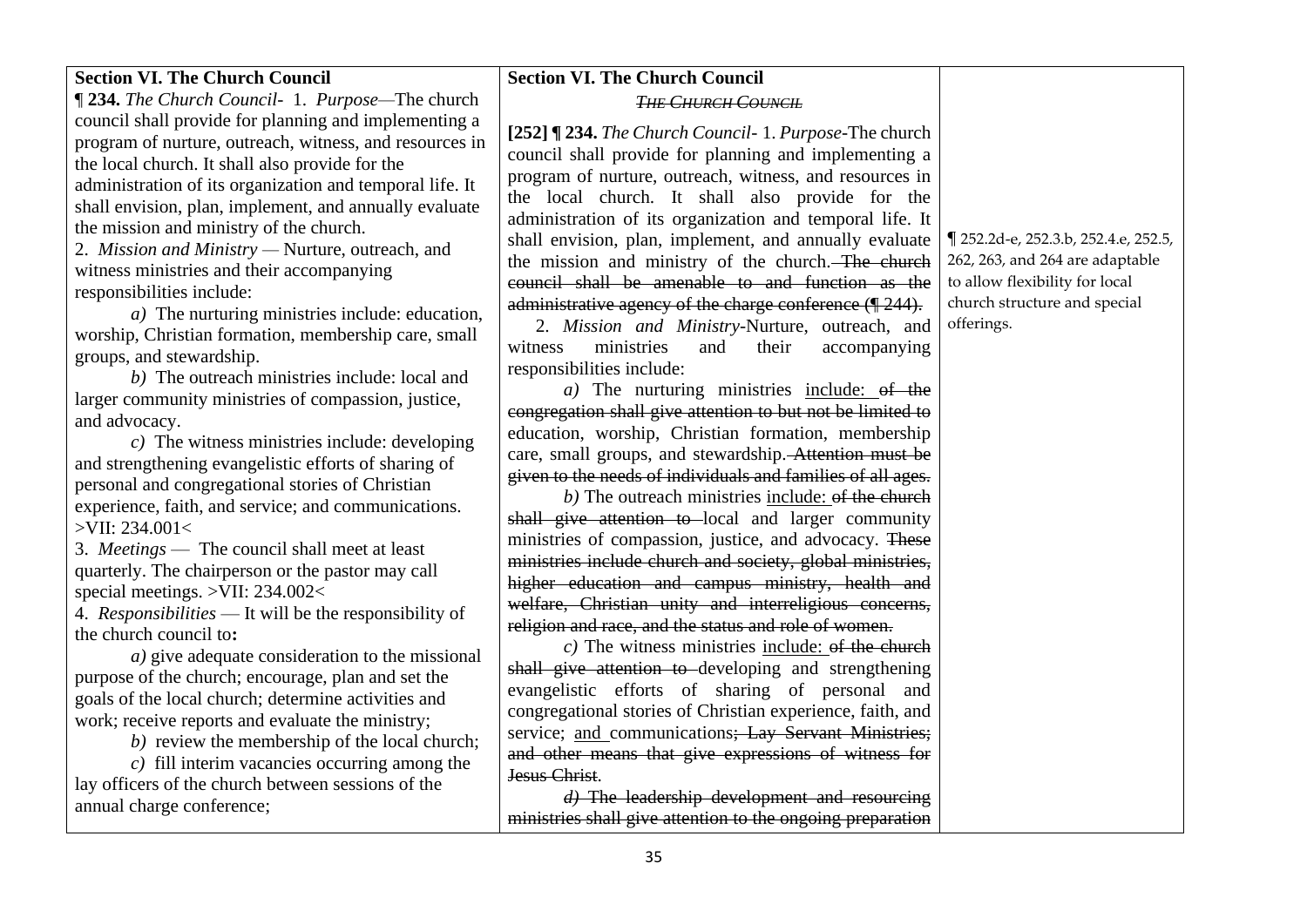| $d)$ establish the budget on recommendation of            | and development of lay and clergy leaders for the             |                        |
|-----------------------------------------------------------|---------------------------------------------------------------|------------------------|
| the committee on finance and ensure adequate              | ministry of the church $(\sqrt{\frac{258.1}{1}})$ .           |                        |
| provision for the financial needs of the church;          | $e$ ) The nurture, outreach, and witness ministries           | BOD 252.2>GBOD 234.001 |
| $e$ ) recommend to the charge conference the              | and their accompanying responsibilities shall include         |                        |
| salary and other remuneration of the pastor(s) and staff  | consideration of (i) the election of a prayer coordinator to  |                        |
| members after receiving recommendations from the          | promote prayer and mobilize the local church to pray, (ii)    |                        |
| committee on pastor-parish relations (staff-parish        | establishing a prayer room or designated place for prayer     |                        |
| relations) if these are not set by the annual conference. | and prayer resources, and (iii) encouraging intentional       |                        |
| >VII: 234.003<                                            | prayer for the pastoral leadership of the local church.       |                        |
| 5. Membership-The charge conference will                  | $>$ VII: 234.001<                                             |                        |
| determine the size of the church council. The             | 3. <i>Meetings-a</i> ) The council shall meet at least        |                        |
| membership shall include but not be limited to the        | quarterly. The chairperson or the pastor may call special     |                        |
| following:                                                | meetings.                                                     |                        |
| $a)$ the chairperson of the church council;               | $b)$ In order for the council to give adequate                |                        |
| b) the lay leader;                                        | consideration to the missional purpose of the local           |                        |
| $c)$ a lay member to annual conference;                   | church, it is recommended that the first agenda item at       |                        |
| $d)$ the pastor(s).                                       | each meeting be related to its ministries of nurture,         |                        |
| $e$ ) the secretary of the charge conference;             | outreach, and witness. The administrative and supportive      |                        |
| $f$ ) other members as elected by the charge              | responsibilities of the church will then be given attention.  |                        |
| conference. > VII: 234.004<                               | It is recommended that the council use a                      | BOD 252.3>GBOD 234.002 |
| 6. Quorum—The members present and voting at any           | consensus/discernment model of decision-making.               |                        |
| duly announced meeting shall constitute a quorum.         | $>$ VII: 234.002<                                             |                        |
| 7. The church council may appoint additional              | 4. Other Responsibilities-It will also be the                 |                        |
| committees as it deems advisable.                         | responsibility of the church council to:                      |                        |
| >VII: 234.005-234.008<                                    | <i>a</i> ) give adequate consideration to the missional       |                        |
| GBOD   234.1+2a-c=252.1+2a-c; 234.3=252.3a;               | purpose of the church; encourage, plan and set goals of       |                        |
| 234.4a=247.3; 234.4b-e=252.4a-d; 234.5a-                  | the local church; determine activities and work; receive      |                        |
| d=252.5a+b+g+l; 234.5e-f=247.4+new; 234.6=252.6;          | reports and evaluate the ministry;                            |                        |
| 234.7=258.5                                               | $\underline{ba}$ ) review the membership of the local church; |                        |
|                                                           | $\angle$ (b) fill interim vacancies occurring among the lay   |                        |
|                                                           | officers of the church between sessions of the annual         |                        |
|                                                           | charge conference;                                            |                        |
|                                                           | $de$ ) establish the budget on recommendation of              |                        |
|                                                           | the committee on finance and ensure adequate provision        |                        |
|                                                           | for the financial needs of the church;                        |                        |
|                                                           | <i>ed</i> ) recommend to the charge conference the            |                        |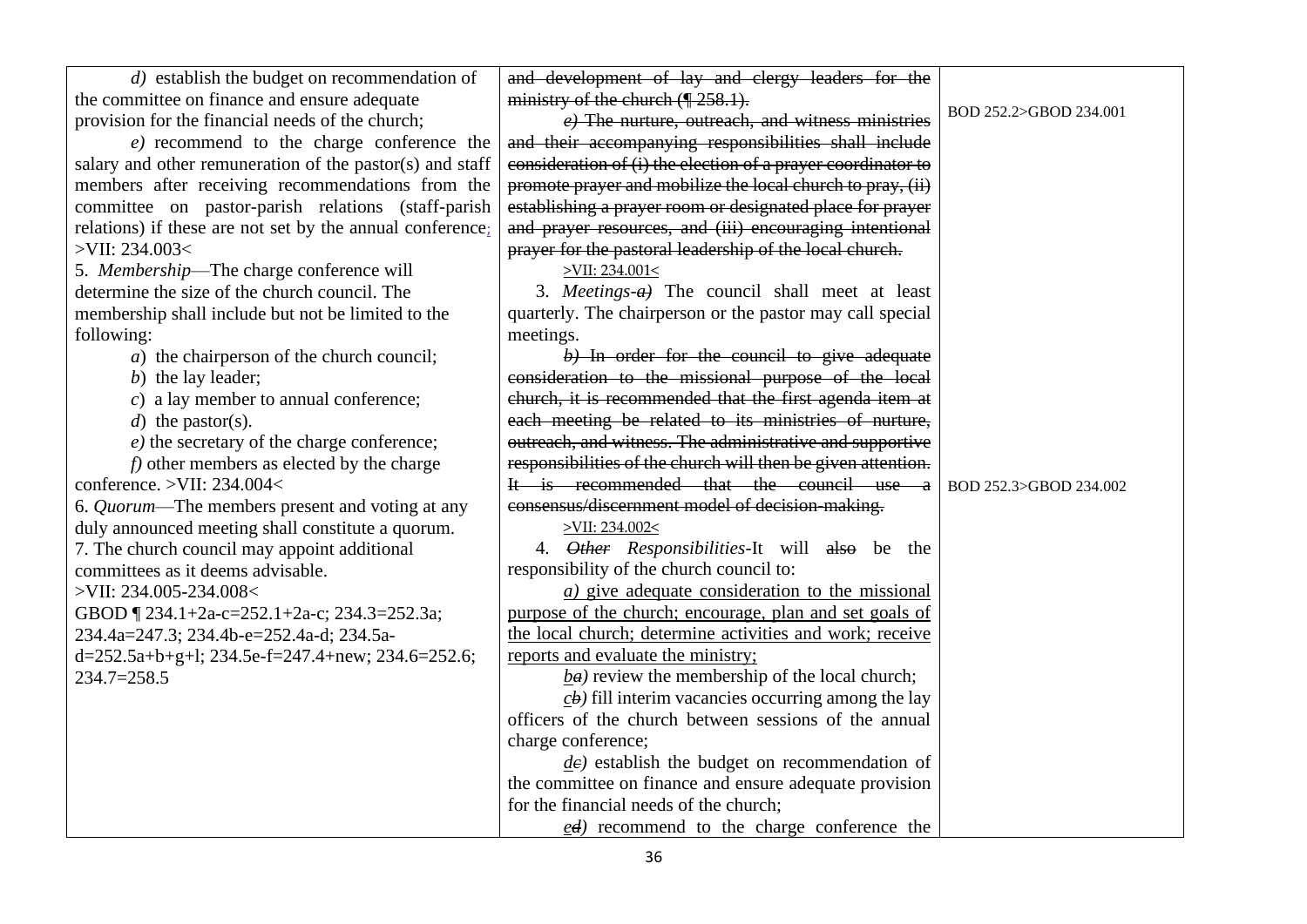| salary and other remuneration of the pastor(s) and staff<br>members after receiving recommendations from the<br>committee on pastor-parish relations (staff-parish<br>relations) if these are not set by the annual conference;<br>$e$ ) review the recommendation of the committee<br>on pastor-parish relations regarding provision of<br>BOD 252.4.e>GBOD 234.003<br>adequate housing for the pastor(s), and report the same to<br>the charge conference for approval. Housing provisions<br>shall comply with the annual conference housing policy<br>and parsonage standards. Housing shall not be considered<br>as part of compensation or remuneration except to the<br>extent provided for in denominational pension and<br>benefit plans.<br>5. Membership-The charge conference will determine<br>the size of the church council. Members of the church<br>council shall be involved in the mission and ministry of<br>the congregation as defined in $\P$ 252.2. The membership<br>of the council may consist of as few as eleven persons or<br>as many as the charge conference deems appropriate. The<br>council shall include persons who represent the program<br>ministries of the church as outlined in $\P$ 243. The<br>membership shall include but not be limited to the<br>following:<br>$a)$ the chairperson of the church council; |
|-----------------------------------------------------------------------------------------------------------------------------------------------------------------------------------------------------------------------------------------------------------------------------------------------------------------------------------------------------------------------------------------------------------------------------------------------------------------------------------------------------------------------------------------------------------------------------------------------------------------------------------------------------------------------------------------------------------------------------------------------------------------------------------------------------------------------------------------------------------------------------------------------------------------------------------------------------------------------------------------------------------------------------------------------------------------------------------------------------------------------------------------------------------------------------------------------------------------------------------------------------------------------------------------------------------------------------------------------------------|
|                                                                                                                                                                                                                                                                                                                                                                                                                                                                                                                                                                                                                                                                                                                                                                                                                                                                                                                                                                                                                                                                                                                                                                                                                                                                                                                                                           |
|                                                                                                                                                                                                                                                                                                                                                                                                                                                                                                                                                                                                                                                                                                                                                                                                                                                                                                                                                                                                                                                                                                                                                                                                                                                                                                                                                           |
|                                                                                                                                                                                                                                                                                                                                                                                                                                                                                                                                                                                                                                                                                                                                                                                                                                                                                                                                                                                                                                                                                                                                                                                                                                                                                                                                                           |
|                                                                                                                                                                                                                                                                                                                                                                                                                                                                                                                                                                                                                                                                                                                                                                                                                                                                                                                                                                                                                                                                                                                                                                                                                                                                                                                                                           |
|                                                                                                                                                                                                                                                                                                                                                                                                                                                                                                                                                                                                                                                                                                                                                                                                                                                                                                                                                                                                                                                                                                                                                                                                                                                                                                                                                           |
|                                                                                                                                                                                                                                                                                                                                                                                                                                                                                                                                                                                                                                                                                                                                                                                                                                                                                                                                                                                                                                                                                                                                                                                                                                                                                                                                                           |
|                                                                                                                                                                                                                                                                                                                                                                                                                                                                                                                                                                                                                                                                                                                                                                                                                                                                                                                                                                                                                                                                                                                                                                                                                                                                                                                                                           |
|                                                                                                                                                                                                                                                                                                                                                                                                                                                                                                                                                                                                                                                                                                                                                                                                                                                                                                                                                                                                                                                                                                                                                                                                                                                                                                                                                           |
|                                                                                                                                                                                                                                                                                                                                                                                                                                                                                                                                                                                                                                                                                                                                                                                                                                                                                                                                                                                                                                                                                                                                                                                                                                                                                                                                                           |
|                                                                                                                                                                                                                                                                                                                                                                                                                                                                                                                                                                                                                                                                                                                                                                                                                                                                                                                                                                                                                                                                                                                                                                                                                                                                                                                                                           |
|                                                                                                                                                                                                                                                                                                                                                                                                                                                                                                                                                                                                                                                                                                                                                                                                                                                                                                                                                                                                                                                                                                                                                                                                                                                                                                                                                           |
|                                                                                                                                                                                                                                                                                                                                                                                                                                                                                                                                                                                                                                                                                                                                                                                                                                                                                                                                                                                                                                                                                                                                                                                                                                                                                                                                                           |
|                                                                                                                                                                                                                                                                                                                                                                                                                                                                                                                                                                                                                                                                                                                                                                                                                                                                                                                                                                                                                                                                                                                                                                                                                                                                                                                                                           |
|                                                                                                                                                                                                                                                                                                                                                                                                                                                                                                                                                                                                                                                                                                                                                                                                                                                                                                                                                                                                                                                                                                                                                                                                                                                                                                                                                           |
|                                                                                                                                                                                                                                                                                                                                                                                                                                                                                                                                                                                                                                                                                                                                                                                                                                                                                                                                                                                                                                                                                                                                                                                                                                                                                                                                                           |
|                                                                                                                                                                                                                                                                                                                                                                                                                                                                                                                                                                                                                                                                                                                                                                                                                                                                                                                                                                                                                                                                                                                                                                                                                                                                                                                                                           |
|                                                                                                                                                                                                                                                                                                                                                                                                                                                                                                                                                                                                                                                                                                                                                                                                                                                                                                                                                                                                                                                                                                                                                                                                                                                                                                                                                           |
|                                                                                                                                                                                                                                                                                                                                                                                                                                                                                                                                                                                                                                                                                                                                                                                                                                                                                                                                                                                                                                                                                                                                                                                                                                                                                                                                                           |
|                                                                                                                                                                                                                                                                                                                                                                                                                                                                                                                                                                                                                                                                                                                                                                                                                                                                                                                                                                                                                                                                                                                                                                                                                                                                                                                                                           |
|                                                                                                                                                                                                                                                                                                                                                                                                                                                                                                                                                                                                                                                                                                                                                                                                                                                                                                                                                                                                                                                                                                                                                                                                                                                                                                                                                           |
|                                                                                                                                                                                                                                                                                                                                                                                                                                                                                                                                                                                                                                                                                                                                                                                                                                                                                                                                                                                                                                                                                                                                                                                                                                                                                                                                                           |
|                                                                                                                                                                                                                                                                                                                                                                                                                                                                                                                                                                                                                                                                                                                                                                                                                                                                                                                                                                                                                                                                                                                                                                                                                                                                                                                                                           |
|                                                                                                                                                                                                                                                                                                                                                                                                                                                                                                                                                                                                                                                                                                                                                                                                                                                                                                                                                                                                                                                                                                                                                                                                                                                                                                                                                           |
|                                                                                                                                                                                                                                                                                                                                                                                                                                                                                                                                                                                                                                                                                                                                                                                                                                                                                                                                                                                                                                                                                                                                                                                                                                                                                                                                                           |
| b) the lay leader;                                                                                                                                                                                                                                                                                                                                                                                                                                                                                                                                                                                                                                                                                                                                                                                                                                                                                                                                                                                                                                                                                                                                                                                                                                                                                                                                        |
| $\epsilon$ ) the chairperson and/or a representative of the                                                                                                                                                                                                                                                                                                                                                                                                                                                                                                                                                                                                                                                                                                                                                                                                                                                                                                                                                                                                                                                                                                                                                                                                                                                                                               |
| pastor-parish relations committee;                                                                                                                                                                                                                                                                                                                                                                                                                                                                                                                                                                                                                                                                                                                                                                                                                                                                                                                                                                                                                                                                                                                                                                                                                                                                                                                        |
| $d$ ) the chairperson and/or a representative of the                                                                                                                                                                                                                                                                                                                                                                                                                                                                                                                                                                                                                                                                                                                                                                                                                                                                                                                                                                                                                                                                                                                                                                                                                                                                                                      |
| committee on finance;                                                                                                                                                                                                                                                                                                                                                                                                                                                                                                                                                                                                                                                                                                                                                                                                                                                                                                                                                                                                                                                                                                                                                                                                                                                                                                                                     |
| $e$ ) the chairperson and/or a representative of the                                                                                                                                                                                                                                                                                                                                                                                                                                                                                                                                                                                                                                                                                                                                                                                                                                                                                                                                                                                                                                                                                                                                                                                                                                                                                                      |
| board of trustees;                                                                                                                                                                                                                                                                                                                                                                                                                                                                                                                                                                                                                                                                                                                                                                                                                                                                                                                                                                                                                                                                                                                                                                                                                                                                                                                                        |
| $f$ ) the church treasurer;                                                                                                                                                                                                                                                                                                                                                                                                                                                                                                                                                                                                                                                                                                                                                                                                                                                                                                                                                                                                                                                                                                                                                                                                                                                                                                                               |
| $\epsilon$ g) a lay member to annual conference;                                                                                                                                                                                                                                                                                                                                                                                                                                                                                                                                                                                                                                                                                                                                                                                                                                                                                                                                                                                                                                                                                                                                                                                                                                                                                                          |
| $h$ ) the president and/or a representative of the                                                                                                                                                                                                                                                                                                                                                                                                                                                                                                                                                                                                                                                                                                                                                                                                                                                                                                                                                                                                                                                                                                                                                                                                                                                                                                        |
| United Methodist Men;                                                                                                                                                                                                                                                                                                                                                                                                                                                                                                                                                                                                                                                                                                                                                                                                                                                                                                                                                                                                                                                                                                                                                                                                                                                                                                                                     |
| $i)$ the president and/or a representative of the                                                                                                                                                                                                                                                                                                                                                                                                                                                                                                                                                                                                                                                                                                                                                                                                                                                                                                                                                                                                                                                                                                                                                                                                                                                                                                         |